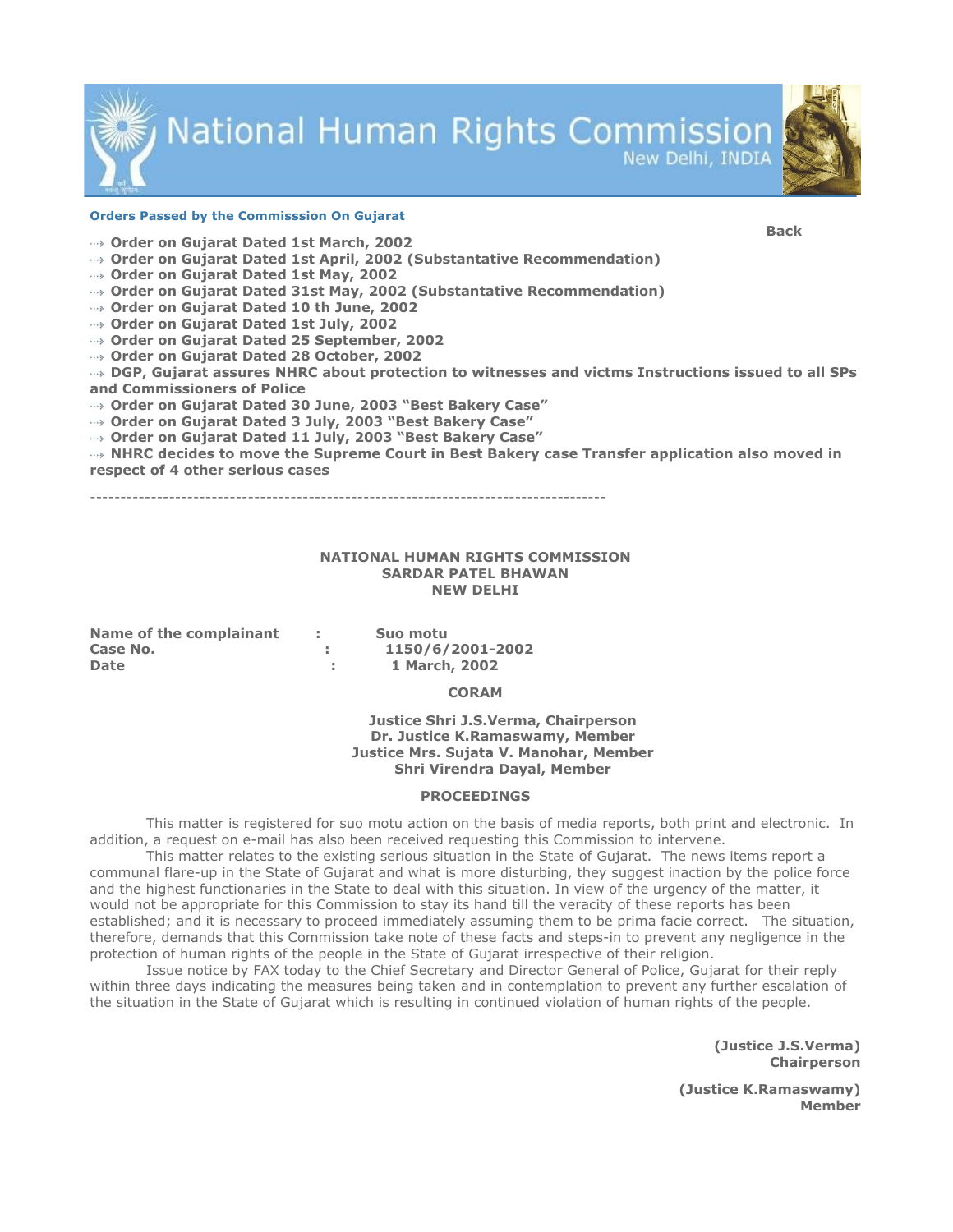(Justice Sujata V.Manohar) Member

> (Virendra Dayal) Member

> > Top

## NATIONAL HUMAN RIGHTS COMMISSION SARDAR PATEL BHAWAN NEW DELHI

Name of the complainant : Suo motu Case No. 2001 2002 : 1150/6/2001-2002 Date : 6 March, 2002

CORAM

### Justice Shri J.S.Verma, Chairperson Dr.Justice K.Ramaswamy, Member Justice Mrs. Sujata V. Manohar, Member Shri Virendra Dayal, Member

#### **PROCEEDINGS**

 On 4 March, 2002 the Secretary General was requested to send a copy of the Commission's notice dated 1 March, 2002 to Shri P.G.J.Nampoothiri, Special Representative, N.H.R.C. for his information. Shri Nampoothiri was also requested to send a report on the subject, involving in that exercise also other members of the Group constituted by the Commission for monitoring the rehabilitation work after the recent earth-quake in Kutch.

 In the meantime, a large number of media reports have appeared which are distressing and appear to suggest that the needful has not yet been done completely by the Administration. There are also media reports attributing certain statements to the Police Commissioner and even the Chief Minister of Gujarat which, if true, raise serious questions relating to discrimination and other aspects of governance affecting human rights. We had expected a detailed reply from the Government of Gujarat by now in response to the notice issued by FAX on 1 March, 2002 but, the same has not yet come, and, instead, there is a request from the Chief Secretary, Gujarat for grant of further time of 15 days stating that 'as most of the State machinery is busy with the law and order situation, it would take some time to collect the information and compile the report'. May be, preparation of a comprehensive report requires some more time, but, at least, a preliminary report indicating the action so far taken and that in contemplation, should have been sent together with an assurance of the State Government of strict implementation of the rule of law.

 The Commission is constrained to record its disappointment that even this has not yet been done by the Government of Gujarat in a matter of such urgency and significance, even when the unfortunate incidents have led the Hon. Prime Minister also to describe the happenings as a matter of national shame.

 A FAX message has been received from the NGO, Citizen's Initiative, which is engaged in working for improvement of the situation in Gujarat. It requests for provision of adequate police protection to Shri Gagan Sethi and others who are working for this purpose in collaboration with the Special Representative of NHRC, Shri P.G.J. Nampoothiri. It does appear to the Commission that the request for police protection to these persons is reasonable and it should be afforded to them so that they are able to perform the task properly without being exposed to any personal danger to themselves. A copy of this request received from Citizen's Initiative be sent to the Director General of Police, Gujarat as well as to Shri P.G.J. Nampoothiri with a request to the DGP to make adequate provision for the protection of these persons working for the promotion of communal harmony. The clippings of the news items and the other documents referred above be included in the record.

 In these circumstances, the Commission expects from the Government of Gujarat a comprehensive response at the earliest.

 Copy of these documents be sent along with a copy of this proceedings to the Chief Secretary and to Shri P.G.J. Nampoothiri, Special Representative, NHRC.

> (Justice J.S.Verma) Chairperson (Justice K.Ramaswamy) Member (Justice Sujata V.Manohar) Member (Virendra Dayal)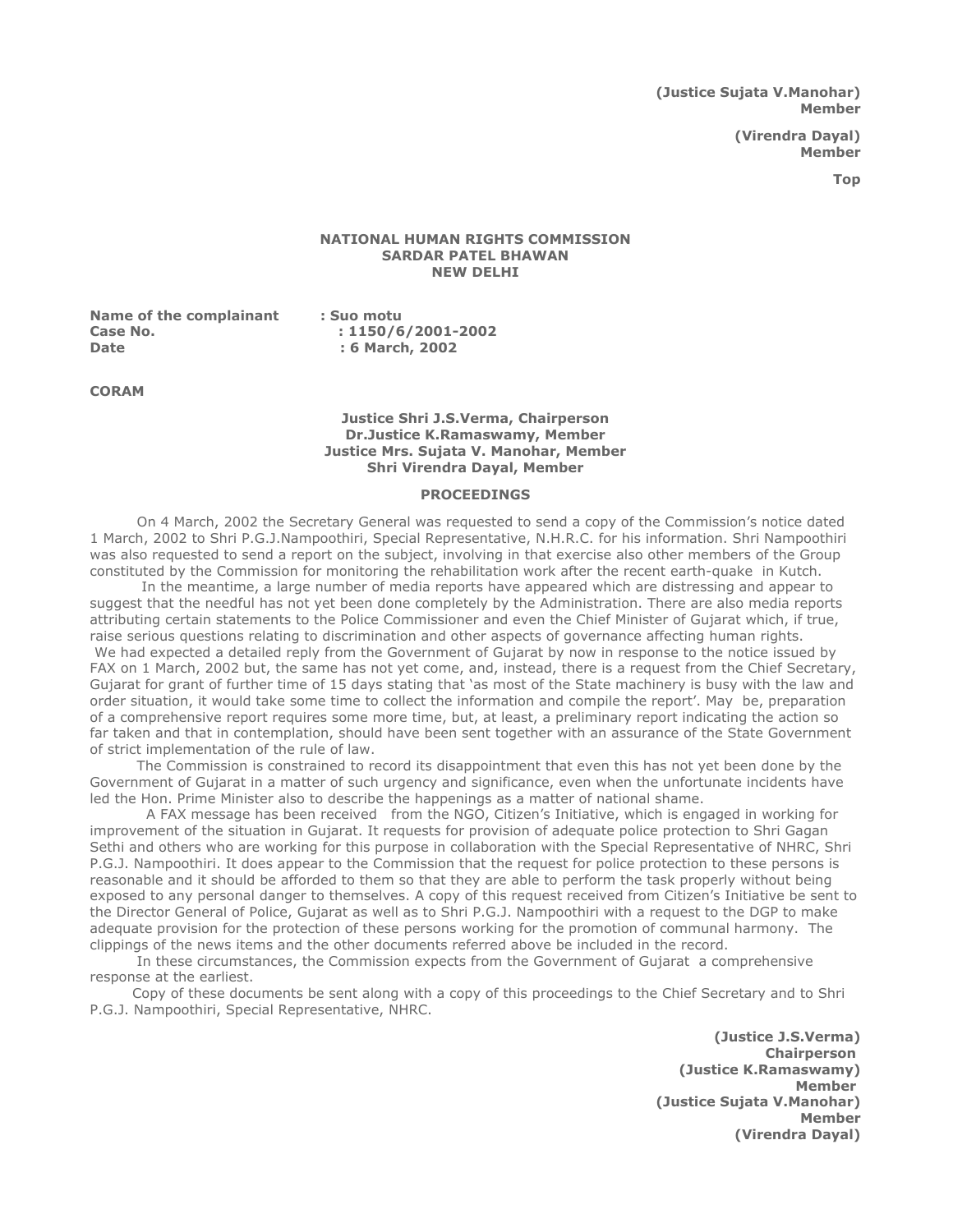Member

Top

# Orders Proceedings of the Commission 1 April 2002

Coram **Chairperson** Mrs. S.V.M.J., Member Shri V.D., Member

 The Commission considered the Report of its team headed by the Chairperson relating to the visit to Gujarat from 19-22 March 2002 and directed that it be kept in a sealed cover for confidentiality at present, with the Secretary General.

 The Commission then drew up the proceedings containing some preliminary comments and urgent recommendations which need to be recorded without delay in national interest and addressed to by the Government of Gujarat and the Government of India. A copy of the proceedings together with a copy of the above Report (marked confidential) be sent by the Secretary General to the Chief Secretary, Gujarat and the Home Secretary, Ministry of Home Affairs, Government of India requesting them for the response/ comments of the State Government and Government of India within two weeks to enable further consideration of this matter by the Commission without any avoidable delay.

 In view of the reported visit of the Hon'ble Prime Minister to Gujarat on 4 April 2002, and to facilitate his task, the Chairperson is requested to send a copy of this proceedings and of the Report (marked confidential) to the Hon'ble Prime Minister.

 In the meantime, all the material received so far and hereafter pertaining to this matter be compiled to enable further consideration of the matter in the light of the entire material and the further response received from the State Government and the Government of India.

> **Chairperson** Justice Sujata V. Manohar, Member Virendra Dayal, Member

### NATIONAL HUMAN RIGHTS COMMISSION SARDAR PATEL BHAVAN NEW DELHI

Name of the complainant : Suo motu Date : 1 April 2002

Case No. 2002 2001-2002

CORAM

### Justice Shri J.S. Verma, Chairperson Justice Smt. Sujata V. Manohar, Member Shri Virendra Dayal, Member

#### PROCEEDINGS

1. These Proceedings on the situation in Gujarat are being recorded in continuation of earlier Proceedings of the Commission dated 1 and 6 March 2002. They also follow upon a visit of the Chairperson of the Commission to Gujarat between 19-22 March 2002, during which mission he was accompanied by the Secretary-General of the Commission, Shri P.C. Sen, the Special Rapporteur of the Commission, Shri Chaman Lal, and his Private Secretary, Shri Y.S. Murthy. During the course of that mission, the team visited Ahmedabad, Vadodara and Godhra and held intensive discussions, inter alia, with the Chief Minister, Chief Secretary and senior officers of the State, eminent citizens, including retired Chief Justices and Judges of High Courts, former civil servants, leaders of political parties, representatives of NGOs and the business community, numerous private citizens and, most importantly, those who were the victims of the recent acts of violence.

2. In his meeting with the Chief Secretary and senior officers of the State Government, the Chairperson explained the purpose and timing of his visit. He indicated that he had not visited the State earlier in order not to divert the attention of the State authorities from the tasks in which they were engaged. However, the visit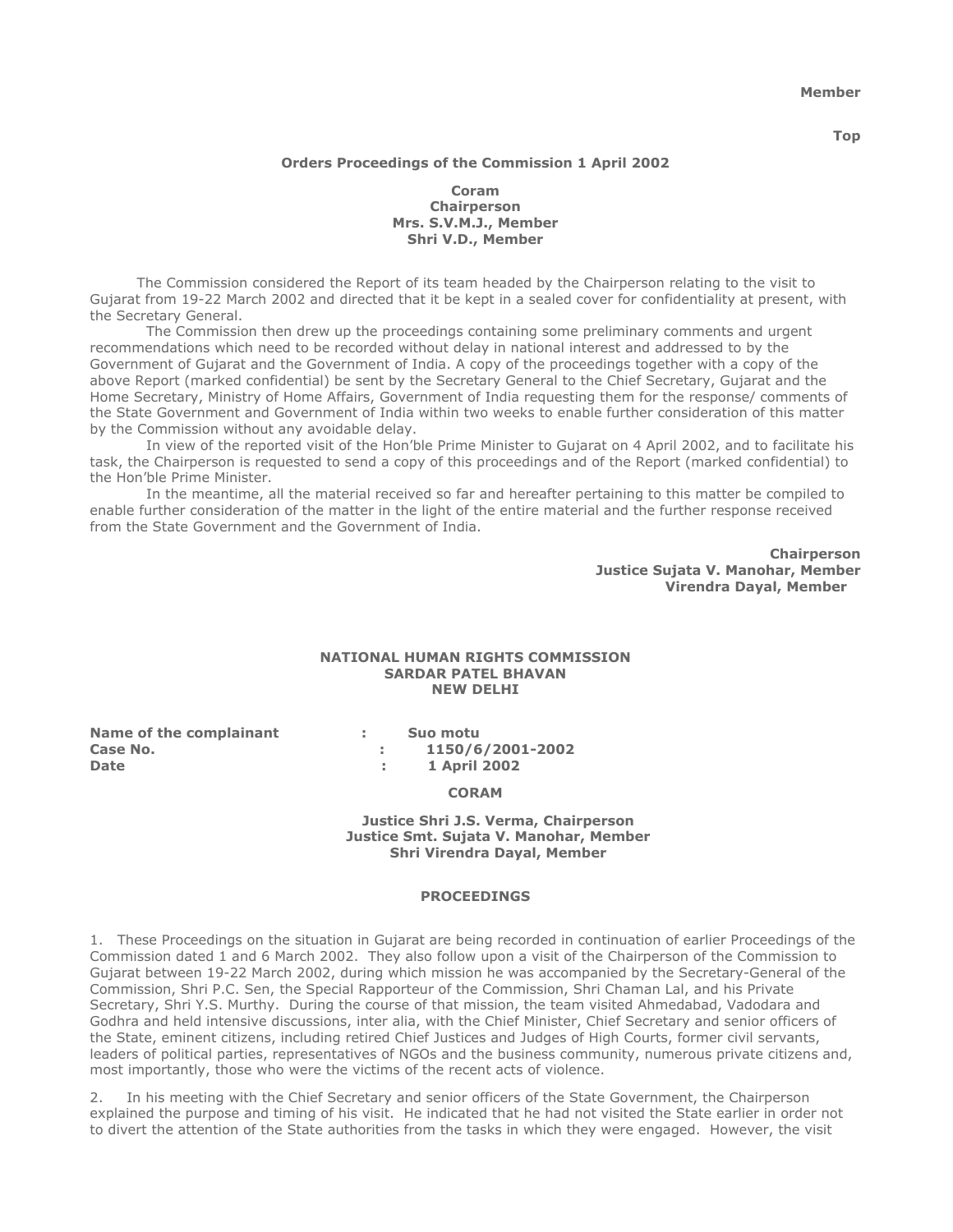could not be further delayed as normalcy had not been restored in the State despite the passage of three weeks since the tragic events in Godhra. It was the concern of the Commission to see an end to the violence that was occurring and a restoration of normalcy. The Chairperson added that it was the role of the Commission to serve as a facilitator to improve the quality of governance, as a proper respect for human rights depended on such governance. This duty had been performed by the Commission in earlier instances too, notably after the Orissa cyclone and the Gujarat earthquake. As then, it was now the responsibility of the Commission to ensure that the violation of human rights ceased, that further violations were prevented and that those who were victims were expeditiously rehabilitated and their dignity restored.

3. The Commission would like to emphasize that the present Proceedings contain the Preliminary Comments of the Commission on the situation in Gujarat. Likewise, the Recommendations that it contains are of an immediate character and constitute the minimum that needs to be said at this stage.

4. This is because the report of the team that visited Gujarat is being sent under separate cover, confidentially, both to the Central and State Governments, and it would be appropriate to wait for their response to it before commenting in greater length on the situation or setting out comprehensive recommendations.

5. Further, while the team was able to meet with a considerable range of persons concerned with the situation in Gujarat who were desirous of meeting with it, the numbers of such persons was vast and it was not possible for the team, within the constraints of the time available and the circumstances prevailing on the ground, to meet individually with all of those who sought to interact with it. The team therefore encouraged those who wished to meet with it to do so, if possible, in groups and also to submit their views and concerns in writing. Numerous and voluminous written representations have thus been received by the Commission, both from groups and from individuals, during the visit of the team to Gujarat and subsequently. These have been and are being carefully examined. They have been of great value to the Commission in the recording of the Preliminary Comments and Recommendations contained in these Proceedings and their further analysis and study will contribute immensely to subsequent Proceedings of the Commission.

6. On 28 March 2002, the Commission also received a response from the Government of Gujarat to a notice that it had sent on 1 March 2000; it was entitled "Report on the incidents in Gujarat after the burning of the Sabarmati Express Train on 27th February 2002," and came with three Annexures A, B and C, providing details respectively on the "Law and Order Measures" taken by the State Government; the "Rescue, Relief and Rehabilitation Measures;" and a "Response to Press Clippings" that had been sent by the Commission to the State Government for comment. The Report of the State Government, hereinafter referred to as 'the Report,' has been carefully examined and taken into account in drafting the present Proceedings.

7. The Commission would like to emphasize that these Proceedings must therefore be seen as part of a continuing process to examine and address the human rights situation prevailing in Gujarat beginning with the Godhra tragedy and continuing with the violence that ensued subsequently. In this respect, the Proceedings in this case bear some similarity to the manner in which the Commission kept the situation under review, monitoring and commenting on it as the need arose, following both the super-cyclone in Orissa in 1999 and the earthquake in Gujarat in 2001.

8. There is, however, a fundamental difference as well. The earlier instances arose from catastrophic natural disasters which subsequently required a monitoring of the performance of the State to ensure that the rights of all, particularly those of the most vulnerable, were respected. In the present instance, however, the death and destruction sadly resulted from the inhumanity of human beings towards other human beings, and the largescale violation of human rights. This therefore requires a response from the Commission of a qualitatively different kind.

9. The Commission would like to observe that the tragic events that have occurred have serious implications for the country as a whole, affecting both its sense of self-esteem and the esteem in which it is held in the comity of nations. Grave questions arise of fidelity to the Constitution and to treaty obligations. There are obvious implications in respect of the protection of civil and political rights, as well as of economic, social and cultural rights in the State of Gujarat as also the country more widely; there are implications for trade, investment, tourism and employment. Not without reason have both the President and the Prime Minister of the country expressed their deep anguish at what has occurred, describing the events as a matter of national shame. But most of all, the recent events have resulted in the violation of the Fundamental Rights to life, liberty, equality and the dignity of citizens of India as guaranteed in the Constitution. And that, above all, is the reason for the continuing concern of the Commission.

10. It would now be appropriate and useful to recall the background to the involvement of the Commission in this matter.

11. The Commission took suo motu action on the situation in Gujarat on 1 March 2002 on the basis of media reports, both print and electronic. In addition, it had also received a request by e-mail, asking it to intervene.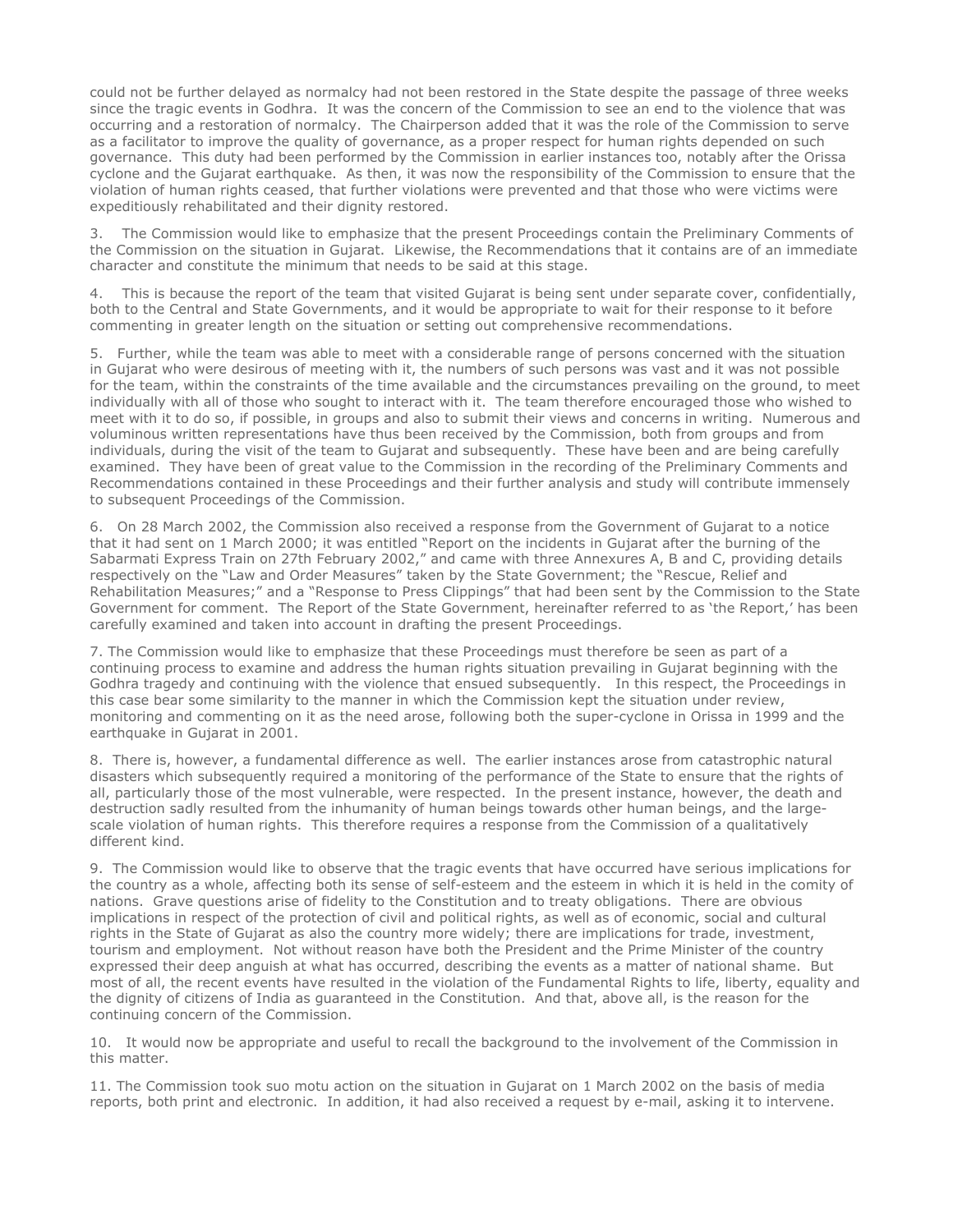12. In its Proceedings of that date, the Commission inter alia observed that the news items reported on a communal flare-up and, more disturbingly, suggested inaction by the police force and the highest functionaries in the State to deal with the situation. The Commission added:

"In view of the urgency of the matter, it would not be appropriate for this Commission to stay its hand till the veracity of these reports has been established; and it is necessary to proceed immediately assuming them to be prima facie correct. The situation therefore demands that the Commission take note of these facts and steps-in to prevent any negligence in the protection of human rights of the people of the State of Gujarat irrespective of their religion."

13. Notice was accordingly issued on 1 March 2002 to the Chief Secretary and Director General of Police, Gujarat, asking

"for their reply within three days indicating the measures being taken and in contemplation to prevent any further escalation of the situation in the State of Gujarat which is resulting in continued violation of human rights of the people."

14. Meeting again on 6 March 2002, the Commission noted, inter alia, that it had requested its Secretary General, on 4 March 2002, to send a copy of its 1 March notice to its Special Representative in Gujarat, Shri Nampoothiri, for his information. The latter was also asked to send a report to the Commission on the situation, involving in that exercise other members of the Group constituted by the Commission to monitor the rehabilitation work in that State after the recent earthquake in Kutch.

15. In its Proceedings of 6 March 2002, the Commission further noted that

"a large number of media reports have appeared which are distressing and appear to suggest that the needful has not yet been done completely by the Administration. There are also media reports attributing certain statements to the Police Commissioner and even the Chief Minister which, if true, raise serious questions relating to discrimination and other aspects of governance affecting human rights."

16. Instead of a detailed reply from the State Government to its notice of 1 March 2002, the Commission observed that it had received a request dated 4 March 2002, seeking a further 15 days to report as most of the State machinery is busy with the law and order situation, and it would take time to collect the information and compile the report.

17. The Commission's Proceedings of 6 March 2002 accordingly stated

"May be, preparation of a comprehensive report requires some more time, but, at least, a preliminary report indicating the action so far taken and that in contemplation should have been sent together with an assurance of the State Government of strict implementation of the rule of law."

 The Commission recorded its disappointment that even this had not been done by the Government of Gujarat in a matter of such urgency and significance. It added that it "expects from the Government of Gujarat a comprehensive response at the earliest."

18. A 'Preliminary Report' dated 8 March 2002 was received by the Commission from the Government of Gujarat on 11 March 2002. However, it was perfunctory in character. In the meantime, the Commission had received a fairly detailed report on the situation from its Special Group in Gujarat, comprising its Special Representative, Shri P.G.J. Nampoothri, former Director General of Police, Gujarat, Smt. Annie Prasad, IAS (Retd) and Shri Gagan Sethi, Director, Jan Vikas. With violence continuing, it was in such circumstances that the Commission decided that the Chairperson should lead a team of the Commission on a mission to Gujarat between 19-22 March 2002. And it was pursuant to this that the detailed Report of the State of Gujarat was received on 28 March 2002, in response to the Commission's notice of 1 March 2002 and the discussions held with the team.

19. There follow below certain Preliminary Comments and Recommendations of the Commission on the situation in Gujarat. As indicated above, these will be followed, as required, by other Proceedings, containing Comments and Recommendations, which will take into account the response that will be received from the Central and State Governments to the mission-report of the Commission's team, a further reading and analysis of the voluminous material that has been, and is being, submitted to the Commission, and the situation as it develops on the ground.

Preliminary Comments:

20. (i) The Statute of the Commission, as contained in the Protection of Human Rights Act, 1993, requires the Commission under the provisions of Section 12, to perform all or any of the following functions, namely:- "(a) inquire, suo motu or on a petition presented to it by a victim or any person on his behalf, into complaint of

(i) Violation of human rights or abetment thereof; or

(ii) Negligence in the prevention of such violation, by a public servant;

……… (b) review the safeguards provided by or under the Constitution or any law for the time being in force for the protection of human rights and recommend measures for their effective implementation;

……..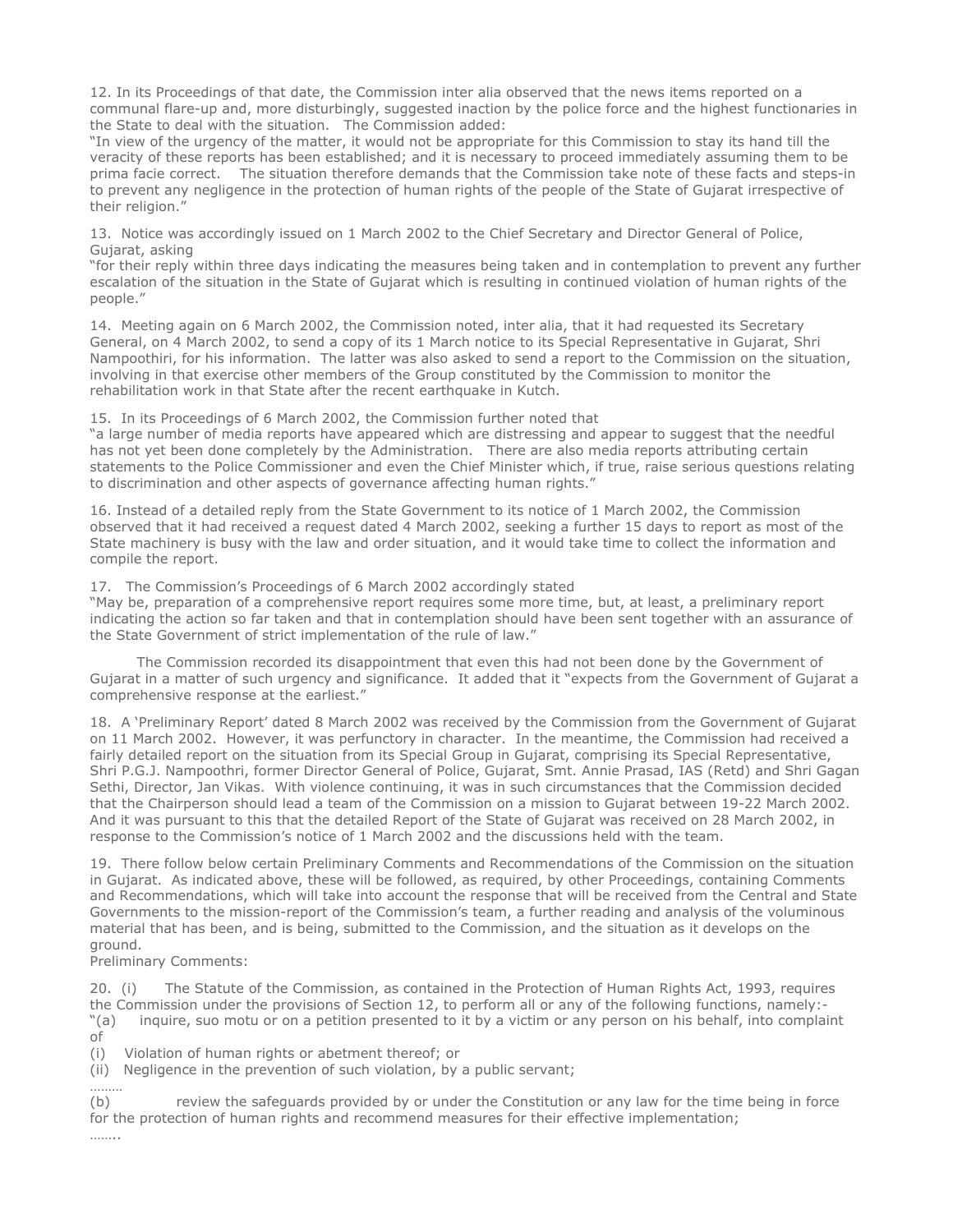(c) study treaties and other international instruments on human rights and make recommendations for their effective implementation;

………

(d) such other functions as it may consider necessary for the promotion of human rights." The term 'human rights' is defined to mean the right relating to life, liberty, equality and dignity of the individual guaranteed by the Constitution or embodied in the International Covenants and enforceable by courts in India (Section 2(1)(d)), and the International Covenants are defined as the "International Covenant on Civil and Political Rights and the International Covenant on Economic, Social and Cultural Rights adopted by the General Assembly of the United Nations on 16th December 1966" (Section 2(1)(f)).

(ii) It is therefore in the light of this Statute that the Commission must examine whether violations of human rights were committed, or were abetted, or resulted from negligence in the prevention of such violation. It must also examine whether the acts that occurred infringed the rights guaranteed by the Constitution or those that were embodied in the two great International Covenants cited above.

(iii) The Commission would like to observe at this stage that it is the primary and inescapable responsibility of the State to protect the right to life, liberty, equality and dignity of all of those who constitute it. It is also the responsibility of the State to ensure that such rights are not violated either through overt acts, or through abetment or negligence. It is a clear and emerging principle of human rights jurisprudence that the State is responsible not only for the acts of its own agents, but also for the acts of non-State players acting within its jurisdiction. The State is, in addition, responsible for any inaction that may cause or facilitate the violation of human rights.

(iv) The first question that arises therefore is whether the State has discharged its responsibilities appropriately in accordance with the above. It has been stated in the Report of the State Government that the attack on kar sevaks in Godhra occurred in the absence of "specific information about the return of kar sevaks from Ayodhya" (p. 12 of the Report). It is also asserted that while there were intelligence inputs pertaining to the movement of kar sevaks to Ayodhya between 10-15 March 2002, there were no such in-puts concerning their return either from the State Intelligence Branch or the Central Intelligence Agencies (p. 5) and that the "only message" about the return of kar sevaks, provided by the Uttar Pradesh police, was received in Gujarat on 28 February 2002 i.e., after the tragic incident of 27 February 2002 and even that did not relate to a possible attack on the Sabarmati Express.

(v) The Commission is deeply concerned to be informed of this. It would appear to constitute an extraordinary lack of appreciation of the potential dangers of the situation, both by the Central and State intelligence agencies. This is the more so given the history of communal violence in Gujarat. The Report of the State Government itself states:

"The State of Gujarat has a long history of communal riots. Major riots have been occurring periodically in the State since 1969. Two Commissions of Inquiry viz., the Jagmohan Reddy Commission of Inquiry, 1969, and the Dave Commission of Inquiry, 1985, were constituted to go into the widespread communal violence that erupted in the State from time to time. Subsequently, major communal incidents all over the State have taken place in 1990 and in 1992-93 following the Babri Masjid episode. In fact, between 1970 and 2002, Gujarat has witnessed 443 major communal incidents. Even minor altercations, over trivial matters like kite flying have led to communal violence." (p. 127).

The Report adds that the Godhra incident occurred at a time when the environment was already surcharged due to developments in Ayodhya and related events (also p. 127).

Indeed, it has been reported to the Commission that, in intelligence parlance, several places of the State have been classified as communally sensitive or hyper-sensitive and that, in many cities of the State, including Ahmedabad, Vadodara and Godhra, members of both the majority and minority communities are constantly in a state of preparedness to face the perceived danger of communal violence. In such circumstances, the police are reported to be normally well prepared to handle such dangers and it is reported to be standard practice to alert police stations down the line when sensitive situations are likely to develop.

(vi) Given the above, the Commission is constrained to observe that a serious failure of intelligence and action by the State Government marked the events leading to the Godhra tragedy and the subsequent deaths and destruction that occurred. On the face of it, in the light of the history of communal violence in Gujarat, recalled in the Report of the State Government itself, the question must arise whether the principle of 'res ipsa loquitur' ('the affair speaking for itself') should not apply in this case in assessing the degree of State responsibility in the failure to protect the life, liberty, equality and dignity of the people of Gujarat. The Commission accordingly requests the response of the Central and State Governments on this matter, it being the primary and inescapable responsibility of the State to protect such rights and to be responsible for the acts not only of its own agents, but also for the acts of non-State players within its jurisdiction and any inaction that may cause or facilitate the violation of human rights. Unless rebutted by the State Government, the adverse inference arising against it would render it accountable. The burden is therefore now on the State Government to rebut this presumption.

(vii) An ancilliary question that arises is whether there was adequate anticipation in regard to the measures to be taken, and whether these measures were indeed taken, to ensure that the tragic events in Godhra would not occur and would not lead to serious repercussions elsewhere. The Commission has noted that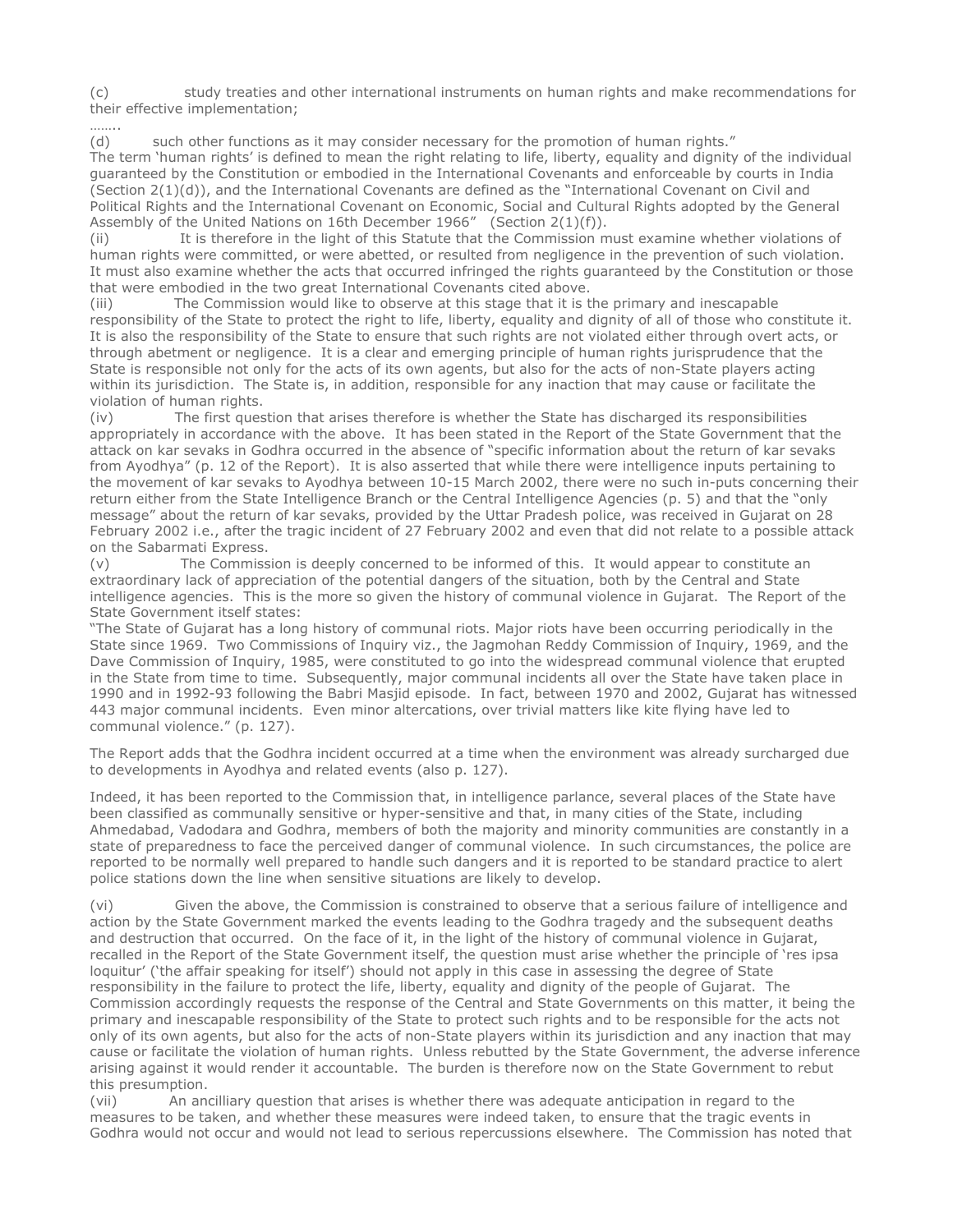many instances are recorded in the Report of prompt and courageous action by District Collectors, Commissioners and Superintendents of Police and other officers to control the violence and to deal with its consequences through appropriate preventive measures and, thereafter, through rescue, relief and rehabilitation measures. The Commission cannot but note, however, that the Report itself reveals that while some communally-prone districts succeeded in controlling the violence, other districts – sometimes less prone to such violence – succumbed to it. In the same vein, the Report further indicates that while the factors underlining the danger of communal violence spreading were common to all districts, and that, "in the wake of the call for the 'Gujarat Bandh' and the possible fall-out of the Godhra incident, the State Government took all possible precautions" (p. 128), some districts withstood the dangers far more firmly than did others. Such a development clearly points to local factors and players overwhelming the district officers in certain instances, but not in others. Given the widespread reports and allegations of groups of well-organized persons, armed with mobile telephones and addresses, singling out certain homes and properties for death and destruction in certain districts – sometimes within view of police stations and personnel – the further question arises as to what the factors were, and who the players were in the situations that went out of control. The Commission requests the comments of the State Government on these matters.

(viii) The Commission has noted that while the Report states that the Godhra incident was "premeditated" (p. 5), the Report does not clarify as to who precisely was responsible for this incident. Considering its gruesome nature and catastrophic consequences, the team of the Commission that visited Godhra on 22 March 2002 was concerned to note from the comments of the Special IGP, CID Crime that while two cases had been registered, they were being investigated by an SDPO of the Western Railway and that no major progress had been made until then. In the light of fact that numerous allegations have been made both in the media and to the team of the Commission to the effect that FIRs in various instances were being distorted or poorly recorded, and that senior political personalities were seeking to 'influence' the working of police stations by their presence within them, the Commission is constrained to observe that there is a widespread lack of faith in the integrity of the investigating process and the ability of those conducting investigations. The Commission notes, for instance, that in Ahmedabad, in most cases, looting was "reported in well-to-do localities by relatively rich people" (p. 130). Yet the Report does not identify who these persons were. The conclusion cannot but be drawn that there is need for greater transparency and integrity to investigate the instances of death and destruction appropriately and to instil confidence in the public mind.

(ix) The Report takes the view that "the major incidents of violence were contained within the first 72 hours." It asserts, however, that "on account of widespread reporting both in the visual as well as the electronic media, incidents of violence on a large-scale started occurring in Ahmedabad, Baroda cities and some towns of Panchmahals, Sabarkantha, Mehsana, etc" in spite of "all possible precautions having been taken" (p. 128-129). The Report also adds that various comments attributed to the Chief Minister and Commissioner of Police, Ahmedabad, among others, were torn out of context by the media, or entirely without foundation.

(x) As indicated earlier in these Prceedings, the Commission considers it would be naïve for it to subscribe to the view that the situation was brought under control within the first 72 hours. Violence continues in Gujarat as of the time of writing these Proceedings. There was a pervasive sense of insecurity prevailing in the State at the time of the team's visit to Gujarat. This was most acute among the victims of the successive tragedies, but it extended to all segments of society, including to two Judges of the High Court of Gujarat, one sitting and the other retired who were compelled to leave their own homes because of the vitiated atmosphere. There could be no clearer evidence of the failure to control the situation.

(xi) The Commission has, however, taken note of the views of the State Government in respect of the media. The Commission firmly believes that it is essential to uphold the Right to Freedom of Speech and Expression articulated in Article 19(1)(a) of the Constitution, which finds comparable provision in Article 19 of the Universal Declaration of Human Rights, 1948 and Article 19 of the International Covenant on Civil and Political Rights, 1966. It is therefore clearly in favour of a courageous and investigative role for the media. At the same time, the Commission is of the view that there is need for all concerned to reflect further on possible guidelines that the media should adopt, on a 'self-policing' basis, to govern its conduct in volatile situations, including those of inter-communal violence, with a view to ensuring that passions are not inflamed and further violence perpetrated. It has to be noted that the right under Article  $19(1)(a)$  is subject to reasonable restrictions under Article 19(2) of the Constitution.

(xii) The Commission has noted the contents of the Report on two matters that raised serious questions of discriminatory treatment and led to most adverse comment both within the country and abroad. The first related to the announcement of Rs. 2 lakhs as compensation to the next-of-kin of those who perished in the attack on the Sabarmati Express, and of Rs. 1 lakh for those who died in the subsequent violence. The second related to the application of POTO to the first incident, but not to those involved in the subsequent violence. On the question of compensation, the Commission has noted from the Report that Rs. 1 lakh will be paid in all instances, "thus establishing parity." It has also noted that, according to the Report, this decision was taken on 9 March 2002, after a letter was received by the Chief Minister, "on behalf of the kar sevaks," saying "that they would welcome the financial help of Rs. 1 lakh instead of Rs. 2 lakhs to the bereaved families of Godhra massacre" (see p. 115). This decision, in the view of the Commission, should have been taken on the initiative of the Government itself, as the issue raised impinged seriously on the provisions of the Constitution contained in Articles 14 and 15, dealing respectively with equality before the law and equal protection of the laws within the territory of India, and the prohibition of discrimination on grounds of religion, race, caste, sex or place of birth.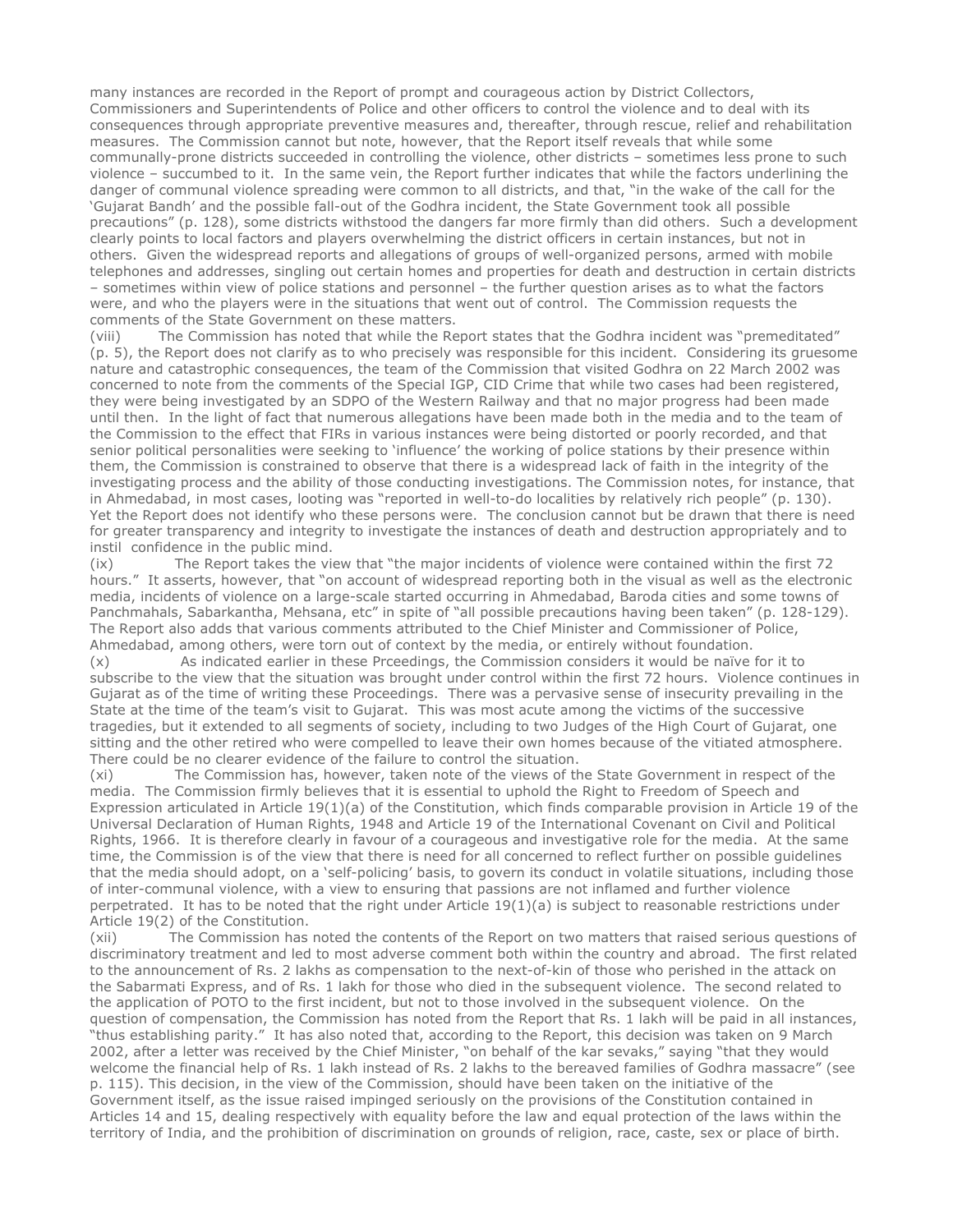The Commission has also noted the contents of the Report which state that "No guidelines were given by the Home Department regarding the type of cases in which POTO should or should not be used" and that, subsequent to the initial decision to apply POTO in respect of individual cases in Godhra, the Government received legal advice to defer "the applicability of POTO till the investigation is completed" (pp. 66-67). The Commission intends to monitor this matter further, POTO having since been enacted as a law.

(xiii) The Commission has taken good note of the "Rescue, Relief and Rehabilitation Measures" undertaken by the State Government. In many instances, strenuous efforts have been made by Collectors and other district officers, often acting on their own initiative. The Commission was informed, however, during the course of its visit, that many of the largest camps, including Shah-e-Alam in Ahmedabad, had not received visits at a high political or administrative level till the visit of the Chairperson of this Commission. This was viewed by the inmates as being indicative of a deeper malaise, that was discriminatory in origin and character. Unfortunately, too, numerous complaints were received by the team of the Commission regarding the lack of facilities in the camps. The Commission has noted the range of activities and measures taken by the State Government to pursue the relief and rehabilitation of those who have suffered. It appreciates the positive steps that have been taken and commends those officials and NGOs that have worked to ameliorate the suffering of the victims. The Commission, however, considers it essential to monitor the on-going implementation of the decisions taken since a great deal still needs to be done. The Commission has already indicated to the Chief Minister that a follow-up mission will be made on behalf of the Commission at an appropriate time and it appreciates the response of the Chief Minister that such a visit will be welcome and that every effort will be made to restore complete normalcy expeditiously.

(xiv) In the light of the above, the Commission is duty bound to continue to follow developments in Gujarat consequent to the tragic incidents that occurred in Godhra and elsewhere. Under its Statute, it is required to monitor the compliance of the State with the rule of law and its human rights obligations. This will be a continuing duty of the Commission which must be fulfilled, Parliament having established the Commission with the objective of ensuring the "better protection" of human rights in the country, expecting thereby that the efforts of the Commission would be additional to those of existing agencies and institutions. In this task, the Commission will continue to count on receiving the cooperation of the Government of Gujarat, a cooperation of which the Chief Minister has stated that it can be assured.

# Recommendations

21. The Commission now wishes to make a first set of Recommendations for the immediate consideration of the Central and State Governments. As indicated earlier, once a response has been received from these Governments on the report of the visit of the Commission's team to Gujarat, and a full analysis made of the numerous representations received by the Commission, additional Proceedings will be recorded by the Commission on the situation in Gujarat, offering further Comments and Recommendations. I. Law & Order

(i) In view of the widespread allegations that FIRs have been poorly or wrongly recorded and that investigations are being 'influenced' by extraneous considerations or players, the Commission is of the view that the integrity of the process has to be restored. It therefore recommends the entrusting of certain critical cases to the CBI. These include the cases relating to the

- Godhra incident, which is at present being investigated by the GRP;
- Chamanpura (Gulbarga Society) incident;
- Naroda Patiya incident;
- Best Bakery case in Vadodara; and the
- Sadarpura case in Mehsana district.

(ii) The Commission recommends that Special Courts should try these cases on a day-to-day basis, the Judges being handpicked by the Chief Justice of the High Court of Gujarat. Special Prosecutors should be appointed as needed. Procedures should be adopted for the conduct of the proceedings in such a manner that the traumatized condition of many of the victims, particularly women and children, is not aggravated and they are protected from further trauma or threat. A particular effort should be made to depute sensitive officers, particularly officers who are women, to assist in the handling of such cases.

(iii) Special Cells should be constituted under the concerned District Magistrates to follow the progress of the investigation of cases not entrusted to the CBI; these should be monitored by the Additional Director-General (Crime).

(iv) Specific time-frames should be fixed for the thorough and expeditious completion of investigations.

(v) Police desks should be set-up in the relief camps to receive complaints, record FIRs and forward them to Police Stations having jurisdiction.

(vi) Material collected by NGOs such as Citizen's Initiative, PUCL and others should also be used. (vii) Provocative statements made by persons to the electronic or print media should be examined and acted upon, and the burden of proof shifted to such persons to explain or contradict their statements. (viii) Given the wide variation in the performance of public servants in the discharge of their statutory responsibilities, action should be initiated to identify and proceed against those who have failed to act appropriately to control the violence in its incipient stages, or to prevent its escalation thereafter. By the same token, officers who have performed their duties well, should be commended.

II. Camps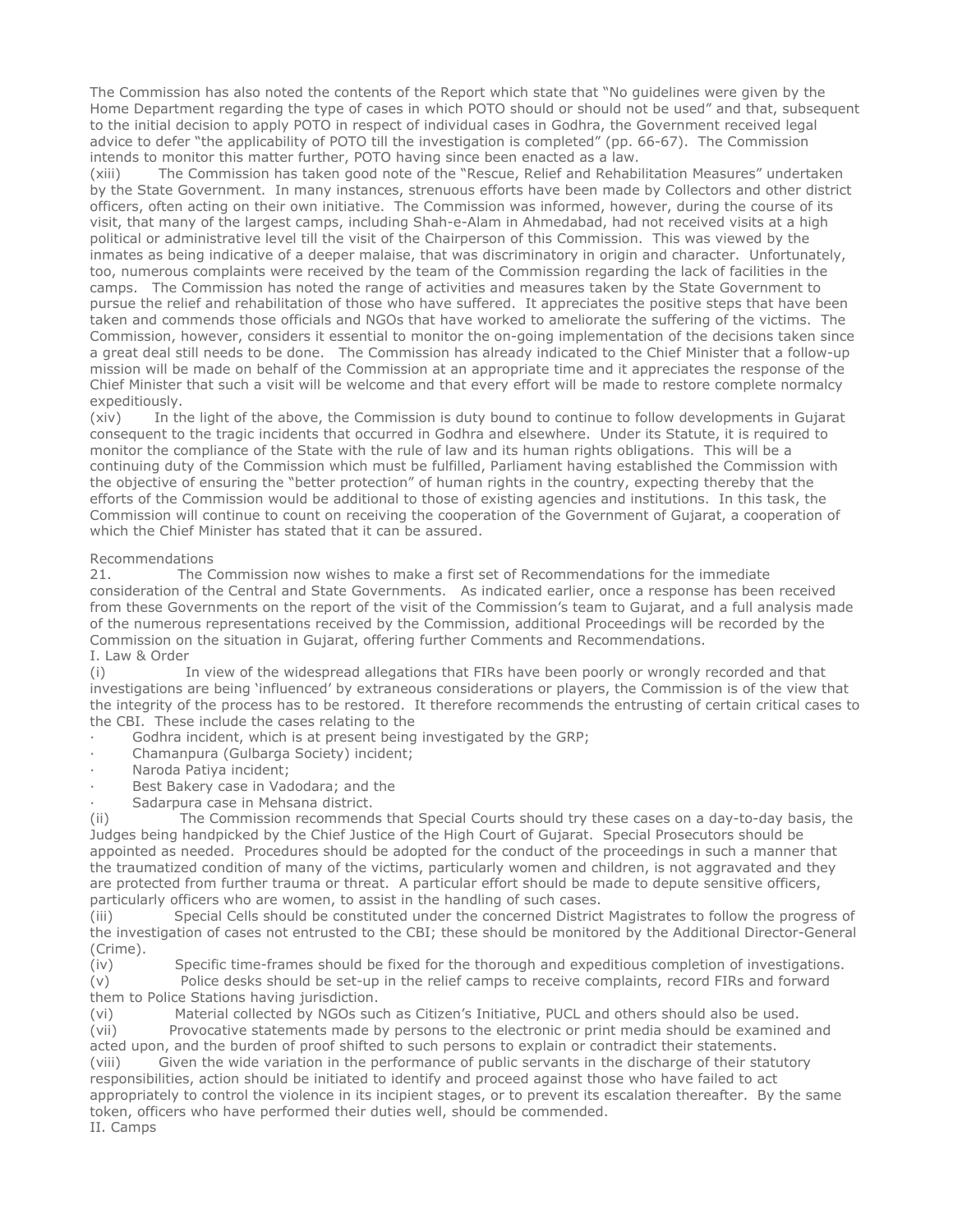(i) Visits to camps by senior political leaders and officers should be organized in a systematic way in order to restore confidence among those who have been victimized. NGOs should be involved in the process and the management and running of the camps should be marked by transparency and accountability

(ii) Senior officers of the rank of Secretary and above should be given specific responsibility in respect of groups of camps.

(iii) Special facilities/camps should be set-up for the processing of insurance and compensation claims. The Chief Minister of the State had requested the Commission to issue an appropriate request to insurance companies for the expeditious settlement of claims of those who had suffered in the riots. The Commission will readily do so and recommends that the State Government send to it the necessary details at an early date in order to facilitate such supportive action.

(iv) Inmates should not be asked to leave the camps until appropriate relief and rehabilitation measures are in place for them and they feel assured, on security grounds, that they can indeed leave the camps. III. Rehabilitation

(i) The Commission recommends that places of worship that have been destroyed be repaired expeditiously. Assistance should be provided, as appropriate, inter alia by the State.

(ii) Adequate compensation should be provided to those who have suffered. This will require an augmentation of the funds allocated thus far, through cooperative arrangements involving both the State and Central Governments. Efforts should be made to involve HUDCO, HFDC and international financial and other agencies and programmes in this process.

(iii) The private sector, including the pharmaceutical industry, should also be requested to participate in the relief and rehabilitation process and proper coordinating arrangements established.

(iv) The role of NGOs should be encouraged and be an intrinsic part of the overall effort to restore normalcy, as was the case in the coordinated effort after the earthquake. The Gujarat Disaster Management Authority, which was also deeply engaged in the post-earthquake measures, should be requested to assist in the present circumstances as well.

(v) Special efforts will need to be made to identify and assist destitute women and orphans, and those subjected to rape. The Women and Child Development Department, Government of India and concerned international agencies/programmes should be requested to help. Particular care will need to be taken to mobilize psychiatric and counselling services to help the traumatized victims. Special efforts will need to be made to identify and depute competent personnel for this purpose.

(vi) The media should be requested to cooperate fully in this endeavour, including radio, which is often under-utilized in such circumstances.

IV. Police Reform

(i) The Commission would like to draw attention to the deeper question of Police Reform, on which recommendations of the National Police Commission and of the National Human Rights Commission have been pending despite repeated efforts to have them acted upon. The Commission is of the view that recent events in Gujarat and, indeed, in other States of the country, underline the need to proceed without delay to implement the reforms that have already been recommended in order to preserve the integrity of the investigating process and to insulate it from extraneous influences.

> (Justice J.S. Verma) **Chairperson** (Justice Sujata V. Manohar) Member (Virendra Dayal) Member

> > Top

# NATIONAL HUMAN RIGHTS COMMISSION SARDAR PATEL BHAVAN NEW DELHI

Name of the complainant Theorem is a submoture of the complainant Date : 31 May 2002

Case No. : 1150/6/2001-2002

CORAM

 Justice Shri J.S. Verma, Chairperson Justice Shri K. Ramaswamy, Member Justice Smt Sujata V. Manohar, Member Shri Virendra Dayal, Member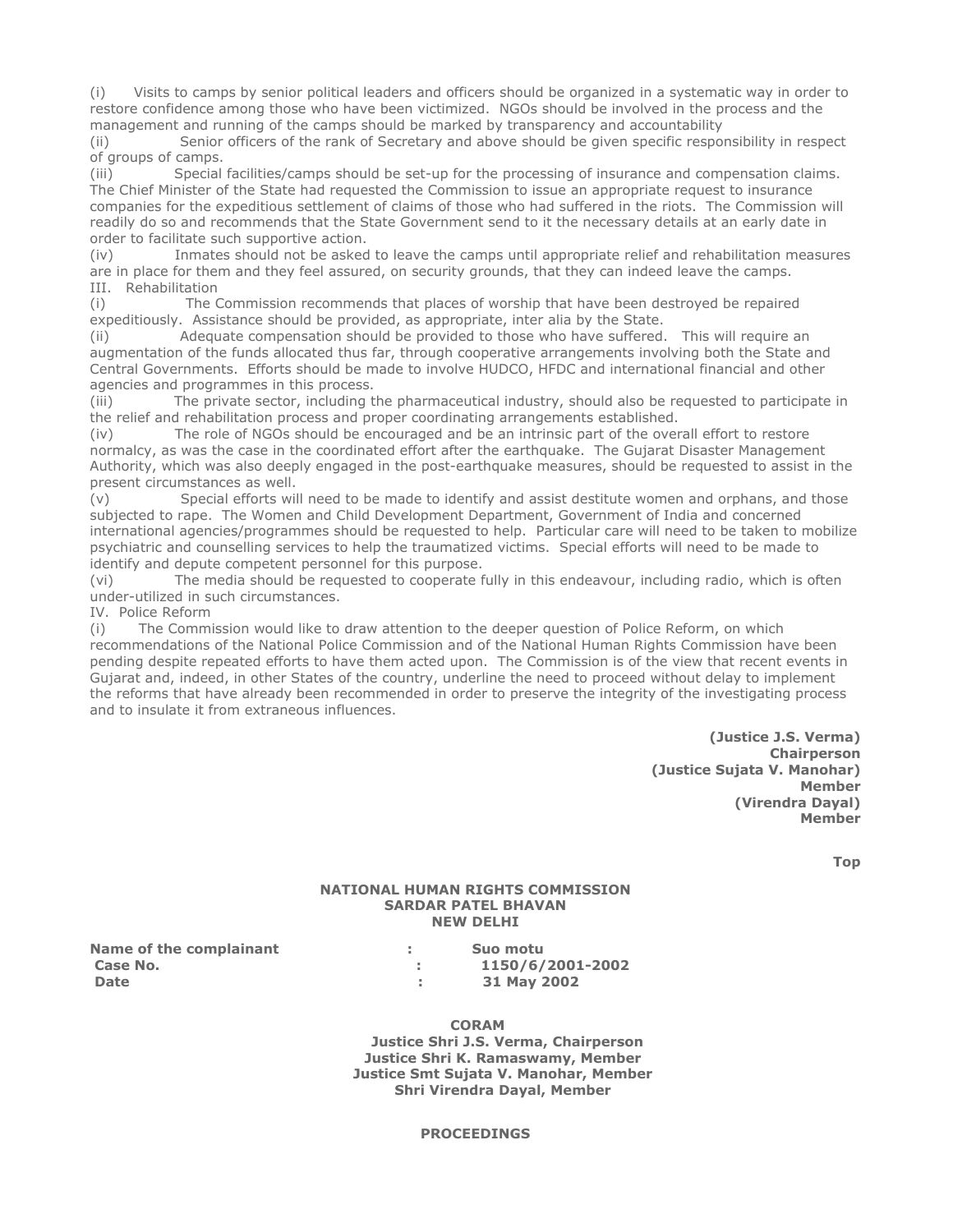1. These Proceedings of the Commission in respect of the situation in Gujarat are in continuation of those recorded by the Commission on 1 and 6 March 2002 and 1 April and 1 May, 2002.

 Proceedings of 1 April 2002; transmittal of Preliminary Comments and Recommendations, together with Confidential Report, to Government of Gujarat, Ministry of Home Affairs, Government of India and Prime Minister

2. It will be recalled that, in its Proceedings of 1 April 2002, the Commission had set out its Preliminary Comments and Recommendations on the situation. It had also directed that a copy of those Proceedings, together with a copy of the Confidential Report of the team of the Commission that visited Gujarat from 19-22 March 2002, be sent by the Secretary-General to the Chief Secretary, Government of Gujarat and to the Home Secretary, Government of India, requesting them to send the response/comments of the State Government and the Government of India within two weeks. In view of the visit of the Hon'ble Prime Minister to Gujarat that had been announced for 4 April 2002, the Chairperson was also requested to send a copy of the Proceedings and of the Confidential Report to him.

 Proceedings of 1 May 2002; response of Government of Gujarat, dated 12 April 2002 to Preliminary Comments and Recommendations of 1 April 2002

 3. In its Proceedings of 1 May 2002, the Commission noted that the Government of Gujarat had sent a reply dated 12 April 2002, but that the Ministry of Home Affairs had sent an interim response, dated 16 April 2002, seeking time until 30 April 2002 to send a more detailed reply. However, no further reply had been received from the Ministry of Home Affairs as of the time of recording the 1 May Proceedings. Lack of response to Confidential Report

 4. In the same Proceedings, the Commission further noted that the reply of the Government of Gujarat did not respond to the Confidential Report of the Commission's team, referred to in its Proceedings of 1 April 2002. The Commission also observed that a specific reply was sought to that Report in order to enable further consideration of the matter, in view of the allegations made, which are mentioned in that Report. While noting that, ordinarily, it would be in order for the Commission to proceed with the further consideration of this matter with the available reply alone while treating the contents of the Confidential Report as unrebutted, the Commission deemed it fit to give a further opportunity of two weeks to reply to the specific matters mentioned in the Confidential Report. The Ministry of Home Affairs, Government of India was also given a further two weeks for its detailed reply, which was to cover inter alia the contents of the Confidential Report that had already been sent to it.

 Response of Ministry of Home Affairs, Government of India to Preliminary Comments and Recommendations of 1 April 2002 and to the Confidential Report

 5. Later in the day on 1 May 2002, after it had recorded its Proceedings, the Commission received a further response from the Ministry of Home Affairs, Government of India. The covering letter, dated 1 May 2002, stated that the response related to "the Proceedings of the Commission dated 1st April 2002 and the recommendations made therein in so far as it concerns the Central Government." The response added that "the report of the visit of the team of the National Human Rights Commission to Gujarat between 19th and 22nd March, 2002 which was sent in a sealed cover has also been examined and since all the issues mentioned therein pertain to the Government of Gujarat, they have been requested to send their comments on the above report directly to NHRC."

 Failure of the Government of Gujarat, until the date of recording the present Proceedings, to respond to the Confidential Report

 6. Despite the above-mentioned response of the Government of India, and the extension of time until 15 May 2002 that was granted by the Commission to the Government of Gujarat to respond to the Confidential Report, no response has as yet been received from the State Government to that Report. This is so despite repeated oral reminders by the Commission and assurances by the State Government that a response would soon be forthcoming.

\*

7. In these circumstances, the Commission is now adopting the following procedure:

 (A) It will offer additional Comments upon the response of the Government of Gujarat of 12 April 2002, in respect of the Preliminary Comments of the Commission of 1 April 2002;

 (B) It will not wait any longer for the response of the Government of Gujarat to the Confidential Report that was sent to it on 1 April 2002, enough time and opportunity having been provided to the State Government to comment on it. Instead, the Commission now considers it to be its duty to release that Confidential Report in totality. It is, accordingly, annexed to these Proceedings as Annexure I. The Commission had earlier withheld release of the Confidential Report because it considered it appropriate to give the State Government a full opportunity to comment on its contents, given the sensitivity of the allegations contained in it that were made to the team of the Commission that visited Gujarat between 19-22 March 2002. As and when the response of the State Government to that Confidential Report is received, the Commission will also make that public, together with the Commission's views thereon.

 (C) It will make a further set of Recommendations developing on its earlier recommendations, in the light of the reply received from the Government of Gujarat dated 12 April 2002 and from the Ministry of Home Affairs, Government of India, dated 1 May 2002.

8. In proceeding in this manner, the Commission will also keep in mind, in particular, the reports that it has been receiving from its Special Representative in Gujarat, Shri P.G.J. Nampoothiri, a former Director-General of Police of that State, who has been requested by the Commission to continue to monitor the situation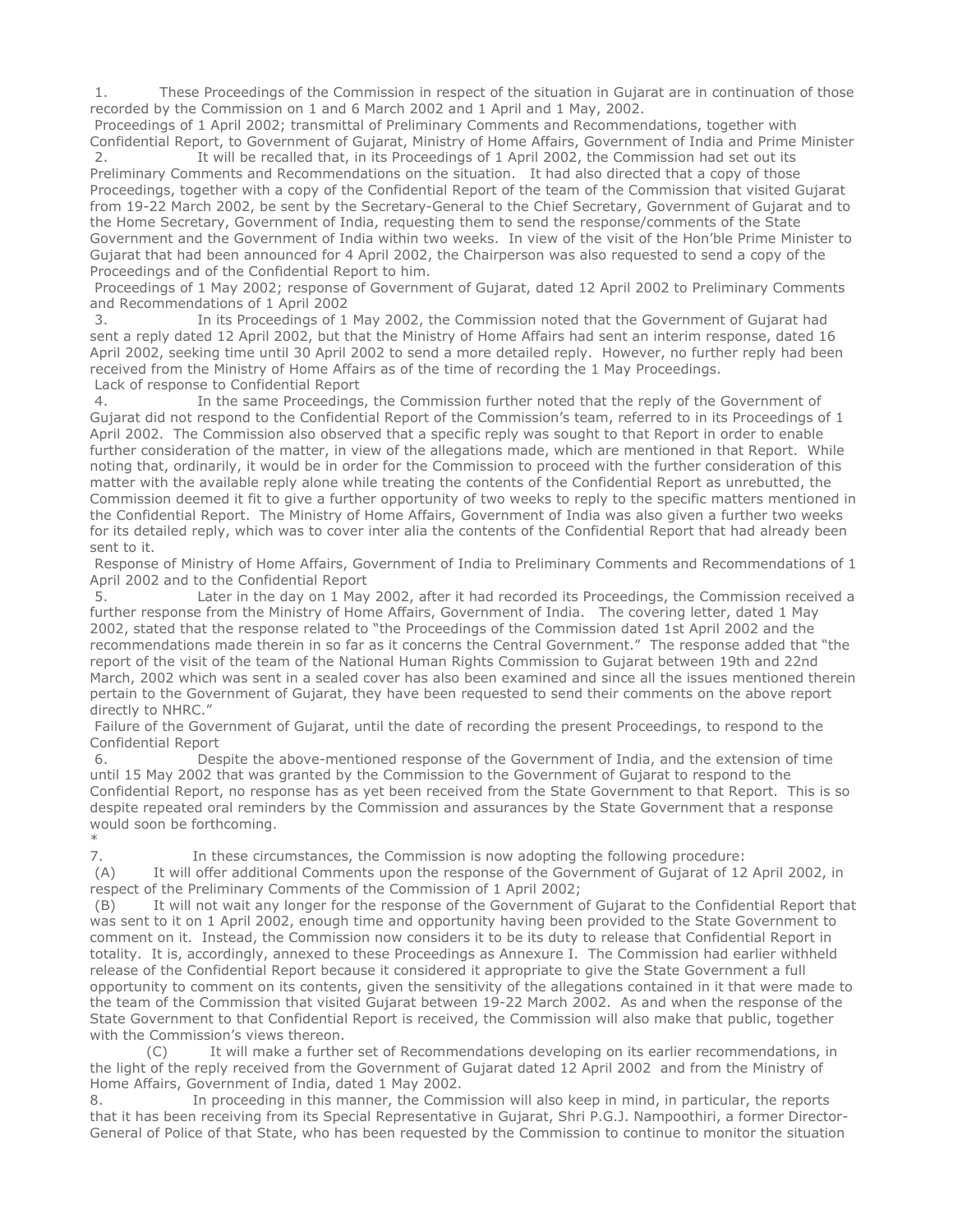and to report on developments. The State Government has been advised of Shri Nampoothiri's responsibilities and it has informed the competent officers of the Government of Gujarat of this arrangement in writing. The Commission will, in addition, continue to be mindful of the extensive coverage of developments relating to Gujarat in the print and electronic media.

A. Comments of the Commission on the response of the Government of Gujarat of 12 April 2002, in respect of its Preliminary Comments of 1 April 2002

Failure to protect rights to life, liberty, equality and dignity

9 **In its Preliminary Comments of 1 April 2002 the Commission had observed that the first question** that arises is whether the State has discharged its primary and inescapable responsibility to protect the rights to life, liberty, equality and dignity of all of those who constitute it. Given the history of communal violence in Gujarat, a history vividly recalled in the report dated 28 March 2002 of the State Government itself, the Commission had raised the question whether the principle of 'res ipsa loquitur' ('the affair speaking for itself') should not apply in this case in assessing the degree of State responsibility in the failure to protect the rights of the people of Gujarat. It observed that the responsibility of the State extended not only to the acts of its own agents, but also to those of non-State players within its jurisdiction and to any action that may cause or facilitate the violation of human rights. The Commission added that, unless rebutted by the State Government, the adverse inference arising against it would render it accountable. The burden of proof was therefore on the State Government to rebut this presumption.

 10. Nothing in the reports received in response to the Proceedings of 1 April 2002 rebuts the presumption. The violence in the State, which was initially claimed to have been brought under control in seventy two hours, persisted in varying degree for over two months, the toll in death and destruction rising with the passage of time. Despite the measures reportedly taken by the State Government, which are recounted in its report of 12 April 2002, that report itself testifies to the increasing numbers who died or were injured or deprived of their liberty and compelled to seek shelter in relief camps. That report also testifies to the assault on the dignity and worth of the human person, particularly of women and children, through acts of rape and other humiliating crimes of violence and cruelty. The report further makes clear that many were deprived of their livelihood and capacity to sustain themselves with dignity. The facts, thus, speak for themselves, even as recounted in the 12 April 2002 report of the State Government itself. The Commission has therefore reached the definite conclusion that the principle of 'res ipsa loquitur' applies in this case and that there was a comprehensive failure of the State to protect the Constitutional rights of the people of Gujarat, starting with the tragedy in Godhra on 27 February 2002 and continuing with the violence that ensued in the weeks that followed. The Commission has also noted in this connection that, on 6 May 2002, the Rajya Sabha adopted with one voice the motion stating

 "That this House expresses its deep sense of anguish at the persistence of violence in Gujarat for over six weeks, leading to loss of lives of a large number of persons, destruction of property worth crores of rupees and urges the Central Government to intervene effectively under article 355 of the Constitution to protect the lives and properties of the citizens and to provide effective relief and rehabilitation to the victims of violence."

 The Commission has further noted, in this connection, that it has proven necessary to appoint a Security Advisor to the Chief Minister, to assist in dealing with the situation. The appointment implicitly confirms that a failure had occurred earlier to bring under control the persisting violation of the rights to life, liberty, equality and dignity of the people of the State.

#### Failure of intelligence

 11. The response of the State Government of 12 April 2002 also fails to dispel the observation made by the Commission in its Preliminary Comments that the failure to protect the life, liberty, equality and dignity of the people of Gujarat itself stemmed from a serious failure of intelligence and a failure to take timely and adequate anticipatory steps to prevent the initial tragedy in Godhra and the subsequent violence.

12. The report of the State Government of 12 April 2002 asserts that the State Intelligence Bureau "had alerted all Superintendents and Commissioners of Police as early as 7.2.2002 about the movement of karsevaks from the State by train on 22.2.2002 to Ayodhya. Besides the State Intelligence Bureau had also intimated UP State Police authorities on 12th, 21st, 23rd, 25th and 26th February 2002 about the number of karsevaks who had left the State for Ayodhya by train." However, "specific information about the return journey of karsevaks by the Sabarmati Express starting from Ayodhya was received only on 28.2.2002 at 0122 hrs i.e., after the incident had taken place on 27.2.2002 morning."

13. It appears incomprehensible to the Commission that a matter which had been the subject of repeated communications between the Gujarat Intelligence Bureau and the UP State Police as to the out-going travel plans of the karsevaks, should have been so abysmally lacking in intelligence as to their return journeys. This is all the more so given the volatile situation that was developing in Ayodhya at that time and the frequent reports in the press warning of the dangers of inter-communal violence erupting in Ayodhya and other sensitive locations in the country. In the view of the Commission, it was imperative, in such circumstances, for the Gujarat Intelligence Bureau to have kept in close and continuing touch with their counterparts in Uttar Pradesh and with the Central Intelligence Bureau. The inability to establish a two-way flow of intelligence clearly led to tragic consequences. The Commission must therefore also definitively conclude that there was a major failure of intelligence and that the response of the State Government has been unable to rebut this presumption. Failure to take appropriate action

14. The failure of intelligence was, in the opinion of the Commission, accompanied by a failure to take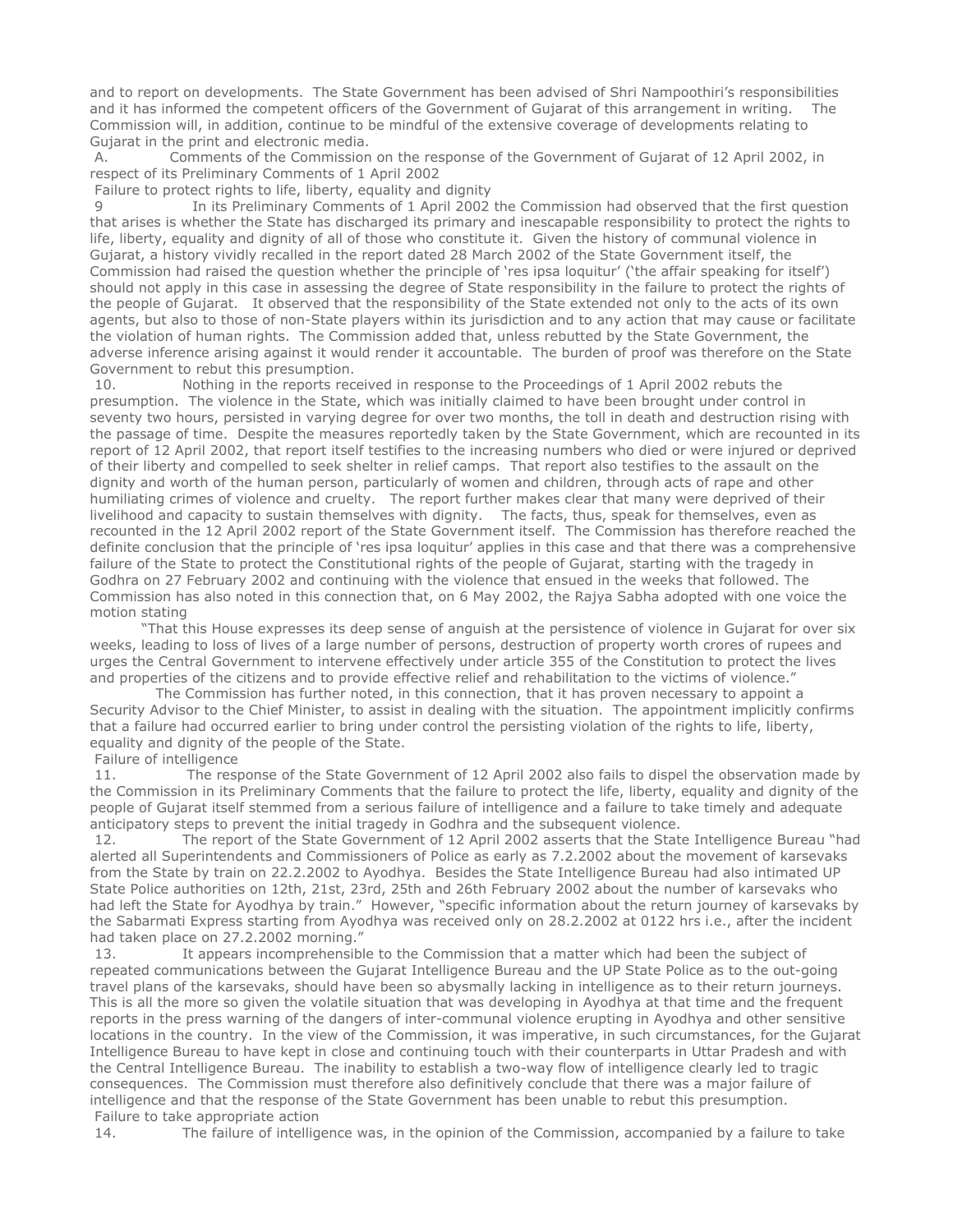appropriate anticipatory and subsequent action to prevent the spread and continuation of violence. The Preliminary Comments of the Commission had observed, in this connection, that while some communally-prone districts had succeeded in controlling the violence, other districts – sometimes less communally prone – had succumbed to it. The Commission had therefore pointed to "local factors and players" overwhelming the district officers in certain instances, but not in others, and had asked the State Government as to who these players were in the situations that had gone out of control. Such information had been sought from the State Government particularly since there were widespread reports of well-organized persons, armed with mobile telephones and addresses, singling out certain homes and properties for death and destruction. The reports had also implied that public servants who had sought to perform their duties diligently and to deal firmly with those responsible for the violence had been transferred at short notice to other posts without consulting the Director-General of Police and, indeed, over his protests.

 15. The reply of the State Government of 12 April 2002 does not answer these questions. Instead, it refers to the "gravity of the communal incident which provoked the disturbances" and the role of the electronic media. While there can be no doubt whatsoever about the gravity of the Godhra tragedy, it is the considered view of the Commission that that itself should have demanded a higher degree of responsiveness from the State Government to control the likely fall-out, especially in the wake of the call for the 'Gujarat bandh' and the publicly announced support of the State Government to that call. Regrettably, immediate and stringent measures were not adequately taken; the response of the Government thus proved to be unequal to the challenge, as vividly illustrated by the numbers who lost their lives, or were brutally injured or humiliated as the violence spread and continued.

#### Failure to identify local factors and players

 16. As to the "local factors and players", in respect of whom the Commission had sought specific information, the reply of the State Government is silent, taking instead the position that this is a "matter covered by the terms of reference of the Commission of Inquiry appointed by the State Government." The Commission is constrained to observe that it found this answer evasive and lacking in transparency, not least because of the numerous eye-witness and media reports – including allegations specifically made to the Commission and communicated to the State Government – which identify and name specific persons as being involved in the carnage, sometimes within the view of police stations and personnel. The reply makes no effort whatsoever to rebut the allegations made against such persons, or to indicate the action taken by the State Government against those specifically named for participating in the egregious violation of human rights that occurred, or for inciting the acts of violence that resulted in murder, arson, rape and the destruction of lives and property. Pattern of arrests

 17. In this connection, the Commission has made a careful analysis of the pattern of arrests indicated to it by the State Government in its report of 12 April 2002. That report states that a total number of 27,780 arrests had been made, involving both crimes and as preventive detention. The response does not, however, make clear how many arrests, preventive or otherwise, were made in the worst afflicted areas of the State within the first 72 hours of the tragedy in Godhra, nor the community-wise break-up of those arrested in those areas in the immediate aftermath of Godhra, though such data would have enabled a proper scrutiny of the charge of discrimination brought against the State Government in respect of its conduct in the critical hours immediately after the Godhra tragedy and the call for the 'bandh'. This lack of transparency seriously undermines the response. The report states instead, that, in relation to various offences, 11,167 persons were arrested, of whom 3,269 belonged to the "minority" community and 7,896 to the "majority." As regards the 16,615 preventive arrests, it mentions that 13,804 belong to the "majority" community and 2,811 to the "minority." The questions that arise, however, are when and where were the arrests made, who were arrested and for how long were they kept in custody, and were those who were specifically named arrested. The Special Representative of the Commission, Shri Nampoothiri has observed in a report to the Commission dated 24 April 2002 that "almost 90% of those arrested even in heinous offences like murder, arson, etc., have managed to get bailed out almost as soon as they were arrested." Reports have also appeared in the media that those who have been released on bail were given warm public welcomes by some political leaders. This is in sharp contrast to the assertion made by the State Government in its report of 12 April 2002 that "bail applications of all accused persons are being strongly defended and rejected" (sic).

Uneven handling of major cases

18. The analysis made by the Commission of the State Government's reply of 12 April 2002 also illustrates the uneven manner in which some of the major cases had been handled until that date. In respect of the Godhra incident, where 59 persons were killed, 58 persons had been arrested and all were in custody (54 in judicial custody, 4 in police remand). In respect of the Chamanpura (Gulbarga Society) case, where some 50 persons including a former Member of Parliament were killed, 18 persons had been arrested (17 were in judicial custody, 1 was released by the juvenile court). As regards Naroda Patia, where some 150 persons were reportedly killed, 22 had been arrested, but the response is silent in respect of whether they had been released on bail or were in custody. In respect of the Best Bakery case in Vadodara, where some 8 persons were reportedly killed, 12 accused persons were in judicial custody. However, no details were given about the status of the 46 persons arrested in the Sadarpura case of Mehsana District where some 28 persons were reportedly killed. Distorted FIRs: 'extraneous influences', issue of transparency and integrity

 19. The Commission had recorded in its Proceedings of 1 April 2002 that there were numerous allegations made both in the media and to its team that FIRs in various instances were being distorted or poorly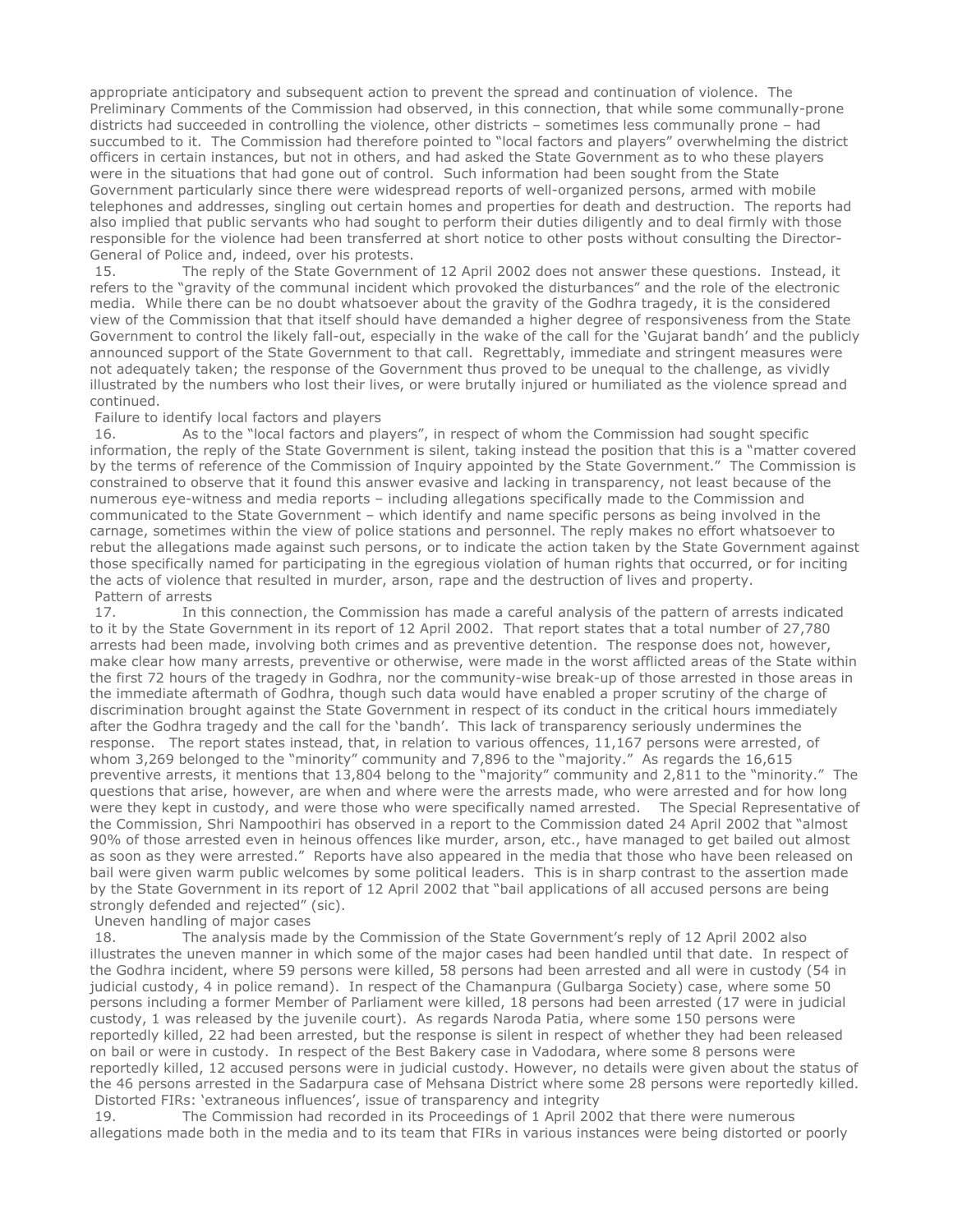recorded, and that senior political personalities were seeking to influence the working of police stations by their presence within them. The Commission had thus been constrained to observe that there was a widespread lack of faith in the integrity of the investigating process and the ability of those conducting investigations. The Commission had also observed that according to the State Government itself, "in Ahmedabad, looting was reported in well-to-do localities by relatively rich people." Yet the State Government had not identified who these persons were.

 20. The report of the State Government of 12 April 2002 once again fails to make the necessary identification of these persons. It also fails to rebut the repeatedly made allegation that senior political personalities – who have been named – were seeking to influence the working of police stations by their presence within them. It states that the Government "fully accepts the view that there should be transparency and integrity in investigating instances of death and destruction" and adds that "this is being taken care of". The Commission's Special Representative, Shri Nampoothiri, however, has reported to the Commission on 24 April 2002 in a totally opposite vein. He has stated that, in respect of most of the "sensational cases," the FIRs registered on behalf of the State by the police officers concerned, the accused persons are shown as "unknown". His report adds that "this is the general pattern seen all over the State. Even when complaints of the aggrieved parties have been recorded, it has been alleged that the names of the offenders are not included. In almost all the cases, copies of the FIRs which the complainant is entitled to, has not been given." There has been widespread public outrage, in particular, in respect of atrocities against women, including acts of rape, in respect of which FIRs were neither promptly nor accurately recorded, and the victims harassed and intimidated. The Commission must conclude, therefore, that until the time of Shri Nampoothiri's 24 April 2002 report, the victims of the atrocities were experiencing great difficulty in having FIRs recorded, in naming those whom they had identified and in securing copies of their FIRs. Further – for far too long - politically-connected persons, named by the victims of the crimes committed, remained at large, many defying arrest. These are grave matters indeed that must not be allowed to be forgiven or forgotten. Based on Shri Nampoothiri's reports the Commission would therefore like to warn that the danger persists of a large-scale and unconscionable miscarriage of justice if the effort to investigate and prosecute the crimes that have been committed is not directed with greater skill and determination, and marked by a higher sense of integrity and freedom from 'extraneous political and other influences' than has hitherto been in evidence. Of particular concern to the Commission have been the heartrending instances identified in its Proceedings of 1 April 2002, in respect of which it had called for investigations by the CBI: those cases relate to some of the very worst incidents of murder, arson, rape and other atrocities, including many committed against women and children whose tragic and inconsolable circumstances have profoundly shocked and pained the nation.

#### Pervasive insecurity: Justices Kadri & Divecha

 21. In its Preliminary Comments of 1 April 2002 the Commission had referred to the pervasive sense of insecurity prevailing in Gujarat at the time of the visit of its team to that State between 19-22 March 2002. It added that this was most acute among the victims of the successive tragedies, but that it extended to all segments of society, including to two Judges of the High Court of Gujarat, one sitting (Justice Kadri) and the other retired (Justice Divecha) who were compelled to leave their homes because of the vitiated atmosphere.

 22. The Commission has carefully considered the 12 April 2002 response of the State Government in respect of Justices Kadri and Divecha. In regard to the former, the response states that, "prior to 28th, there was already half a section of police guards" posted outside Justice Kadri's residence in Law Garden. It adds that on 28 February 2002, Justice Kadri shifted to Judges Colony in Vastrapur "of his own accord." It goes on to state that, from 9 March 2002, a further police guard was placed at his house "since he desired to shift back to his original residence." The Commission is compelled to observe that the response of the State Government fails to acknowledge an incontrovertible fact: the movements of Justice Kadri from house to house were compelled on him because of the pervasive insecurity. They were not "of his own accord" because they were clearly involuntary. And the conclusion is inescapable that the insecurity was such that it was not dispelled by the police arrangements reportedly made for him.

 23. As to the 12 April 2002 response of the State Government in respect of Justice Divecha, it totally ignores any mention of the repeated efforts made by him and his associates to seek appropriate police protection, the repeated visits of mobs to his home on 27 and 28 February, his forced departure, together with Mrs. Divecha, from their home at around 12.20 p.m. on 28 February 2002 and the fire that was set to their apartment and property at around 4 p.m. on that day. Justice Divecha's letter to the Chairperson of this Commission dated 23 March 2002 (Annexure II) speaks for itself. The fact that criminal case no. 121/2002 was subsequently registered, that 7 arrests had been made and that the matter was under investigation, does not explain the failure to protect Justice Divecha. The action taken was, sadly, too little and too late. Nor can the Commission accept the proposition that, "As the city of Ahmedabad was engulfed by the disturbance, it was not possible for the City Police to arrange for protection for every society." The Commission would like to underline that there were communal reasons for the repeated and specifically targeted attacks on Justice Divecha's property. The attacks were not a case of random violence against "every society" in the city, as the response of the State Government would have the Commission believe. Indeed, the response betrays a considerable lack of sensitivity in explaining what occurred. It is for this reason that the Commission must reject as utterly inadequate the response of the State Government, as contained in its reply of 12 April 2002, in respect of this matter.

 24. There is a deeper point at issue here that the Commission wishes to make. If the response of the State Government to the security needs of two Justices of the High Court was so hopelessly inadequate, despite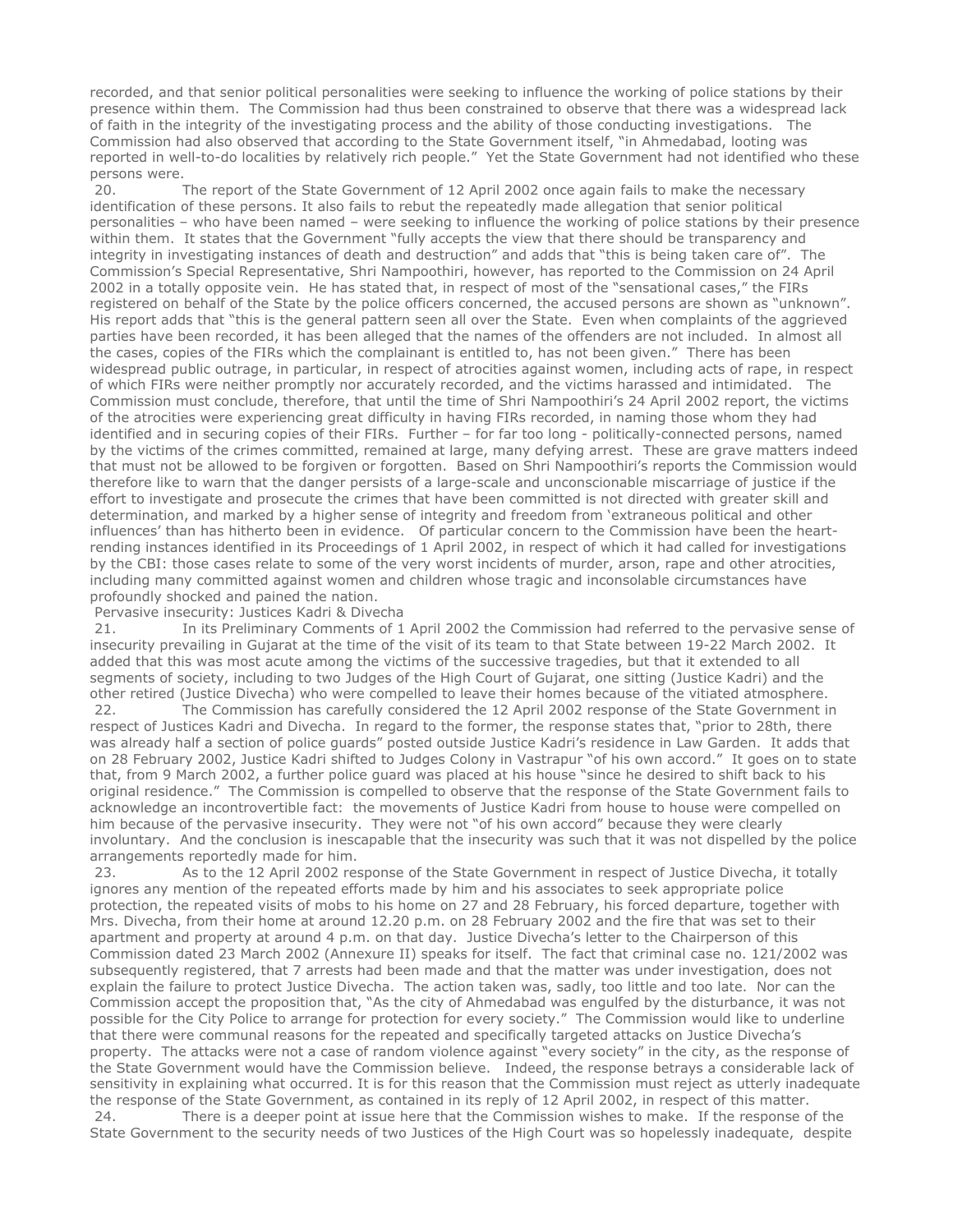the time and the opportunity that it had to prevent the harm that was done, it must be inferred that the response to the needs of others, who were far less prominent, was even worse. Indeed, the facts indicate that the response was often abysmal, or even non-existent, pointing to gross negligence in certain instances or, worse still, as was widely believed, to a complicity that was tacit if not explicit.

 B. Release of the Confidential Report transmitted to the Government of Gujarat with the Commission's Proceedings of 1 April 2002

 25. For the reasons indicated earlier in these Proceedings, the Confidential Report transmitted to the State Government of Gujarat on 1 April 2002, and to which the State Government has not responded for nearly two months despite repeated opportunities to do so, is now being released by the Commission (see Annexure I). Even while doing so, however, the Commission urges that Government to come forward with a clear response, indicating in detail the steps it has taken in respect of the persons named in that report who allegedly violated human rights or interfered in the discharge of the responsibilities of the State to protect such rights. Further, the Commission once again calls upon the State Government to provide a full account of the incidents to which the Commission drew its attention in that Confidential Report, and to indicate the measures it has taken to investigate and redress the wrongs that were committed.

 C. Further set of Recommendations of the Commission, in the light of the reply of 1 April 2002 received from the Government of Gujarat, and of 1 May 2002 from the Ministry of Home Affairs, Government of India<br>26. Having reviewed the responses received thus far. the Commission would now like to make a further Having reviewed the responses received thus far, the Commission would now like to make a further set of Recommendations, keeping in mind those that it had made in its Proceedings of 1 April 2002.

### I. Law and Order

Involvement of CBI

27. (i) In view of the widespread allegations that FIRs had been poorly or wrongly recorded and that investigations had been 'influenced' by extraneous considerations or players, the Commission had stated that the integrity of the process had to be restored. It had therefore recommended that certain critical cases, including five that it had specifically mentioned, be entrusted to the CBI.

 (ii) The State Government responded on 12 April 2002 saying that "An investigation conducted by the State Police cannot be discredited, cannot be put into disrepute and its fairness questioned merely on the basis of hostile propaganda". It then recounted the steps taken in respect of the five cases listed by the Commission and added that transference of these cases to the CBI would "indefinitely delay the investigation" and help the accused persons to get bail. It also stated that the CBI is already understaffed and over-burdened. The Commission was therefore requested to reconsider its recommendation as it was based on "unsubstantiated information given to the Commission by sources with whom authentic information was not available."

 (iii) The response of the Ministry of Home Affairs, Government of India, dated 1 May 2002, summarizes the position of the State Government. It then adds that, under existing rules, the CBI can take up the investigation of cases only if the State Government addresses and appropriately requests the CBI to do so. Since the State Government had expressed the opinion that investigation into the cases is not required by the CBI at this stage, "it is not possible for the Central Government to direct the CBI to take up the investigation of the above cases."

 (iv) The Commission has considered these responses with utmost care. It does not share the view of the State Government that the substance of the allegations made against the conduct of the police, and the reports of "extraneous" influences brought to bear on the police, were based on "hostile propaganda" or "unsubstantiated information." The allegations were made by those who were personally affected by, or witness to, the events, and by eminent personalities and activists who spoke to the Commission directly, or addressed petitions to it, with a full sense of responsibility. The Commission would like to underline that it is a central principle in the administration of criminal justice that those against whom allegations are made should not themselves be entrusted with the investigation of those allegations. It has universally been the practice to act on this principle, including in this country. To depart from that principle would, therefore, be to invite a failure of justice. In respect of the cases listed by the Commission, the allegations of inaction, or complicity by the elements of the State apparatus were grave and severely damaging to its credibility and integrity. It would thus be a travesty of the principles of criminal justice if such cases were not transferred to the CBI. Worse still, the inability to do so could severely compromise the fundamental rights to life, liberty, equality and dignity guaranteed by the Constitution to all of the people of India on a non-discriminatory basis. Further, in the light of the unanimously adopted resolution in the Rajya Sabha on 6 May 2002, urging the Central Government "to intervene effectively under Article 355 of the Constitution to protect the lives and properties of citizens," the Commission is emphatically of the view that the role of the Central Government in respect of the investigation of the cases identified by the Commission should go beyond a mere invocation of the "existing rules" in respect of when the CBI can take up a case for investigation and a statement to the effect that "it is not possible" for it to direct the CBI to take up the investigation of these cases given the position taken by the State Government.

 (v) In these circumstances, the Commission urges once again that the critical cases be entrusted to the CBI and that the Central Government ensure that this is done, not least in view of the Rajya Sabha resolution referring to its responsibilities under Article 355 of the Constitution. The Commission is deeply concerned, in this connexion, to see from Shri Nampoothiri's report of 28 May 2002 that, of 16,245 persons arrested for substantive offences, all but some 2100 had been bailed out as of 10 May 2002. It also noted from that report that of the 11,363 Hindus arrested for such offences, 8% remained in custody, while 20% of the 4,882 Muslims thus arrested remained in such custody. This does not provide a particularly reassuring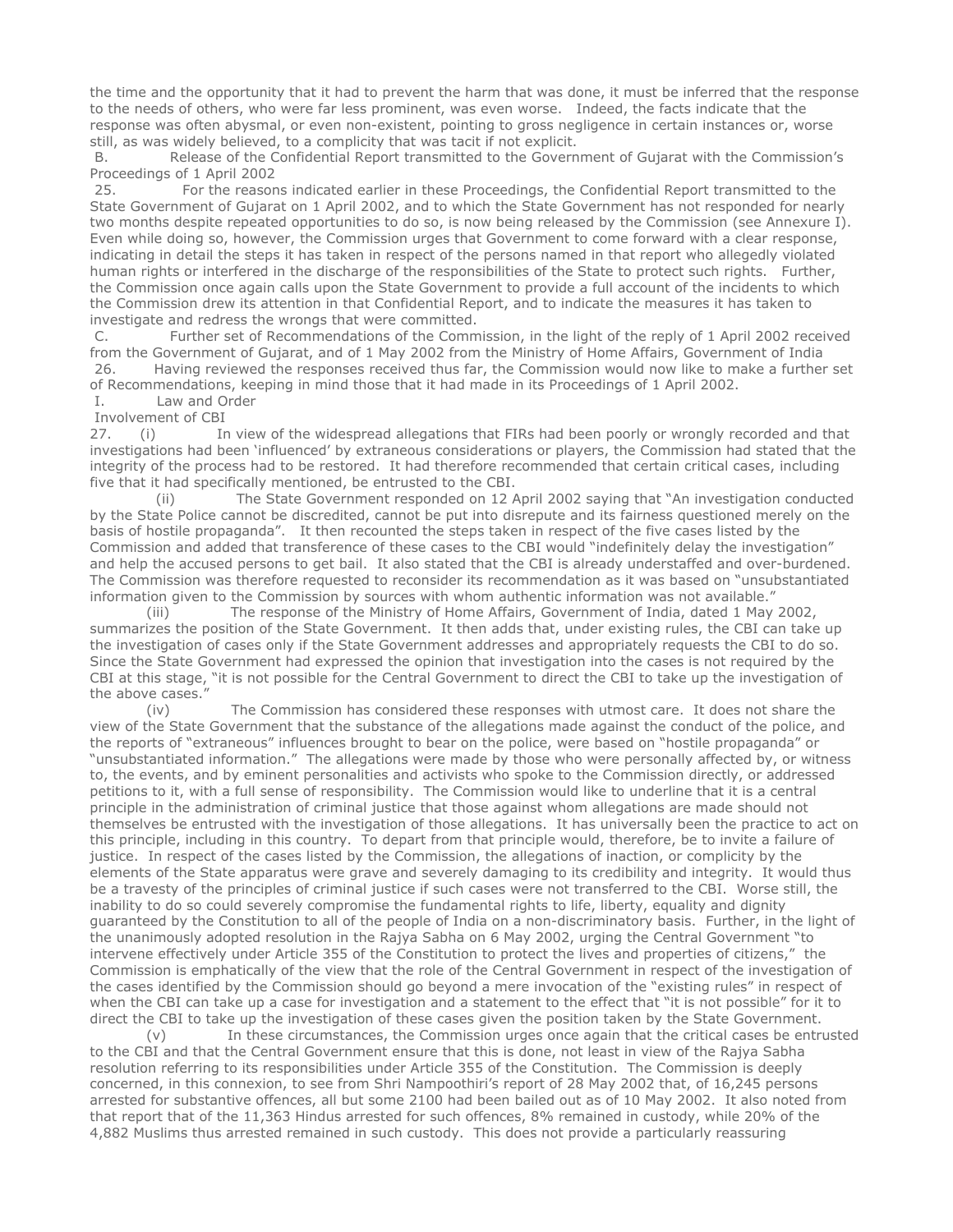commentary on the determination of the State Authorities to keep in check those who were arrested or to bring them to justice.

Police Reform

28 (i) The Commission drew attention in its 1 April 2002 Proceedings to the need to act decisively on the deeper question of Police Reform, on which recommendations of the National Police Commission (NPC) and of the National Human Rights Commission have been pending despite efforts to have them acted upon. The Commission added that recent events in Gujarat and, indeed, in other States of the country, underlined the need to proceed without delay to implement the reforms that have already been recommended in order to preserve the integrity of the investigating process and to insulate it from 'extraneous influences'.

 (ii) The report of the State Government of 12 April 2002 contains the ambiguous response that "the question of Police Reform is already under the consideration of the State Government." Nothing further is said.

 (iii) As to the 1 May 2002 response of the Central Government, it recounts the history of the less than purposeful effort thus far made to bring about Police Reform. It takes the position that "Police" is a State subject and that "the Centre at best can lead and give guidance." Without going into details of the recommendations made, it recalls the work of the National Police Commission (NPC), the letters addressed to Chief Ministers in 1994, the judgement of the Supreme Court in the case filed by Vineet Narain, the PIL before the Supreme Court in yet another case, the work of the Ribeiro Committee constituted to review the action taken to implement the recommendations of the NPC, NHRC and Vohra Committee, etc. The response concludes "However, crucial recommendations of the Commission (the NPC) relating to the constitution of State Security Commission/selection of DGP, insulation of investigation from undue pressure etc., could not be implemented."

 (iv) The Commission is fully familiar with this melancholy history of failure – and of the lack of political and administrative will that it signifies – to revive the quality of policing in this country and to save it from the catastrophic 'extraneous influences' that are ruining the investigative work of the police. The Commission therefore urges both the Central and State Governments once again, taking the situation in Gujarat as a warning and catalyst, to act with determination to implement the various police reforms recommended and referred to above.

 (v) By drawing attention to the fundamental need for Police Reform, the Commission did not have in mind the temporary appointment of a Security Advisor to a Chief Minister, necessary as such a step may be, or the transfer of police personnel – sometimes for the right reasons, but frequently for the wrong. It had in mind, instead, the crucial reforms which are detailed in full in its submissions to the Supreme Court in the case Prakash Singh vs. Union of India. These are fully known to the Central and State Governments and are also published, in extenso, in the Commission's annual report for the year 1997-98, where they may readily be seen. Further, the Commission has in mind the judgement of the Supreme Court in the case Vineet Narain & Others vs. Union of India & Another (1998 1SCC 273) in which the Apex Court, inter alia, set out the method of appointment and functioning of the Central Bureau of Investigation (CBI) and the Central Vigilance Commission (CVC), and of a Central Prosecution Agency and went on to observe:

"In view of the problem in the States being even more acute, as elaborately discussed in the Report of the National Police Commission (1979), there is urgent need for the State Governments also to set up a credible mechanism for selection of Police Chiefs in the States. The Central Government must pursue the matter with the State Governments and ensure that a similar mechanism, (as indicated above) is set up in each State for selection/appointment, tenure, transfer and posting of not merely the Chief of the State Police but also of all police officers of the rank of Superintendent of Police and above. It is shocking to hear, a matter of common knowledge, that in some States the tenure of a Superintendent of Police is on an average only a few months and transfers are made for whimsical reasons. Apart from demoralizing the police force, it has also the adverse effect of politicizing the personnel. It is, therefore, essential that prompt measures are taken by the Central Government within the ambit of their Constitutional powers in the federation to impress upon the State Government that such a practice is alien to the envisaged constitutional machinery. The situation described in the National Police Commission's Report (1979) was alarming and it has become much worse by now. The desperation of the Union Home Minister (then Shri Indrajit Gupta) in his letters to the State Government, placed before us at the hearing, reveal a distressing situation which must be cured, if the rule of law is to prevail. No action within the constitutional scheme found necessary to remedy the situation is too stringent in these circumstances."

 (vi) These observations of the Supreme Court, written in 1997, are singularly prescient when set against the situation in Gujarat. The Police Reforms directed by the Apex Court never took place. An unreformed police force thus allowed itself to be overwhelmed by the situation and by the 'extraneous influences' brought to bear on it. In the face of the challenges confronting it, the State Government thus failed in its primary and inescapable duty to protect the constitutionally guaranteed rights of the citizenry. In such a situation, it was widely reported that certain transfers of police personnel were made for whimsical, 'extraneously' influenced reasons. It was also reported that the Director-General of Police was not consulted in respect of them, but sidelined in the decision-making process and protested against the manner in which these transfers were made. With the Central Government now being fully associated with the unanimously adopted resolution of the Rajya Sabha requiring it to "intervene effectively under Article 355 of the Constitution," it becomes doubly incumbent on it to ensure that "prompt measures" are taken by it, "within the ambit of its constitutional powers in the federation" to impress upon the State Government that much of what occurred in the aftermath of the Godhra tragedy was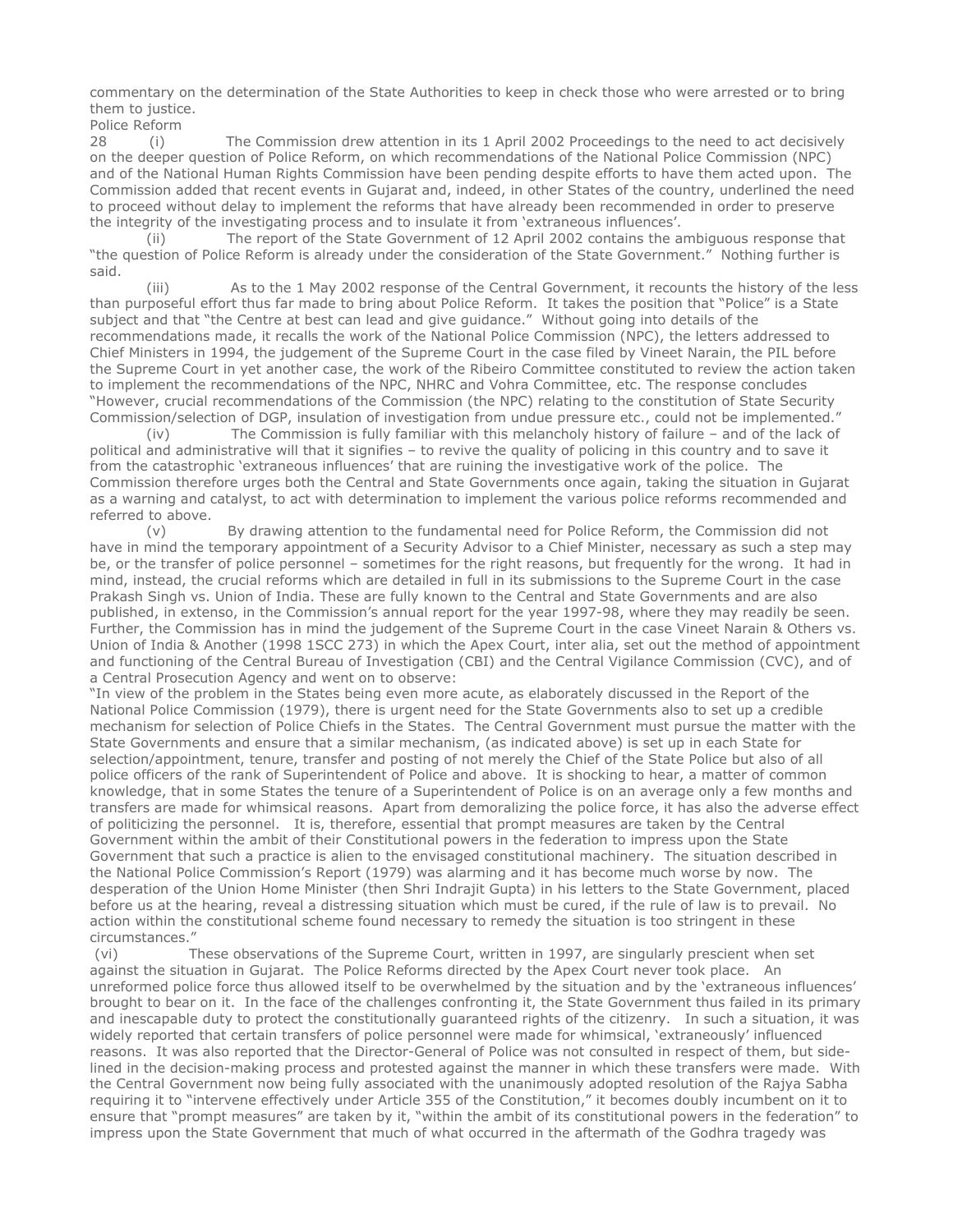"alien to the envisaged constitutional machinery" and that there is, inter alia, urgent need for radical police reform along the lines already directed by the Supreme Court "if the situation is to be cured, if the rule of law is to prevail." The Commission therefore urges that the matter of Police Reform receive attention at the highest political level, at the Centre and in the States, and that this issue be pursued in good faith, and on a sustained basis with the greater interest of the country alone in mind, an interest that must over-rule every 'extraneous' consideration. The rot that has set-in must be cured if the rule of law is to prevail. Special Courts and Special Prosecutors

29. **I** (i) The Commission had recommended on 1 April 2002 that Special Courts be established to try the most critical cases on a day-to-day basis, the Judges being hand-picked by the Chief Justice of the High Court of Gujarat, with Special Prosecutors being appointed as needed. Emphasis was also placed on the need for procedures to be adopted of a kind that protected the victimized women and children from further trauma and threat. The deputation of sensitive officers, particularly those who were women, was recommended to assist in the handling of such cases.

 (ii) The response of the State Government does not indicate whether it accepts the recommendation for Special Courts of the kind proposed by the Commission, the purpose of which was to ensure expeditious trial and disposal of cases. The Commission would like to stress that justice appropriately and speedily delivered after an outburst of communal violence is essential to the return of normalcy, and that delays in the process exacerbate the climate of violence and mistrust. The response of the State Government also does not comment on the recommendation regarding the appointment of Special Prosecutors. This is regrettable since media and other reports have alleged that the existing Public Prosecutors have, in critical cases, not asked the Courts to send the accused to police remand, but have informed the Courts that there was no objection to the granting of bail. The Government is therefore requested to clarify the facts pertaining to these matters. Special Cells

30. The Commission had recommended that Special Cells be constituted under the concerned District Magistrates to follow the progress of cases not entrusted to the CBI and that these should be monitored by the Additional Director General (Crime). The response of the State Government accepts the role proposed for the latter, but does not confirm if appropriate action has been taken. Further, it is silent on the need for Special Cells under the concerned District Magistrates/Police Commissioners. The recommendations are therefore repeated.

# Time-frames for investigations

31. The Commission had recommended that specific time-frames should be fixed for the thorough and expeditious completion of investigations. This recommendation appears to have been accepted by the State Government, but it has not spelt out what the time-frames will be, so neither the Commission nor the public know how long the process will take. The State Government should therefore clarify its position on this matter. Police Desks in Relief Camps

 32. The Commission had recommended that police desks should be set-up in the relief camps to receive complaints, record FIRs and forward them to Police Stations having jurisdiction. The 12 April 2002 response of the State Government asserts that instructions to this effect had been given and that 3,532 statements and 283 FIRs had been recorded in the relief camps. The Commission, however, is constrained to observe that, according to a report received from its Special Representative dated 24 April 2002, police desks had been set up only in 9 out of a total of 35 relief camps then in existence in Ahmedabad, that these desks worked only for a few days and only for two hours on an average on those days. The Commission therefore calls for full compliance with its recommendation in respect of the setting-up of such police desks in the relief camps. That would go a long way towards ensuring that FIRs are more accurately and fully recorded, particularly in respect of crimes committed against women and children, especially rape and other acts of brutality. Regrettably, such cases are still not being adequately registered, a fact that emerges from Shri Nampoothiri's report of 28 May 2002, not least because of the insensitive questioning by police personnel. There is also a lack of evidence of sufficient women officers being appointed to help with such cases. In this connection, the Commission would also like to reiterate its view that, in the very nature of situations such as this, material collected and provided by other credible sources, e.g., NGOs, should be fully taken into account. There is little evidence to suggest that this is being done. There is therefore need for greater responsiveness to this recommendation and greater transparency on the part of Police Commissioners and Superintendents of Police who should establish a system whereby NGOs and others can know precisely what action has been taken in respect of material provided by them. Survey of all Affected Persons

 33. The Commission urges, in this connection, that a comprehensive survey be expeditiously completed to establish the facts concerning the number and names of those who have been killed, or who are missing, injured, rendered widows, orphans or destitute in the violence that has ensued. The response of the Government does not throw any light on what is being done to gather such data. This is posing a major legal and humanitarian problem, not least to those who are the next-of-kin of those who have been killed or who are missing. The procedure for declaring a person dead needs to be reviewed in the present circumstances, and a procedure developed based on affidavits by the next-of-kin and their neighbours or other reliable persons. The Commission further recommends that the State Government expeditiously publish the data that is compiled, on a district-wise basis. This would not only assist the survivors in receiving the compensation and benefits that is their due, but also set to rest speculation about the number of persons killed or missing, and the widespread belief that there is a serious discrepancy between 'official' and 'unofficial' figures. A comparable recommendation by the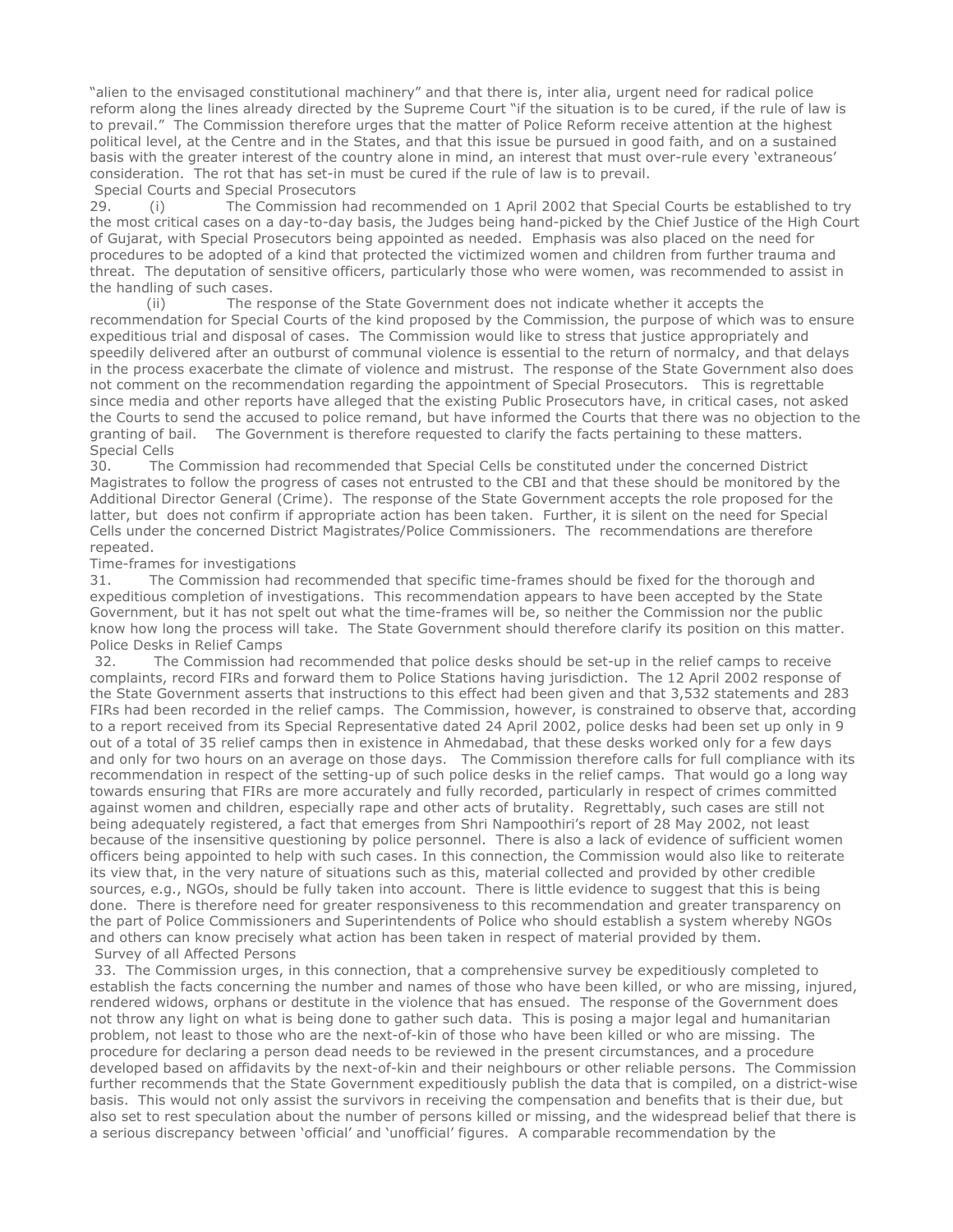Commission in respect of casualties after the Super-Cyclone in Orissa and the earthquake in Gujarat greatly assisted both the State and the affected population to arrive at the truth and to avoid painful controversy. Analysis of material collected by NGOs and others

 34. The Commission had recommended that material collected by NGOs such as Citizen's Initiative, PUCL and others should be used. The response of the State Government indicates that such material, provided by different organizations will be investigated and, if found to be correct upon investigation, appropriately used in accordance with law. The Commission has taken note of this and will be monitoring the action taken by the State Government, particularly in respect of certain critically important cases and of those involving crimes against women and children which have been extensively documented by NGOs and citizens groups. The Commission has also asked its Special Representative to keep it informed of developments in regard to these cases, the details of which are available in the widely circulated reports of these NGOs and citizens groups. The reports thus far received do not suggest that the State Government is acting with adequate diligence on this matter. Provocative Statements

 35. The Commission had drawn special attention to the provocative statements made by persons to the electronic or print media, especially the local media, and had urged that these be examined and acted upon, the burden of proof being shifted to such persons to explain or contradict their statements. The response of 12 April 2002 of the State Government merely states that such statements "will be examined and acted upon appropriately." It does not indicate which statements are being examined, nor does it provide the details of the action being taken under the provisions of the Indian Penal Code and other relevant acts to bring to book those individuals or organizations that have been making incendiary statements, or publishing articles or leaflets promoting communal enmity. The Commission would like to receive all relevant details of the persons or organizations identified by the State Government in this connection and of the statements or actions for which they are being prosecuted. Only then will the Commission be able to arrive at a conclusion as to whether the State Government has acted appropriately in respect of this most serious matter. A further detailed report from the State Government would therefore be appreciated in this respect.

Identification of delinquent public servants

 36. The Commission had expressly called for the identification of officers who had failed to discharge their statutory responsibilities appropriately and for proceedings to be instituted against them. Likewise, the Commission had added that those who had performed their duties well, should be commended. The State Government has stated that it will be guided by the findings of the Commission of Inquiry appointed by the State Government. It adds that "some of the officers who have performed their duties commendably have already been rewarded appropriately." The Commission is of the view that action against the delinquent public servants need not, in all instances, await the outcome of the Commission of Inquiry. In situations such as prevailed in Gujarat, the swiftness and effectiveness of the action taken against delinquent public servants itself acts as a major deterrent to misconduct or negligence in the performance of duty. It also acts as a catalyst to the restoration of public confidence and as an indication of the good faith of the Administration. Failure to take prompt action has the opposite effect. The Commission therefore recommends that prompt action be taken against the delinquent public servants and that the progress in the action initiated be communicated to the Commission.

II. Proper Implementation of Existing Statutory Provisions, Circulars and Guidelines

 37. Communal riots are not new to India and least of all so to Gujarat, as the responses of the State Government themselves indicate. The Commission would therefore like to stress that there already exists in the country a comprehensive body of material in the form of statutory provisions, circulars, guidelines and the like, that has been meticulously elaborated over the years, that can and must be followed by those responsible for the maintenance of law and order and communal harmony in the country. In assessing whether or not the Government of Gujarat discharged its responsibilities adequately in the face of the violence that convulsed the State for over two months, it is essential to assess its performance against this body of material. For purposes of these Proceedings, the Commission will not attempt to list out comprehensively the entire range of statutes, circulars and guidelines germane to developments in Gujarat, but it will, by way of illustration, draw attention to certain of them, since they are singularly relevant to an assessment of the conduct of the State Government and of its officials.

(i) Statutory Provisions

 38. Amongst the principal statutory provisions that could and should have been vigorously used to control the situation are the following:

39. The Indian Penal Code (1860)

Chapter VIII entitled "Of offences against the public tranquility":

This is relevant in its entirety (Sections 141-160 IPC)

The Commission would, however, draw attention in particular to the following provisions of that Chapter:

Section 153 - Wantonly giving provocation with intent to cause riot - If rioting be committed, if not committed;

Section 153-A – Promoting enmity between different groups on grounds of religion, race, place of birth, residence, language, etc., and doing acts prejudicial to maintenance of harmony;

Section 153-B – Imputations, assertions prejudicial to national integration.

Chapter XV entitled "Of offences relating to religion"

This, too, is most relevant and includes the following: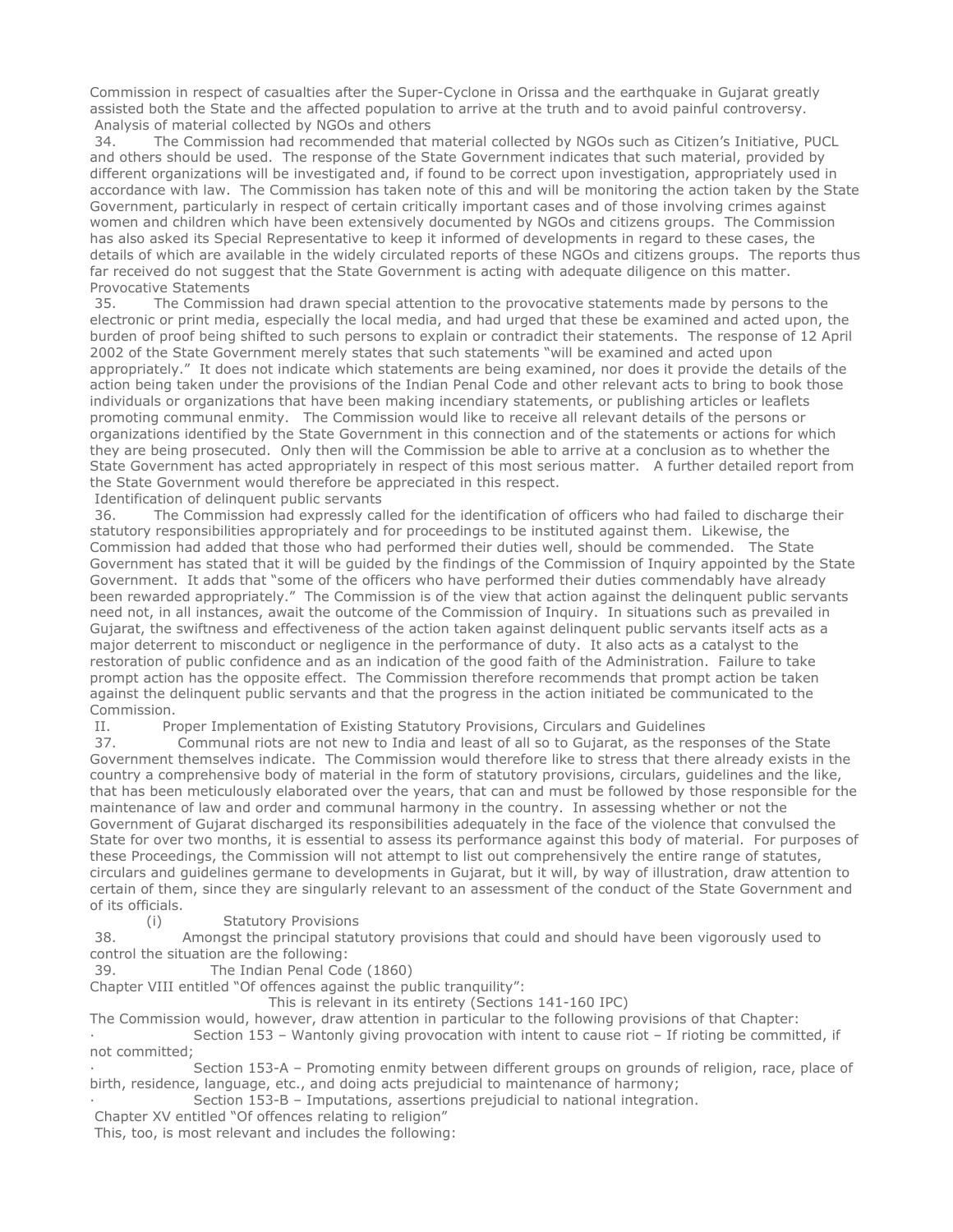Section 295 - Injury or defiling place of worship with intent to insult the religion of any class; Section 295-A – Deliberate and malicious acts intended to outrage religious feelings of any class by insulting its religion or beliefs;

Section 297 - Trespassing on burial places, etc.;

Section 298 - Uttering words, etc., with deliberate intent to wound religious feelings. The Commission would also draw attention to the special relevance in Chapter XXII of Section 505 (1), (2) & (3) IPC, dealing respectively with Statements conducing to public mischief, Statements creating or promoting enmity, hatred or ill-will, between classes, and an Offence under sub-section (2) committed in a place of worship, etc.

The Code of Criminal Produce (1973)

40. Attention is drawn, in particular, to the contents of Chapter V, relating to Arrest of Persons, and especially to

Section 41 – When police may arrest without warrant;

Section 51 - Search of arrested person; and

Section 52 - Power to seize offensive weapons. The following sections of Chapter X, dealing with Maintenance of Public Order and Tranquility, are also particularly relevant:

Section 129 - Dispersal of assembly by use of civil force;

Section 130 - Use of armed force to disperse assembly;

Section 131 – Power of certain armed force officers to disperse assembly;

Section 144 - Power to issue order in urgent cases of nuisance or apprehended danger.

Chapter XI, dealing with Preventive Action of the Police, contains, in particular, the following:

Section 149 - Police to prevent cognizable offences;

Section 151 - Arrest to prevent the commission of cognizable offences.

Chapter XII concerning Information to the Police and their Powers to Investigate, is also of relevance, particularly Section 154 pertaining to the recording of information in cognizable cases.

41. In addition, attention is drawn to The Police Act, 1861

Of particular relevance are the following provisions:

Section 23 - Duties of police officer;

Section 30 - Regulation of public assemblies and processions and licensing of the same; 42. The National Security Act, 1980, which provides for preventive detention, is also germane to the situation that prevailed in Gujarat, as is the Arms Act, 1959.

43. As indicated earlier, the statutory provisions mentioned above do not purport to be a comprehensive listing of all such provisions under the various acts of the country relevant to the maintenance of law and order and communal harmony. However, even the selected listing contained in these Proceedings gives an idea of the vast range of the provisions of law that the Government of Gujarat could and should have drawn upon to deal swiftly and effectively with the violence that ensued. The performance of the authorities, however, points to a less than vigorous use of these provisions.

(ii) Circulars, Guidelines, etc.

 44. In examining the situation, the Commission has, in particular, been struck by the apparent failure of the Government of Gujarat to follow vigorously the "Guidelines to Promote Communal Harmony" issued by the Ministry of Home Affairs, Government of India, in 1997 and circulated to all Chief Ministers with a covering letter dated 22 October 1997 from the then Union Minister for Home Affairs, Shri Indrajit Gupta, who called for "urgent action" on the basis of those Guidelines.

45. Given the pointed relevance of those Guidelines to the situation in Gujarat, they are being attached to these Proceedings in full as Annexure III. In addition, however, it is essential to highlight certain portions of those Guidelines, by reproducing them in the main body of these Proceedings. Excerpts from the "Guidelines to Promote Communal Harmony"

46. From the Chapter entitled Intelligence

Paragraph 2: "The organizational aspect of intelligence, with special reference to its adequacy, scope and efficacy, both at the State level and in the Districts/Towns/Areas identified as sensitive/hyper-sensitive should be thoroughly reviewed on a priority basis."

Paragraph 8: "There is an urgent need to make use of the intelligence feed-back so gleaned from the ground level. To ensure this there must be at least a monthly review of intelligence at the District level by the District Magistrate, Superintendent of Police and the Head of District Intelligence. Such reviews should not get 'routinised.' A monthly report of the review should be sent to the State Government."

47. From the Chapter entitled "Periodical Review of Communal Situation at District level and State level" Special arrangements are recommended to ensure that women are protected as they are "the most affected group in communal tensions or riots" (paragraph 11), as also for "industrial areas," as they "may be prone to communal flare-ups" (paragraph 14).

· Paragraph 15 requires: "At the first sign of trouble, immediate steps have to be taken to isolate elements having a non-secular outlook. Effective will needs to be displayed by the District Authorities in the management of such situations so that ugly incidents do not occur. Provisions of section 153(A), 153(B), 295 to 298 and 505 of IPC and any other law should be freely used to deal with individuals promoting communal enmity."

Paragraph 16: "Activities of communal organizations fomenting communal trouble, should be under constant watch of intelligence/police authorities. Prompt action should be taken against them at the first sign of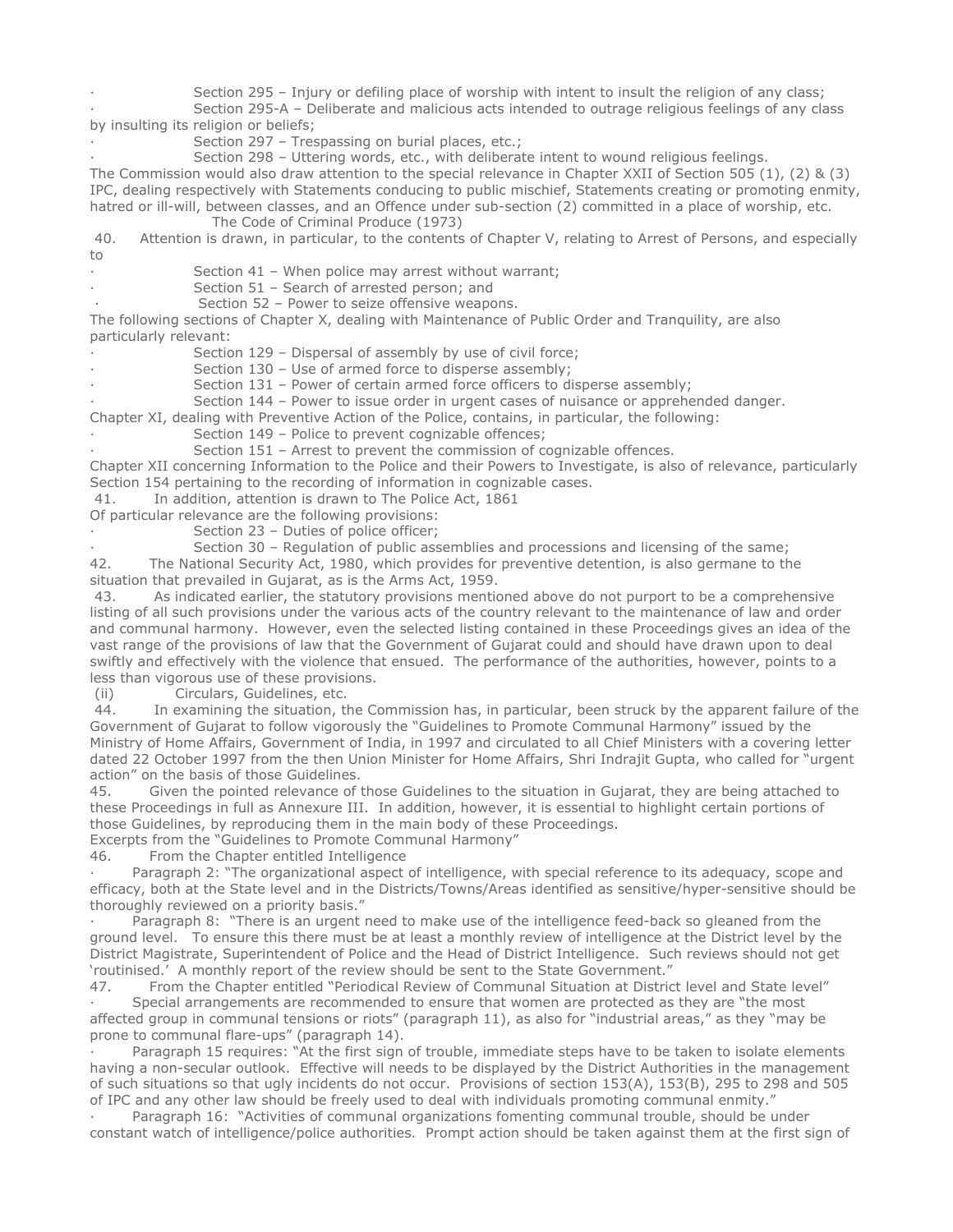trouble."

Paragraph 17: Processions have been the single largest cause of communal conflagrations.

48. Under the Chapter entitled Stringent Implementation of Acts relating to Religious Places, the Guidelines stress, in particular, the need to ensure respect for the Religious Institutions (Prevention of Misuse) Act, 1988 and the Places of Worship (Special Provisions) Act, 1991. The Guidelines also call for the "strict enforcement of the penal provisions of these Acts" (paragraphs 25-27).<br>49. The responsibility of the Press is dealt with in the

The responsibility of the Press is dealt with in the Chapter devoted to this subject. It calls on the Press to "report incidents factually without imparting a communal colour to them" (paragraph 30) and states that "Action should be taken against writers and publishers of objectionable and inflammatory material aimed at inciting communal tension." (paragraph 31).

50. In the "Administrative Measures" required for dealing with serious communal disturbances, the Guidelines state that, "as soon as a communal incident occurs, a report should be sent thereon to the Ministry of Home Affairs immediately, mentioning, inter alia, the grant of awards for good work or punishments for showing laxity in the district officer connected with the incidents" (paragraph 35). The Guidelines add "special Public Prosecutors, preferably from outside the district concerned or in any event from outside the affected area should be appointed" (paragraph 36).

51. The need to "Detect and Unearth" illegal arms and to cancel arms licences issued without adequate justification is considered in paragraph 40.

52. Thereafter, the "Role of the Police" is dealt with at some length. Paragraph 44 stresses the need for "minority community members in the police force deployed in communally sensitive areas;" it urges the "launching of special campaigns to recruit more members of minorities in the State Police Force" and the "creation of composite battalions of armed police which should include members of all religious communities including SC's/ST's for exclusive use in maintaining communal peace and amity in sensitive areas."

53. Under the heading "Punitive Action", the Guidelines state that "Laws relating to collective fines should be used without fear or favour, wherever the situation warrants" (paragraph 48). It is then urged that "Crimes committed during riots should be registered, investigated and the criminals identified and prosecuted." "Stringent judicial action" is required to be taken against criminals and it should be well publicized in order to impose "a high degree of constraint upon others" (paragraph 49).

54. Paragraph 50 deals with Special Courts for expeditious trial and disposal of cases. It also suggests that when an Enquiry Committee/ Commission is set up, "its recommendations should be expeditiously implemented, say within three months and the Central Government should be kept informed".

55. As regards "Personnel Policy," the Guidelines categorically state that the District Magistrate and the Superintendent of Police "will be responsible" for maintaining communal harmony in the district (paragraph 52) and that "A mention should be made in the ACRs of DMs/SPs which should reflect their capability in managing law and order situations, especially their handling of communal situations" (paragraph 53).

56. Of great importance in the Guidelines and of clear relevance to the situation in Gujarat is the view expressed on the "Role of Ministers/Office Bearers of Political Parties." Paragraph 57 states that "Ministers and office bearers of political parties should exercise maximum restraint and self-discipline in making public utterances on any issue concerning the communal disturbance" and paragraph 58 adds "No Minister or an office bearer of a political party should participate in any function or a meeting or a procession which may have a bearing on religious or communal issues. It would be best if the District Magistrate is consulted before participating therein."

57. The Guidelines recapitulated above were issued by the Government of India 18 years after the Second Report of the National Police Commission (NPC) which, in 1979, analyzed the grave issue of Communal Riots in great detail. Chapter XLVII of that Report contained specific observations and recommendations which retain a high degree of relevance to what occurred in Gujarat recently.

58. The Second Report of the NPC recalled and examined the work of various Commissions of Inquiry appointed earlier to look into major incidents of communal violence, including inter alia the Raghubar Dayal Commission (Ranchi-1967), the Madon Commission (Bhiwandi-1970), the Jaganmohan Reddy Commission (Ahmedabad-1969) and the Balasubramanian Commission (Bihar Sharief-1981) and reached the conclusion that there was a "pattern in the failures" to deal effectively with the outbursts of communal violence. The "pattern" pointed to the following "failures" (paragraphs 47.6 – 47.16):

- A failure in timely and accurate gathering of intelligence;
	- A failure to make a correct assessment of the intelligence reports;
- A failure to anticipate trouble, and to make adequate arrangements on the ground;

A failure to deploy available resources adequately and imaginatively in vulnerable areas; a tendency to disperse the force in penny-packets without sufficient striking reserves;

A failure by the DM and SP to take "quick and firm decisions" and a "growing tendency among the district authorities to seek instructions from higher quarters, where none are necessary";

A failure of police officers and their men to function without bias; a pattern instead of such personnel showing "unmistakable bias against a particular community";

A failure of officers to take responsibility in dealing with a situation, "to avoid to go to a trouble spot, or when they happen to be present there, (to) try not to order the use of force when the situation demands, or better still slip away from the scene leaving the force leaderless";

A failure to post district officers on "objective considerations" or for "long enough tenures";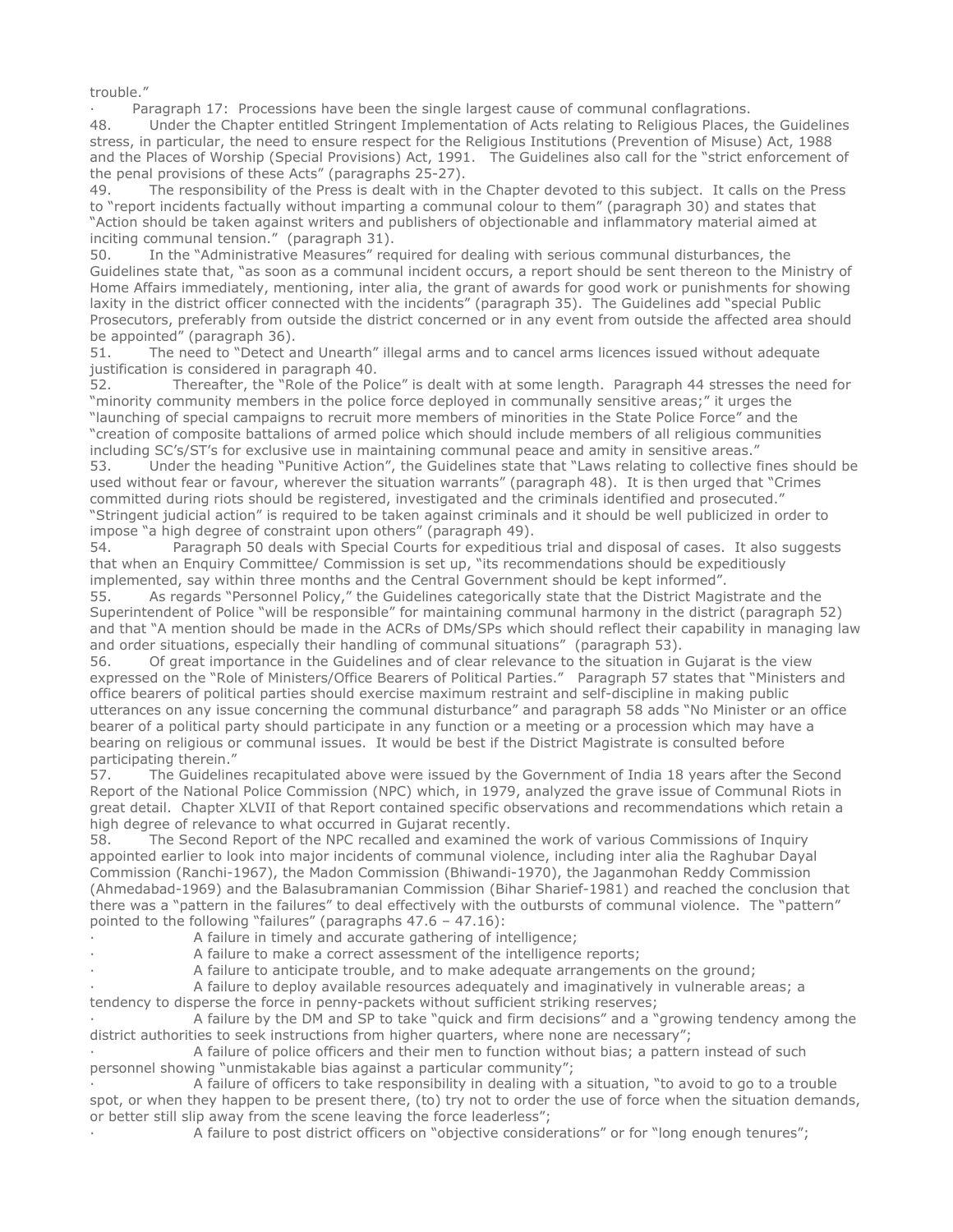instead, officers "being posted and transferred due to political pressures," adversely affecting the discipline and moral of the force, the "spate of transfers" undermining the "credibility of the administration."

A failure to be transparent in respect of a situation and a tendency to "hide the true-facts," even among senior officers. The tendency to "minimize" the number of casualties often resulted in rumours, the populace then choosing to believe "sources other than the administration and the government media." 59. The Second Report of the National Police Commission (NPC) then went on to make a number of powerful recommendations, many of which were subsequently used in the Guidelines of 1997, referred to above. Among the more relevant of the NPC recommendations, specifically in respect of communal situations, were the following:

The administration should disseminate correct information to the public through all available means. In cases of mischievous reporting, the State Government and local administration should use every weapon in the legal armory to fight obnoxious propaganda prejudicial to communal harmony (paragraphs 47.28, 47.29).

The authorities in dealing with communal riots should not be inhibited, by any consideration, to adopt luke-warm measures at the early stages; a clear distinction must be made between communal riots and other law and order situations and "the most stringent action taken at the first sign of communal trouble" (paragraph 47.34).

Officers who have successfully controlled the situation at the initial stages with firm action should be suitably rewarded. Immediate and exemplary action should be taken against officers who willfully fail to go to the trouble spot or who slip away from there after trouble has erupted (paragraph 47.35).

The NPC Report "strongly disapproves" of "the practice of posting and transfers on political pressures." Only specially selected experienced officers with an image of impartiality and fair play should be posted to communally sensitive districts (paragraph 47.36).

There should be a control room in all of those places which have been identified as prone to communal trouble. Even though some information passed on to the control room may not be useful ….. every bit of information passed on to the control room should ….. be acted upon as if it were genuine (paragraph 46.37).

Unless crimes committed are registered, investigated and the criminals identified and prosecuted, the police would not have completely fulfilled its role as a law enforcement agency….. The police should realize that the task of investigation is a mandatory duty cast upon it and any indifference to this task can attract legal sanctions (paragraph 47.47).

In a riot situation registration of offences becomes a major casualty. "It is futile to expect the victim of the crime to reach a police station risking his (her) own life and report a crime to the police." The police should therefore open several reporting centers at different points in a riot-torn area (paragraph 47.48).

The police forces of the various States in the country should truly represent the social structure in the respective States (paragraph 47.58).

60. In drawing attention to the Circulars, Guidelines and Reports mentioned above, the Commission would like to underline its sense of anguish that, despite the existence of such thorough and far-reaching advice on how to handle incidents of communal violence, the Government of Gujarat has conspicuously failed to act in accordance with the long-standing provisions of these important instructions and that, measured against the standards set by them, the performance of the State appears to be severely wanting. The Commission believes that there is need for careful introspection within the State Government in this respect; the shortcomings in its performance need to be analyzed, inter alia, in the light of the statutory provisions, circulars and guidelines referred to above, and a detailed report based on that analysis should be made available by the State Government to the Ministry of Home Affairs, Government of India, and to this Commission for their consideration. The report should indicate the precise conclusions that the State Government has reached, and the steps that it intends to take, to prevent the recurrence of the type and range of failures that have marred the performance of the State in the handling of the tragic events that occurred recently. The report should also indicate clearly what steps the Government intends to take against those who are responsible for these multiple failures, identifying the delinquent public servants, and others in authority, without equivocation.<br>III. Camps

III. Camps<br>61. The Comm The Commission had recommended that the camps should be visited by senior political leaders and officers in a systematic way, that NGOs should be involved in the process, and that the management and running of camps should be marked by transparency and accountability. The State Government has, in its response of 12 April 2002, recounted the number of visits made, the medical, para-medical, sweepers, anganwadi and other staff appointed/deployed, the medicines distributed etc.

 62. The Commission has taken note of these efforts. It would, however, like to draw particular attention to the following matters:

(i) There is a manifest need to improve sanitary conditions in the camps, and increase the provision of toilets and water supply. Particular care must be taken of the needs of women, for whom special facilities should be provided. There should be a reasonable ratio prescribed of toilets and bathing places to population. (ii) Particular vigilance must be ensured to prevent the spread of epidemics, measles and other illnesses having already taken a toll.

(iii) While the response of the State Government indicates the quantity of food-grains, pulses, etc., supplied to the camps in 8 districts, it does not indicate the standards adopted in providing essential food-items. These standards must accord with the minimal nutritional levels set by WHO/UNICEF and the competent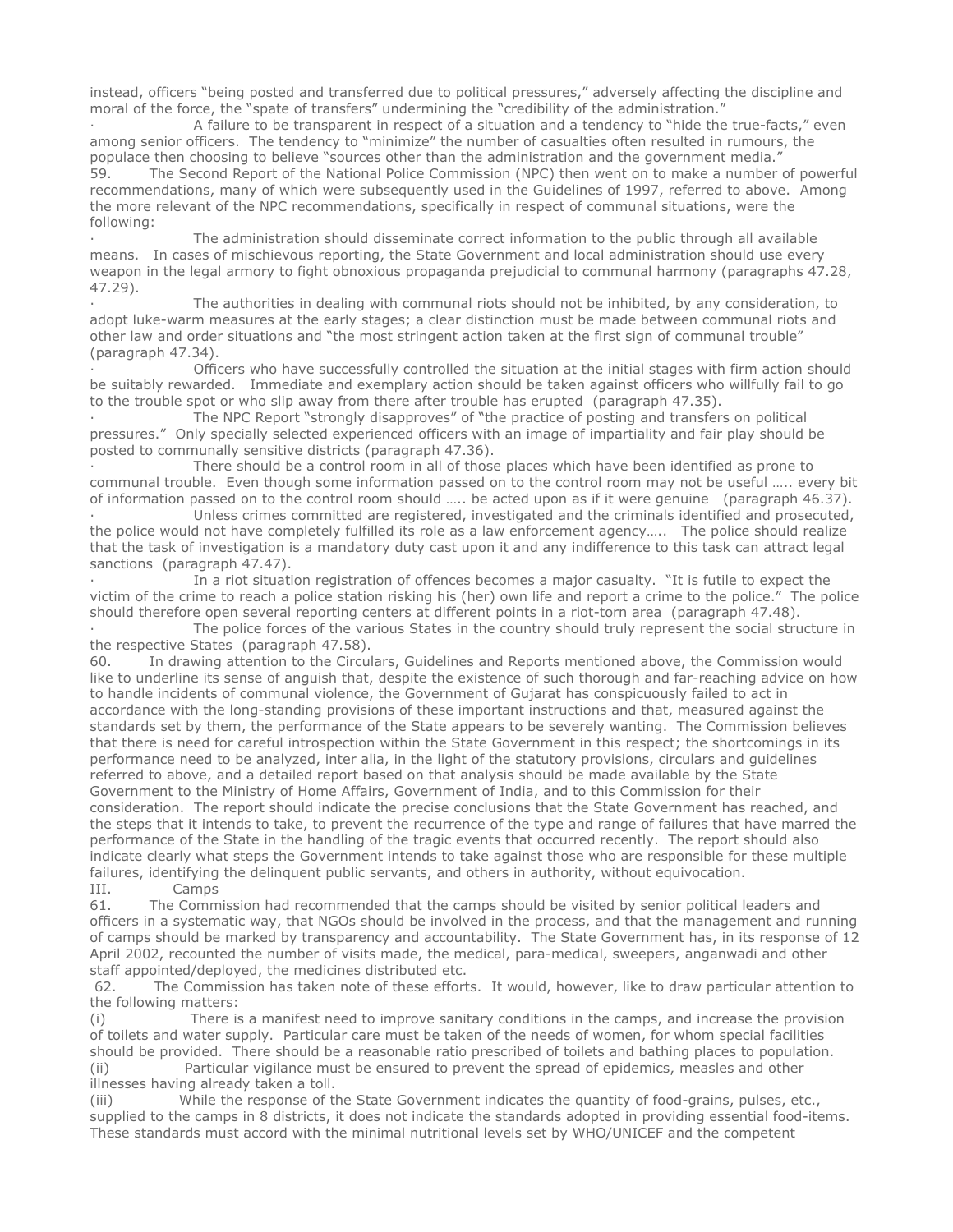Ministries of the Government of India in situations such as this. There have been alarming reports of arbitrary reductions in the quantity of foodstuffs being provided.

(iv) Given the scorching heat of summer, and the imminent monsoon that will follow, there is an immediate and most critical need to provide semi-permanent structures and better protection against the elements. Standards must also be set for the provision of fans etc., in terms of population, in order to ease the suffering of those who have sought refuge in the camps.

(v) Camp-wise monitoring committees should be appointed to watch over each of the camps. (vi) The role and functions of NGOs should be more clearly defined than has been the case till now. Private sector organizations and business houses should be encouraged to 'adopt' certain camps, or specific activities within them, e.g., the provision of medicines, the improvement of shelter, sanitary conditions, etc.

(vii) The reports of the Secretary-level officers appointed to monitor work in the camps should be recorded on a prescribed form, and be available to the public as also to the Special Representative of the Commission in Gujarat.

(viii) An adequate number of trauma specialists should be sent to the camps and other distressed areas for the counseling and treatment of victims.

(ix) Procedures should be simplified for obtaining death certificates and ownership certificates, in order to expedite the giving of compensation. Time-frames should be set for the settlement of claims and the survey of townships and villages that have been affected. These should be indicated to the public and to this Commission. There are disturbing reports that the compensation being announced for damaged homes and properties is being arbitrarily fixed and serving as a disincentive to victims to start their lives anew. This should be urgently looked into by the State Government which should establish credible mechanisms for assessing damages done to homes and items of property and ensure that those who have suffered receive fair and just compensation.

(x) Confidence building measures should be elaborated and made public, in order to facilitate the return of camp inmates and others who have fled, to their homes and work. Leadership must be provided by the highest echelons of the State Administration.

(xi) The Commission has noted the assurance given by the State Government, in its response of 12 April 2002, and reiterated subsequently in media reports to the effect that the inmates will not be asked to leave the camps until appropriate relief and rehabilitation measures are in place for them and they feel assured, on security grounds, that they can indeed leave the camps and return to their homes. Reports reaching the Commission, however, still point to pressures being exerted on the inmates, or conditions in some camps being so inhospitable, that inmates have felt compelled to leave the camps and seek refuge with family or friends. The Commission recommends once again, in the circumstances, that no camp be closed without a clear recommendation from a Committee comprising the Collector, a representative of a reputed NGO, a representative of the camp, and the Special Representative of the Commission in Gujarat or a nominee of his. IV. Rehabilitation

63. (i) The Commission has noted that the State Government, in its response of the 12 April 2002, has accepted its recommendation "in principle" that places of worship that have been destroyed be repaired expeditiously. However, little has been done to start work as yet. The Commission recommends that the full list of damaged and destroyed sites/monuments be published district-wise. This would constitute an essential confidence-building-measure as certain historical sites have not only been destroyed but efforts have been made to erase any trace of them. Plans should be announced for the future protection of historical, religious and cultural sites in the State and the entire exercise undertaken in consonance with articles 25 to 29 of the Constitution.

 (ii) The Commission has taken note of the package of relief and rehabilitation measures announced by the State Government, including the contribution from the Prime Minister's Relief Fund. It has also noted that disbursement of assistance is "still under progress." The Commission is concerned that difficulties have arisen in obtaining death and ownership certificates and has referred to this matter earlier in these Proceedings. Delays have also occurred in assessing damages and paying compensation at an appropriate level. The Commission is aware of the immense amount of work that must be done to ensure proper relief and rehabilitation to those who have suffered. It would, however, urge that procedures be streamlined and expedited to deal with the issues mentioned above. Further, as long as inmates stay in the camps, there is need to ensure that this painful interlude in their lives is redeemed, in part at least, by the provision of work and training, by the maintenance of appropriate nutritional standards, by medical and psychiatric care adequate to the demands of the situation. Particular care should also be taken of the needs of widows, victims of gender-related crimes, and orphans. Further, while a number of special schemes have been announced for the victims of the violence, as indeed they should have been, this should not imply that they should not be eligible for the existing range of anti-poverty and employment schemes. In other words, there should be a convergence of Government schemes for their care.

 (iii) The Commission has noted the measures being taken to re-settle the victims. Various reports indicate, however, that compensation for damaged property is often being arbitrarily set at unreasonably low amounts and that pressure is being put on victims that they can return to their homes only if they drop the cases they have filed or if they alter the FIRs that they have lodged. It is important to ensure that conditions are created for the return of victims in dignity and safety to their former locations. Only if they are unwilling to return to their original dwelling sites should alternative sites be developed for them. The response of the State Government of 12 April 2002 does not indicate whether it has acted upon the Commission's recommendation that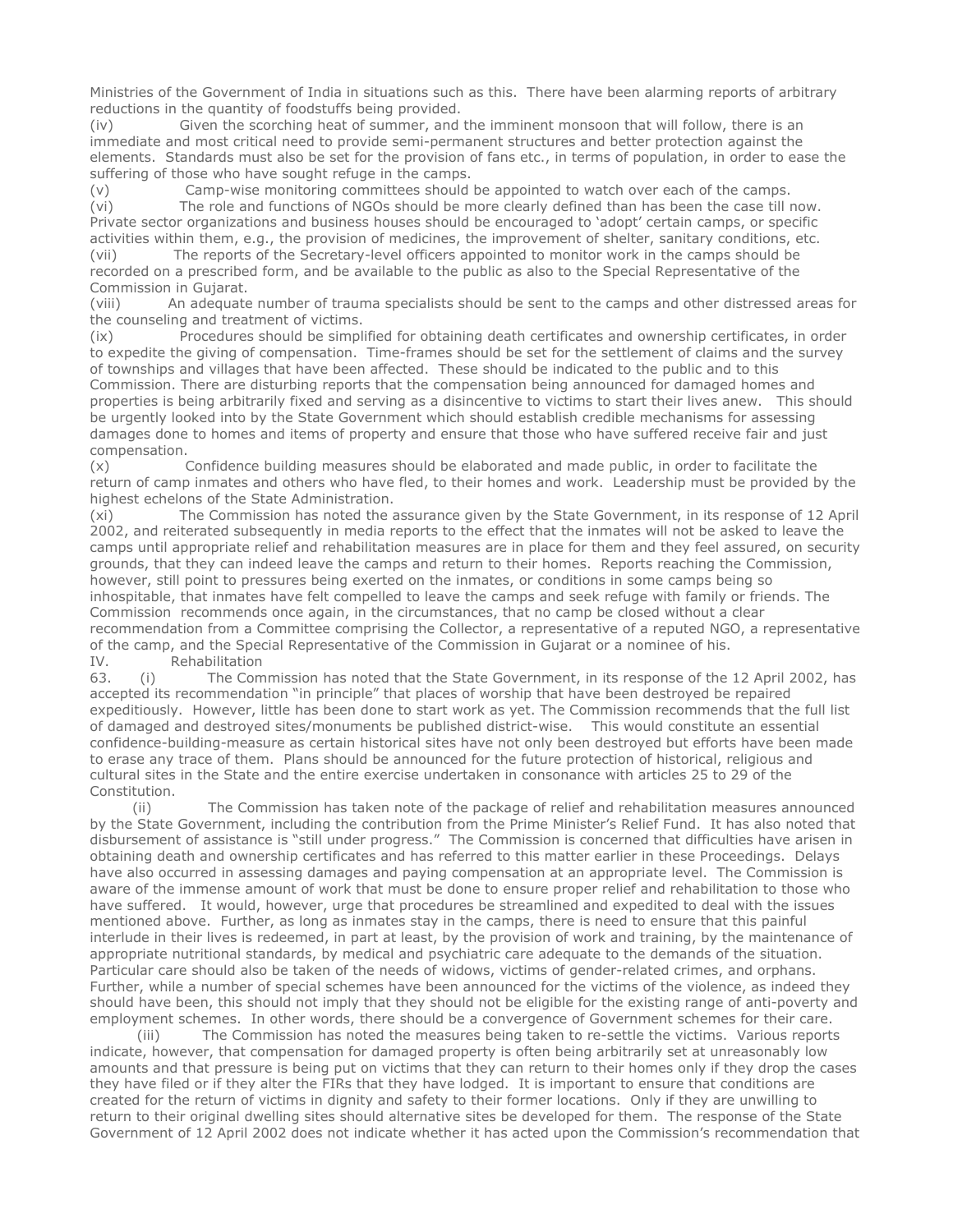HUDCO, HDFC and international funding agencies be approached to assist in the work for rehabilitation. The Commission would like a further response to this.

 (iv) The Commission had recommended that the private sector, including the pharmaceutical industry should be requested to assist in the relief and rehabilitation process. The State Government has responded on 12 April 2002 that it has not experienced any shortage of drugs and medicines thus far. The Commission intends to continue monitoring the situation in this and other respects through its Special Representative, Shri Nampoothiri.

 (v) The Commission has also taken note of the response of the State Government in respect of the Commission's recommendation that NGOs and the Gujarat Disaster Management Authority be associated with the relief and rehabilitation work. The plight of women and children, particularly widows, victims of rape and orphans remains of particular concern to the Commission. It is essential their names and other details be recorded with care and individual solutions be pursued for each of them, whether this be for financial assistance, shelter, medical or psychiatric care, placement in homes, or in respect of the recording of FIRs and the prosecution of those responsible for their suffering. The Commission intends to monitor this matter closely.

### Concluding Observations

 $*$ 

64. The tragic events in Gujarat, starting with the Godhra incident and continuing with the violence that rocked the State for over two months, have greatly saddened the nation. There is no doubt, in the opinion of this Commission, that there was a comprehensive failure on the part of the State Government to control the persistent violation of the rights to life, liberty, equality and dignity of the people of the State. It is, of course, essential to heal the wounds and to look to a future of peace and harmony. But the pursuit of these high objectives must be based on justice and the upholding of the values of the Constitution of the Republic and the laws of the land. That is why it remains of fundamental importance that the measures that require to be taken to bring the violators of human rights to book are indeed taken.

65. The Commission has noted that there has been a decline in the incidents of violence in the past three weeks and that certain positive developments have taken place since the start of May 2002. However, as these Proceedings indicate, much remains to be done, and the integrity of the administration must be restored and sustained if those who have suffered are to be fully restored in their rights and dignity.

66. The Commission will therefore continue to monitor the situation with care, and it calls upon the Government of Gujarat to report to it again, by 30 June 2002, on all of the matters covered in the Comments and Recommendations contained in these Proceedings, including the Confidential Report of 1 April 2002 transmitted to it earlier (Annexure I).

67. The Commission would like to close with an invocation of the thoughts of Mahatma Gandhi and Sardar Vallabhbhai Patel who, born in Gujarat, illuminated the life of the country with their wisdom, foresight and courage.

68. Gandhiji once observed:

"It has always been a mystery to me how men can feel themselves honoured by the humiliation of their fellow beings."

#### He also said:

"Peace will not come out of a clash of arms but out of justice lived and done."

And the comments of Sardar Patel, who chaired the Advisory Committee of the Constituent Assembly charged with the drafting of the articles on Fundamental Rights, are also of the deepest significance. The issue then was this: in the years preceding Independence, detractors of the National Movement, including elements of the retreating colonial power, repeatedly claimed that the minorities of India could not possibly find justice at the hands of other Indians. Sardar Patel was determined to refute this politically motivated assessment of the character of the country. Accordingly, on 27 February 1947, at the very first meeting of the Advisory Committee of the Constituent Assembly on Fundamental Rights, Minorities and Tribals and Excluded areas, Sardar Patel asserted:

"It is for us to prove that it is a bogus claim, a false claim, and that nobody can be more interested than us, in India, in the protection of our minorities. Our mission is to satisfy every one of them….. Let us prove we can rule ourselves and we have no ambition to rule others."

70. So it was that the Constitution of the Republic included a series of articles having a bearing on the rights of minorities – some of general applicability, others of greater specificity. The most notable were those relating to the Right to Equality (particularly articles 14, 15, 16 and 17), the Right to Freedom of Religion (articles 25, 26, 27 and 28), Cultural and Educational Rights (particularly articles 29 and 30) and, upholding them all, the Right to Constitutional Remedies (in particular article 32).

71. Critical and cruel as the communal dimension was to the tragedy of Gujarat, what was at stake, additionally, was respect for the rights of all Indians – irrespective of community – that are guaranteed by the Constitution. That Constitution assures the Fundamental Rights of all who dwell in this country, on a nondiscriminatory basis, regardless of religion, race, caste, sex or place of birth. It was this guarantee that was challenged by the events in Gujarat. It is for this reason that the Commission has followed developments in that State closely, and that it will continue to monitor the situation for as long as is needed.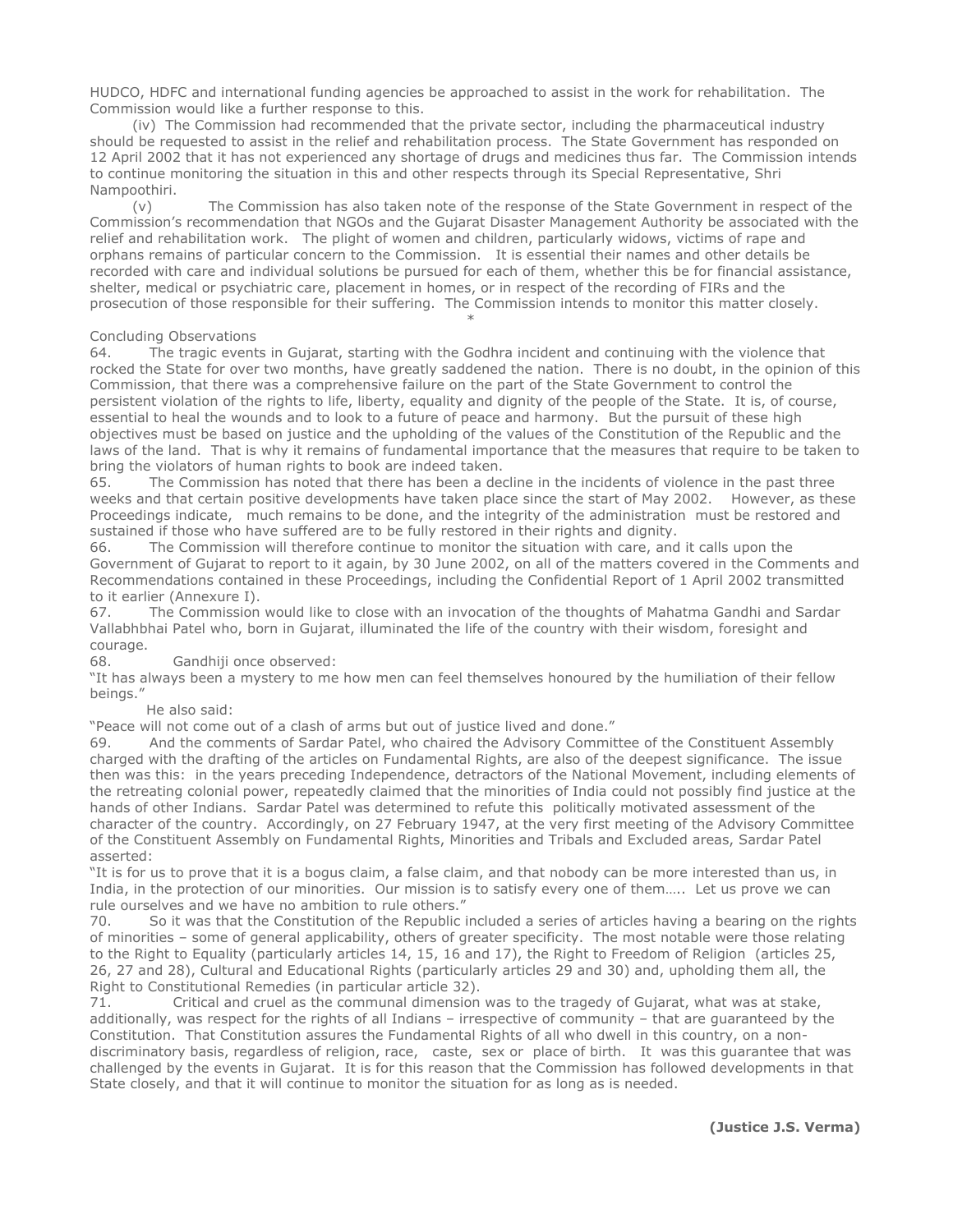Chairperson

(Justice K. Ramaswamy) Member

(Justice Sujata V. Manohar) Member

> (Virendra Dayal) Member

> > Top

### NATIONAL HUMAN RIGHTS COMMISSION SARDAR PATEL BHAVAN NEW DELHI

### NAME OF THE COMPLAINANT : Suo motu CASE NO. : 150/6/2001-2002 DATE : 1 May, 2002

#### CORAM

### Justice Shri J.S. Verma,Chairperson Dr .Justice K.Ramaswamy,Member Justice Mrs. Sujata V.Manohar, Member Shri Virendra Dayal, Member

#### PROCEEDINGS

 Pursuant to the notice given by the Commission to the Government of Gujarat and the Ministry of Home Affairs, Govt. of India, as indicated in the proceedings dated 1 April 2002, the Government of Gujarat has sent its reply dated 13 April 2002 and the Ministry of Home Affairs, Govt. of India has sent an interim reply dated 16 April 2002 assuring a detailed reply by 30 April 2002. No further reply has been received from the Ministry of Home Affairs as yet.

 The above reply of Government of Gujarat does not respond to the contents of the Confidential Report of the NHRC team referred to. In the proceedings dated 1April 2002. A specific reply was sought to this Report to enable further consideration of the matter, in view of the allegations, made which are mentioned in that Report. Ordinarily, it would be in order to proceed with the further consideration of this matter with the available reply alone treating the contents of the Confidential Report as unrebutted. However, the Commission deems it fit to give a further opportunity to the Government of Gujarat to reply/comment on the specific matters mentioned I the above Report, confidentiality of which theCommissiion continues to maintain.

 Accordingly, two weeks further time is given to the Government of Gujarat to reply/comment on the contents of the above Confidential Report of theNHRC team toenable further consideration of this matter.In these circumstances, the Ministry of Home Affairs, Govt. of India also is given further two weeks for its detailed replays required earlier, covering inter alia the contents of the said Confidential Report, already sent to it. Intimation to both be given by Fax today.

> Sd/- (Justice J.S.Verma) Chairperson Sd/- (Dr .Justice K.Ramaswamy) Member Sd/- {Justice Mrs. Sujata V Manohar) Member Sd/- (Virendra Dayal) Member

> > Top

# NATIONAL HUMAN RIGHTS COMMISSION SARDAR PATEL BHAVAN NEW DELHI

Name of the complainant : Suo motu Case No.  $1150/6/2001-2002$ Date : 10 June 2002

# **CORAM**

 Justice Shri J.S. Verma, Chairperson Justice Shri K. Ramaswamy, Member Justice Smt. Sujata V. Manohar, Member Shri Virendra Dayal, Member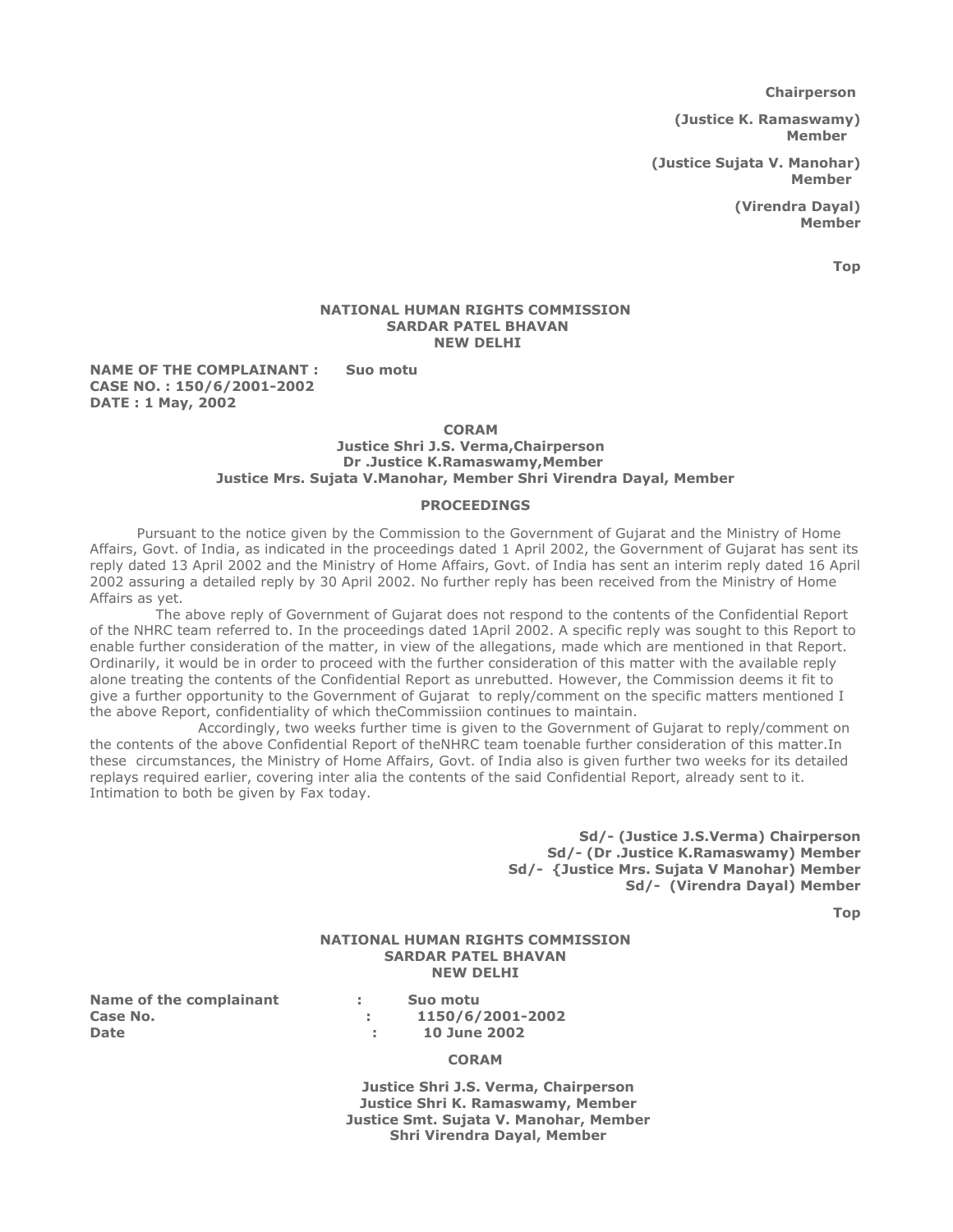# PROCEEDINGS

1. In paragraph 6 of its Proceedings of 31 March 2002, the Commission had observed that there had been no response until that date from the Government of Gujarat in respect of the Confidential Report on the visit of the team of the Commission to Gujarat between 19-22 March 2002. The Commission had noted that this was so despite repeated oral reminders by the Commission and assurances by the State Government that a response would soon be forthcoming.

2. In these circumstances, as recorded in paragraph 7(B) of its Proceedings of 1 May 2002, the Commission had stated:

 "It will not wait any longer for the response of the Government of Gujarat to the Confidential Report that was sent to it on 1 April 2002, enough time and opportunity having been provided to the State Government to comment on it. Instead, the Commission now considers it to be its duty to release that Confidential Report in totality. It is, accordingly, annexed to these Proceedings as Annexure I. The Commission had earlier withheld release of the Confidential Report because it considered it appropriate to give the State Government a full opportunity to comment on its contents, given the sensitivity of the allegations contained in it that were made to the team of the Commission that visited Gujarat between 19-22 March 2002. As and when the response of the State Government to that Confidential Report is received, the Commission will also make that public, together with the Commission's views thereon."

3. On 31 May 2002, after the Commission had despatched its Proceedings of that date, inter alia to the Chief Secretary, Government of Gujarat, the Secretary-General of the Commission received by fax a letter dated 30 May 2002 from the Chief Secretary, Government of Gujarat to which was attached a "Reply to the Confidential Report of the National Human Rights Commission."

4. The Commission has carefully considered that reply. In accordance with paragraph 7(B) of its Proceedings of 31 May 2002 that reply is being made public, together with the Chief Secretary's letter dated 30 May 2002 (see Annexure I).

5. The Commission does not consider that there is any need, at this stage, to express its views on that reply since it does not add substantially to the earlier reports received from the Government of Gujarat, notably that dated 12 April 2002. The Commission, however, is deeply disturbed by recent press reports stating that the charge-sheets filed thus far in respect of the Gulbarga Society and Naroda Patia incidents lack credibility in as much as they are reported to depict the victims of violence as the provocateurs.

6. The Commission now awaits a reply from the Government of Gujarat to its Proceedings of 31 May 2002. Upon receiving that reply, which is due by 30 June 2002, the Commission will consider the nature of any further comments that it may wish to make in regard to the situation in Gujarat, including any views that it may need to express in respect of the reply that has been received in response to its Confidential Report.

> (Justice J.S. Verma) Chairperson (Justice K. Ramaswamy) Member (Justice Sujata V. Manohar) Member (Virendra Dayal ) Member

> > Top

1.7.2002 at 4.00 PM

Coram

**Chairperson** Dr.K.R.S.J, Member Mrs. S.V.M.J, Member Shri V.D., Member

Reply of Gujarat Govt. dated 30 June 2002 and the reply of MHA dated 1 July 2002 are received. These replies will be carefully studied and the Commission will comment upon them, as needed, in the period ahead.

In the meantime, in view of the reported imminent plans to hold a series of Gaurav Yatras from 4 July 2002 and Jagannath Rath Yatras on 12 July 2002 in Gujarat, it has become necessary for the Commission to offer its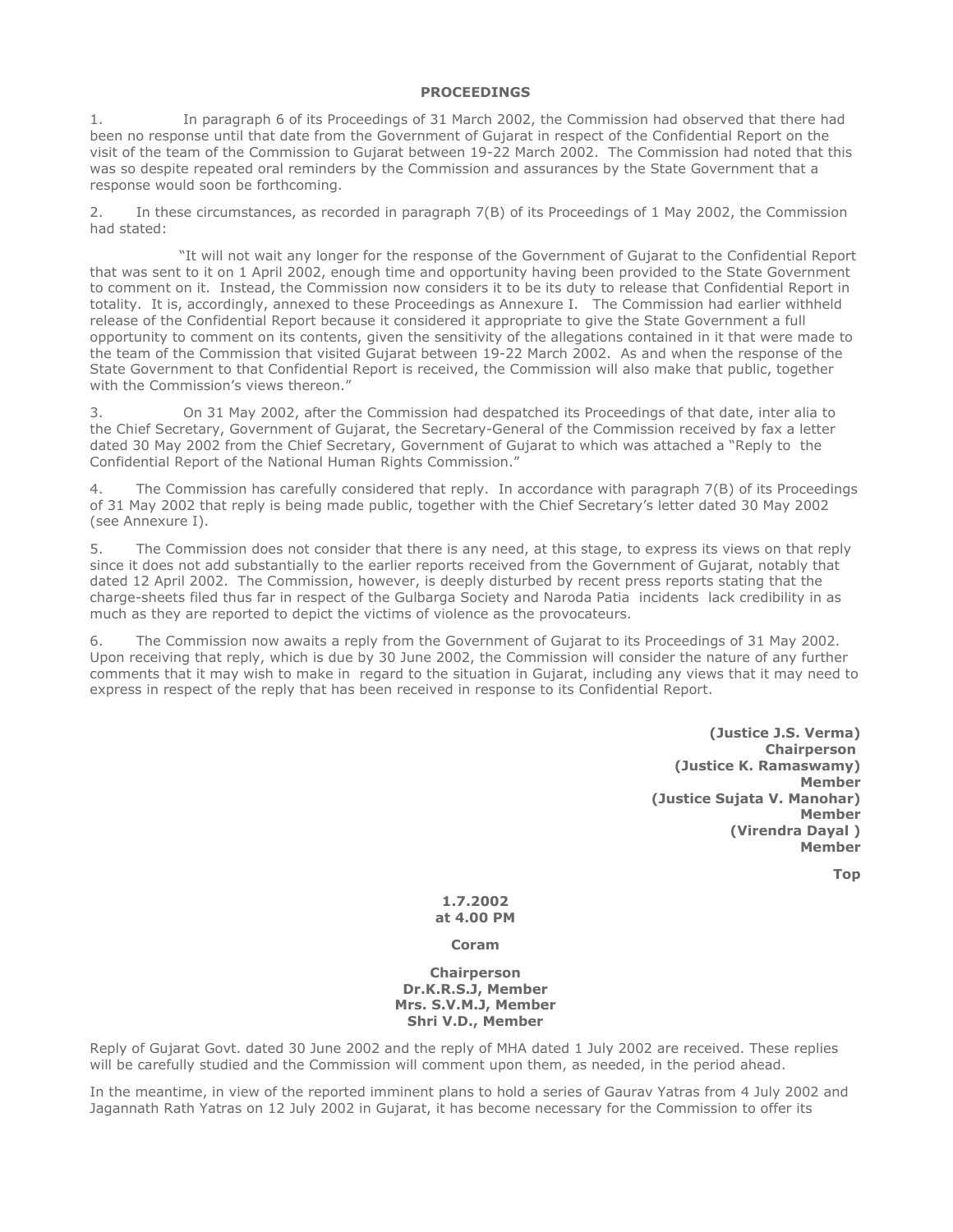comments thereon, because of the reported widespread apprehension that this could re-ignite communal violence in the State.

Accordingly, separate proceedings of the Commission are recorded in this respect.

Copy of the Proceedings be sent to the Gujarat Government and the MHA, Government of India by the Secretary General. The Chairperson is requested to send a copy of today's Proceedings to the Hon'ble Prime Minister for his information and necessary action.

#### NATIONAL HUMAN RIGHTS COMMISSION SARDAR PATEL BHAWAN NEW DELHI

| Name of the complainant | Suo motu         |
|-------------------------|------------------|
| Case No.                | 1150/6/2001-2002 |
| <b>Date</b>             | 1 July 2002      |

### **CORAM**

### Justice Shri J.S. Verma, Chairperson Dr. Justice K. Ramaswamy, Member Justice Mrs. Sujata V. Manohar, Member Shri Virendra Dayal, Member

# PROCEEDINGS

1. In paragraph 66 of its Proceedings of 31 May 2002 in respect of the situation in Gujarat, the Commission had indicated that it intended to continue to monitor the situation with care and it called upon the Government of Gujarat to report to it again, by 30 June 2002, on all of the matters covered in the Comments and Recommendations contained in those Proceedings, including the Confidential Report of 1 April 2002 transmitted

to it earlier.<br>2. Subsequently, in paragraph 3 of its Proceedings of 10 June 2002, the Commission noted: "On 31 May, after the Commission had despatched its Proceedings of that date, inter alia to the Chief Secretary, Government of Gujarat, the Secretary-General of the Commission received by fax a letter dated 30 May 2002 from the Chief Secretary, Government of Gujarat to which was attached a reply to the Confidential Report of the National Human Rights Commission."

3. That reply was made public by the Commission on 12 June 2002, together with the Chief Secretary's letter dated 30 May 2002.

4. On 30 June 2002, the Commission received by fax a reply of that date from the Government of Gujarat to the Commission's Proceedings of 31 May 2002. That reply will be carefully studied and the Commission will comment upon it, as needed, in the period ahead.

5. On 1 July 2002, the Commission also received a response of that date from the Ministry of Home Affairs, Government of India to its Proceedings of 31 May 2002 and the recommendations made therein, "so far as it concerns the Central Government" (see Annexure I). The Commission has taken note of that response.

6. In the meantime, however, the Commission has learnt both from its Special Rapporteur in Gujarat, Shri P.G.J. Nampoothiri, and from numerous media reports, that there are imminent plans to hold a series of Gaurav Yatras all over Gujarat from 4 July 2002 and that Jagannath Rath Yatras are scheduled to be held on 12 July 2002 in over 70 locations of the State.

7. The reports indicate that there is a widespread apprehension both within sections of the Administration and among members of the public that this could re-ignite communal violence in the State. Of particular concern is the situation in Ahmedabad and Bhavnagar which, in the view of Shri Nampoothiri, Special Rapporteur of the Commission, and a former Director General of Police of Gujarat, have "a distinct potential for disturbing communal peace." Shri Nampoothiri has recalled that large-scale rioting occurred in Ahmedabad in 1985 and 1992 at the time of the Jagannath Rath Yatra and that such violence had also occurred twice in Bhavnagar. Indeed, in 1985 in Ahmedabad, despite the police having persuaded the organizers to cancel the event in view of the on-going disturbances in the State, on the appointed day, a full procession was held, defying the police ban. Shri Nampoothiri adds that "though the army had been deployed in the city, the procession passed through sensitive areas resulting in large-scale rioting."

8. Given this unfortunate history, of which the authorities in the Centre and State are fully aware, the Commission urges all concerned – including non-State actors in Gujarat – to behave in such a way that the peace is not disturbed and innocent residents of the State are not exposed, yet again, to violence or the threat of violence. Apprehensions have also been expressed that the Gaurav Yatras being planned might be countered by rival rallies and that, as a result, the situation could become volatile for this reason as well. The Commission trusts that this danger, too, will be avoided and contained by the Government and others concerned. The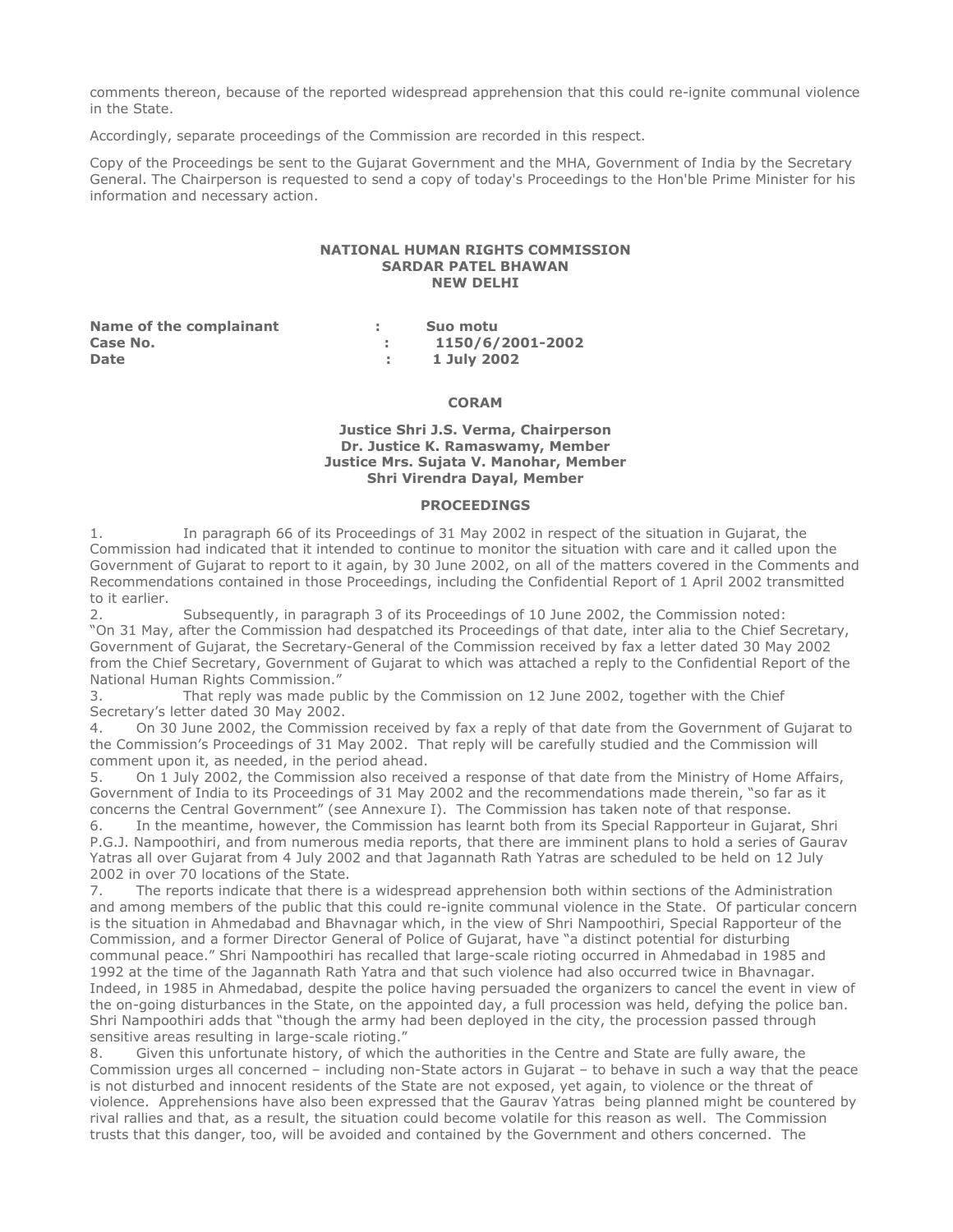Commission recalls that, when its team visited Gujarat between 19-22 March 2002, an appeal was made by its Chairperson that the 'Asthi-kalash Yatra' planned from 27 March 2002, in the wake of the Godhra tragedy, be not proceeded with. At that time the Chief Minister had personally intervened to have that programme withdrawn. The Commission therefore expects that all due care will be taken by the State Government in the coming days both at the political and at the administrative levels - to prevent situations arising that have the potential to endanger lives and property and that can lead to the violation of human rights.

9. The Commission would like to recall, in this connection, certain positions that it took in its Proceedings of 1 April 2002, when it held, inter alia, that:

.... it is the primary responsibility of the State to protect the right to life, liberty, equality and dignity of all those who constitute it. It is also the responsibility of the State to ensure that such rights are not violated either through overt acts, or through abetment or negligence."

### The Commission then added that:

"…. it is a clear and emerging principle of human rights jurisprudence that the State is responsible not only for the acts of its own agents, but also for the acts of non-State players acting within its jurisdiction. The State is, in addition, responsible for any inaction that may cause or facilitate the violation of human rights."

The Commission would, further, like to draw attention to its Proceedings of 31 May 2002, in which it underlined the unambiguous duty of the police and the magistracy to fulfil their statutory responsibilities under the laws of the land and in accordance with the circulars and guidelines already issued by the Central Government on matters relating to the promotion of communal harmony and the maintenance of law and order. As those responsibilities and the relevant statutory provisions, circulars and guidelines are detailed fully in the Commission's Proceedings of 31 May 2002, they are not being repeated here. Suffice it to say, however, that those laws and directives clearly lay down the manner in which the police and magistracy are expected to function and that any failure to discharge their responsibilities in accordance with those statutory provisions, circulars and guidelines would render the delinquent public servants personally liable and accountable for their conduct.

11. It is opportune here to recall the rulings of the High Court of Madras in two cases having to do with the duty of a magistrate when public peace is threatened, inter alia, by the taking out of processions in public streets. In Sundram Chetti and Others vs The Queen (1883 ILR 6 Mad. 203 (F.B.)), it was held:

" The first duty of the Government is the preservation of life and property, and, to secure this end, power is conferred on its officer to interfere with even the ordinary rights of members of the community …. In this view, it matters not whether the exercise of the rights of procession is of ancient usage or a novelty; the Government is not bound to deprive some members of the community of the services of the force that is found necessary for the protection of their lives and property to enable others to exercise a right which not only is not indispensable to life or to the security of property, but, in the case assumed, creates an excitement which endangers both….. Where rights are threatened, the persons entitled to them should receive the fullest protection the law affords them and circumstances admit of. It needs no argument to prove that the authority of the Magistrate should be exerted in the defence of rights rather than in their suspension; in the repression of illegal rather than in interference with lawful acts. If the Magistrate is satisfied that the exercise of a right is likely to create a riot, he can hardly be ignorant of the persons from whom disturbance is to be apprehended, and it is his duty to take from them security to keep the peace"

In similar vein, in Muthialu Chetti vs. Bapun Saib (1880 ILR 2 Mad. 142) the High Court of Madras held:

"For the preservation of the public peace he (the Magistrate) has a special authority – an authority limited to certain occasions ….If he apprehends that the lawful exercise of a right may lead to civil tumult, and he doubts whether he has available a sufficient force to suppress such tumult, or to render it innocuous, regard for the public welfare is allowed to override temporarily the private right, and the Magistrate is authorised to interdict its exercise."

12. It is worth emphasizing, in this connection, that these two rulings of the High Court of Madras were quoted with approval by the Supreme Court in the Ayodhya Judgement (M. Ismail Faruqui vs. Union of India, AIR 1995 S.C.605) when it was observed that, even prior to the guarantee of freedom of religion in the Constitution of India, it had been held that all religions were to be treated equally, with the State maintaining neutrality between them having regard to the public welfare. It follows, then, that there is even greater need now, in the light of the Constitutional guarantees that exist, for the State and its agents to act in accordance with that principle. 13. The Commission has had occasion to stress that it is essential to heal the wounds and to look to a future of peace and harmony in Gujarat. The Commission has, however, added that the pursuit of these high objectives must be based on justice and the upholding of the Constitution and the laws of the land.

14. It therefore remains fundamentally important, in such circumstances, that those who are responsible for the promotion of communal harmony and the maintenance of law and order – whether in the political or administrative leadership – should discharge their duties in the present and future in accordance with that Constitution and the relevant statutory provisions, or be answerable for such acts of omission or commission that result in the violation of the law and the rights to life, liberty, equality and dignity of their fellow human beings.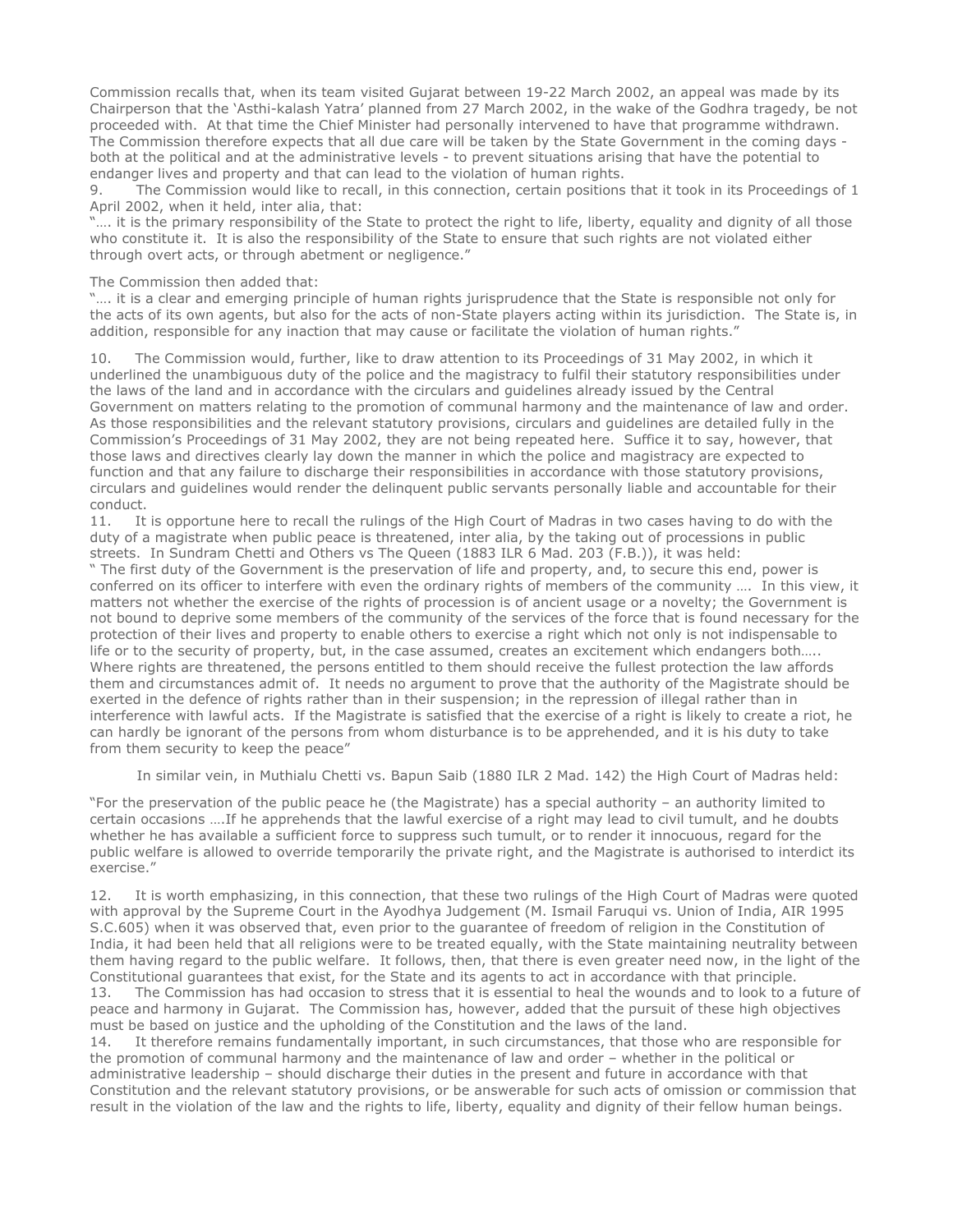(Justice J.S. Verma) **Chairperson** (Justice K. Ramaswamy) Member (Justice Sujata V. Manohar) Member (Virendra Dayal) Member

Top

### NATIONAL HUMAN RIGHTS COMMISSION SARDAR PATEL BAHWAN NEW DELHI

Name of the complainant Theorem is the Suo motu

Case No. : 1150/6/2001-2002 Date : 25 September 2002

### CORAM

### Justice Shri J.S. Verma, Chairperson Justice Mrs. Sujata V. Manohar, Member Shri Virendra Dayal, Member

#### PROCEEDINGS

 The Commission, sharing the nation's shock and grief, strongly condemns the outrageous terrorist attack which occurred against innocent civilians at the Akshardham temple in Gandhinagar on 24 September 2002 and continued into this morning.

 The Commission has consistently taken the position that such criminal acts are in any circumstances unjustifiable, whatever reasons may be invoked to justify them. They are violative of every conceivable human right. The full force of the law must be brought to bear in dealing with such acts of terrorism and in bringing to justice those who perpetrate or abet them.

 The Commission extends its deepest condolences to the families of those who have lost their lives or been injured in the terrorist attack, including those of the security forces.

 The Commission greatly appreciates the prompt statements made by leaders of political parties, as also leaders of various communities, urging that inter-communal harmony be maintained.

 The Commission, for its part, urges all elements of civil society to cooperate fully with the authorities in their effort to maintain law and order and to preserve and protect the human rights of all of the people of Gujarat and, indeed, of the country as a whole. Nothing should be done to divert the attention of the authorities from the fulfilment of their responsibilities in this respect, nor should any encouragement be given to any act or statement that could exacerbate the present situation.

> (Justice J.S. Verma) Chairperson (Justice Sujata V. Manohar) **Member** (Virendra Dayal) Member

> > Top

# NATIONAL HUMAN RIGHTS COMMISSION SARDAR PATEL BHAWAN NEW DELHI

Name of the complainant :In re. Custodial death of Samirkhan Sarfarazkhan Pathan Case No. 1452/6/2002-2003 Date :28 October, 2002

CORAM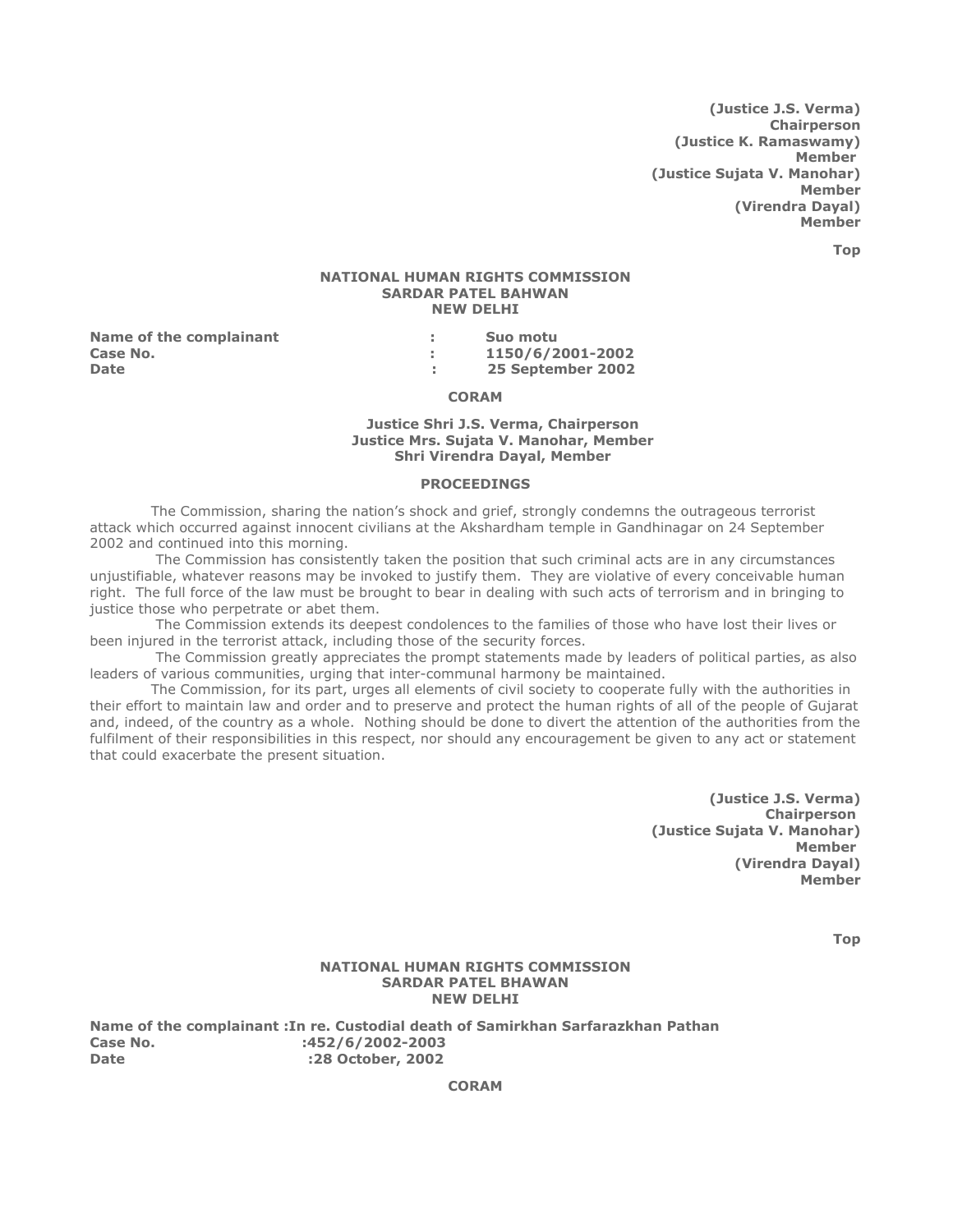### Justice Shri J.S.Verma, Chairperson Justice Mrs. Sujata V. Manohar, Member Shri Virendra Dayal, Member

### PROCEEDINGS

 Even though intimation of the custodial death of Samirkhan Sarfarazkhan Pathan has been received from the Office of the Joint Commissioner of Police, Ahmedabad City, there are also newspaper reports mentioning some disturbing circumstances in which the killing took place. It is to ensure a fair inquiry into all such killings and to also ensure thereby compliance with the rule of law that the NHRC has issued guidelines requiring the procedure to be followed in such cases before reaching the conclusion that the killing was justified under the law and it was not the result of a fake encounter or death caused by custodial violence. It is, therefore, necessary for the Commission to examine the death so reported in that light.

Issue notice to the Chief Secretary, Gujarat and the Commissioner of Police, Ahmedabad to reply within two weeks giving the details of the procedure followed in the present case and also mentioning clearly whether the procedure adopted is in accordance with the NHRC guidelines issued for the purpose. A copy of this proceedings as well as that of the NHRC guidelines be sent to the noticees for ready reference.

> (Justice J.S.Verma) **Chairperson**

(Justice Sujata V.Manohar) Member (Virendra Dayal) Member

Top

### NATIONAL HUMAN RIGHTS COMMISSION SARDAR PATEL BHAWAN NEW DELHI

Name of the complainant :Suo motu Case No. :1150/6/2001-2002 Date :16 June, 2003

# **CORAM**

# Dr.Justice A.S. Anand, Chairperson Justice Mrs. Sujata V. Manohar, Member

### **PROCEEDINGS**

Through its proceedings of 21 May, 2003, the Commission noticed that some cases arising out of Godhra and post-Godhra violence were under trial in various courts and that the Justice Nanavati Commission of Enquiry was also recording evidence of witnesses as per the terms of its reference. The Commission observed that the right to fair trial is a Constitutional imperative and fairness of a trial includes, proper protection of the rights of the accused as also the capacity of witnesses to come forth to make true and faithful statements in respect of matters within their knowledge, without any fear or favour and further that fair trial envisages a fair deal to the victims also. The Commission, therefore, asked the Director General of Police, Gujarat to respond to the following query:

"Whether any measures have been taken to protect the safety, physical and psychological well-being, dignity and privacy of victims and witnesses who have to depose either in court or before the Commission of Enquiry and, if so, the nature of that protection to enable them to depose freely and fearlessly."

The DGP, Gandhinagar, Gujarat has submitted his report dated 3 June, 2003 in which it has been stated that a total of 2037 cases have been charge-sheeted in various criminal courts all over the State. Responding to the query as to what measures have been taken to protect the safety, physical and psychological well being of the victims and witnesses, the DGP has indicated that in the absence of any specific complaint from any witness/victim, it would not be possible for the State Police to accord protection to each and every witness/victim. He has stated that witnesses are free to approach the police officers seeking protection. He has further submitted that prompt action was taken to provide due protection to the witnesses/victims when so requested in the following two cases:

(i) "Ahmedabad City Naroda Police Station CR No. 238/02 and Naroda Police Station CR.No.100/02. In these cases witness Nadeem Mohamad Ali Saiyed, r/o Jubapura, Ahmedabad City, had filed SCA No.488/02 before the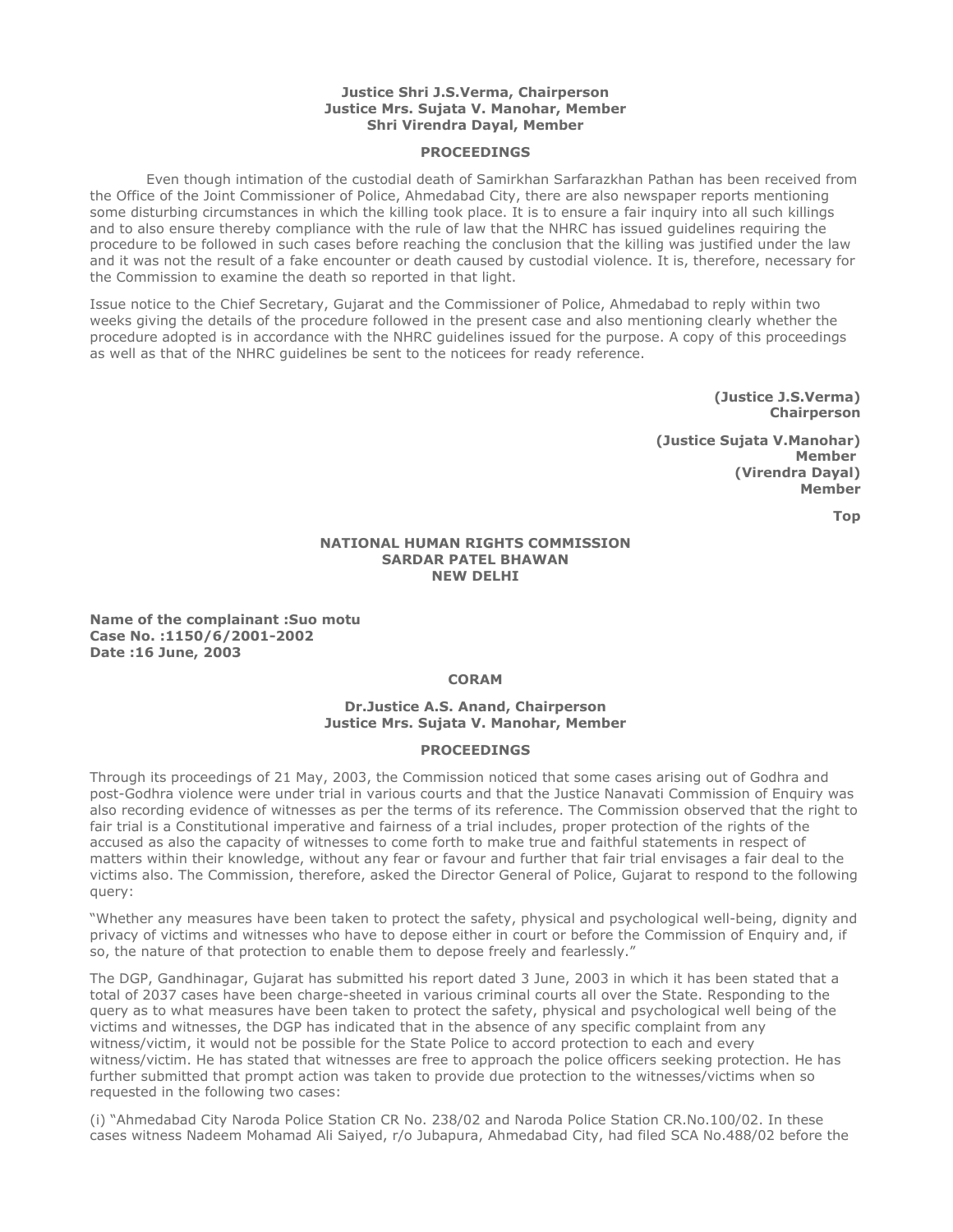Hon. High Court of Gujarat for police protection. Accordingly, he has been provided with a Constable (in 2 shifts), with effect from 5.9.2002.

(ii) During the visit of Hon. Justice Nanavati Commission to Banaskantha district on 30.4.2003, some Muslim victims of village Navasesan, taluka Deodar, had requested for police protection. From that day onwards, 7 Border Wing Police Jawans along with 2 Mounted Policemen had been deployed in that village, which arrangement has continued till date. "

The DGP has then assured this Commission:

"It is submitted that all the Superintendents of Police and Commissioners of Police have been duly instructed to ensure that due protection is given immediately whenever any witness/victim requests for the same or expresses apprehension to his safety".

In view of the above assurance by the DGP (Gujarat) we hope that witnesses/ victims will appear before the trial courts or the Commission of Enquiry, as the case may be, and make true and faithful statements in respect of matters within their knowledge without any fear or favour. Should any effort be made to intimidate them or tamper with their evidence by any agency, the witnesses/victims should approach the superintendent of police of the concerned area with a complaint and seek protection.

In view of the assurance by the DGP, as noticed above, appropriate steps will be taken by the Superintendent of Police/Commissioner of Police when so approached by the witnesses/victims. In case of police inaction on their request, the witnesses/victims may bring the matter to the notice of the Special Rapporteur of NHRC, Shri Nampoothiri, who will take up the matter with DGP (Gujarat) and send intimation to this Commission.

A copy of these proceedings be sent to the DGP (Gujarat) as also to the Special Rapporteur, NHRC, Shri P.G.J. Nampoothiri. The Special Rapporteur will apprise the witnesses/victims about the assurance of the DGP, Gujarat personally or through the concerned NGOs.

The Commission hopes that the assurance of the DGP, noted above, would help in having fair trials conducted.

A complaint has been sent by Shri Mufti Shabbir Ahmed Siddiqui dated 5.5.2003. Let a copy of the same be transmitted to the Chief Secretary and the DGP, Gujarat for their comments within four weeks.

> (Justice A.S.Anand ) **Chairperson**

(Justice Sujata V.Manohar) Member

Top

# National Human Rights Commission Sardar Patel Bhavan New Delhi

Name of the Complaint : Suo Motu Case No. : 1150/6/2001/2002 Date : 30th June, 2003

#### Coram

#### Dr. Justice A.S. Anand, Chairperson Justice Smt. Sujata V. Manohar, Member

#### **Proceedings**

From the Newspaper reports it appears that all the accused in what came to be known as "Best Bakery Case" have been acquitted. The Chief Secretary, Government of Gujarat be requested to forward to this Commission, within one week, a copy of the judgment of the Trial Court. The Chief Secretary shall also inform the Commission what steps, if any, the Government of Gujarat is proposing to take against the order of acquittal.

> (Justice A.S. Anand) Chairperson

(Justice Sujata V. Manohar) Member

Top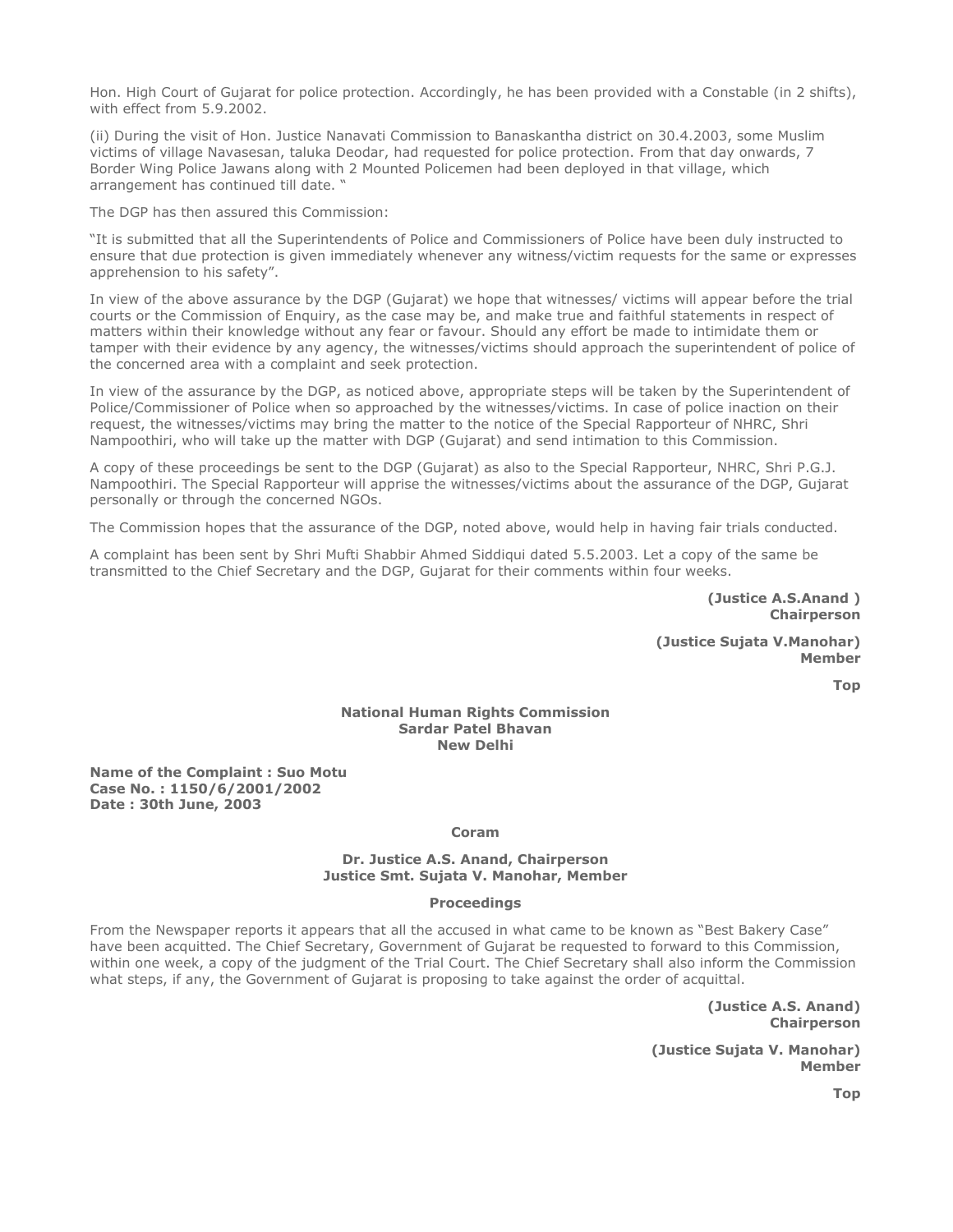### National Human Rights Commission Sardar Patel Bhawan New Delhi

Name of the Complainant : Suo Motu Case No. : 1150/6/2001/2002 Date : 3rd July, 2003

### Coram

### Dr. Justice A.S.Anand, Chairperson Justice Smt. Sujata V. Manohar, Member

#### Proceedings

Keeping in view the seriousness of the issue involved in the order of acquittal in the "Best Bakery Case", the Commission considers it appropriate to immediately depute a team of the Commission to proceed to Vadodara to inspect the records of the case, examine the judgment and all other relevant materials and submit a report to the Commission. The team shall comprise of:

i) Shri Ajit Bharihoke, Registrar, NHRC

ii) Shri Sudhir Chowdhary, DIG (Investigation), NHRC

iii) Shri P.G.J. Nampoothiri, Special Rapporteur, NHRC

The team may associate any local lawyer for its assistance in consultation with the Special Rapporteur.

Hon'ble the Acting Chief Justice of the Gujarat High Court, the Trial Court and the State Government are requested to extend all possible assistance and facilities to the team to carry out the mandate of the Commission.

The report shall be submitted within one week.

(Justice A.S. Anand) Chairperson

(Justice Sujata V. Manohar) Member

Top

#### NATIONAL HUMAN RIGHTS COMMISSION SARDAR PATEL BHAVAN NEW DELHI

Name of the complainant : Suo motu Case No. : 1150/6/2001-2002 Date : 11 July 2003

# CORAM:

### Dr. Justice A.S. Anand, Chairperson Justice Smt. Sujata V. Manohar, Member Shri Virendra Dayal, Member

#### PROCEEDINGS

1. Given the seriousness of the issues involved in the order of acquittal in the "Best Bakery Case", the Commission, through its Proceedings of 3rd July 2003, instructed a team to proceed to Vadodara to inspect the records of the case, examine the judgement and all other relevant materials and submit a report to the Commission within one week.

2. The team, comprising Shri Ajit Bharihoke, Registrar, NHRC, Shri Sudhir Chowdhury, DIG (Investigation), NHRC and Shri P.G.J. Nampoothiri were in Vadodara on 8 July 2003 and brought back with them the relevant materials pertaining to the Best Bakery Case. As these materials are voluminous in nature and written in Gujarati, the team has, today, submitted an interim report requesting, inter alia, that it be accorded further time in which to translate and examine the materials and to submit its report to the Commission. The Commission has taken note of this request and agrees to it. Let the report be submitted expeditiously.

3. Miss Sheikh Zahirabibi Habibullah approached the Commission and made a statement before it today. Inter alia, she stated that under threat to her life and the life of the remaining members of her family, she had resiled